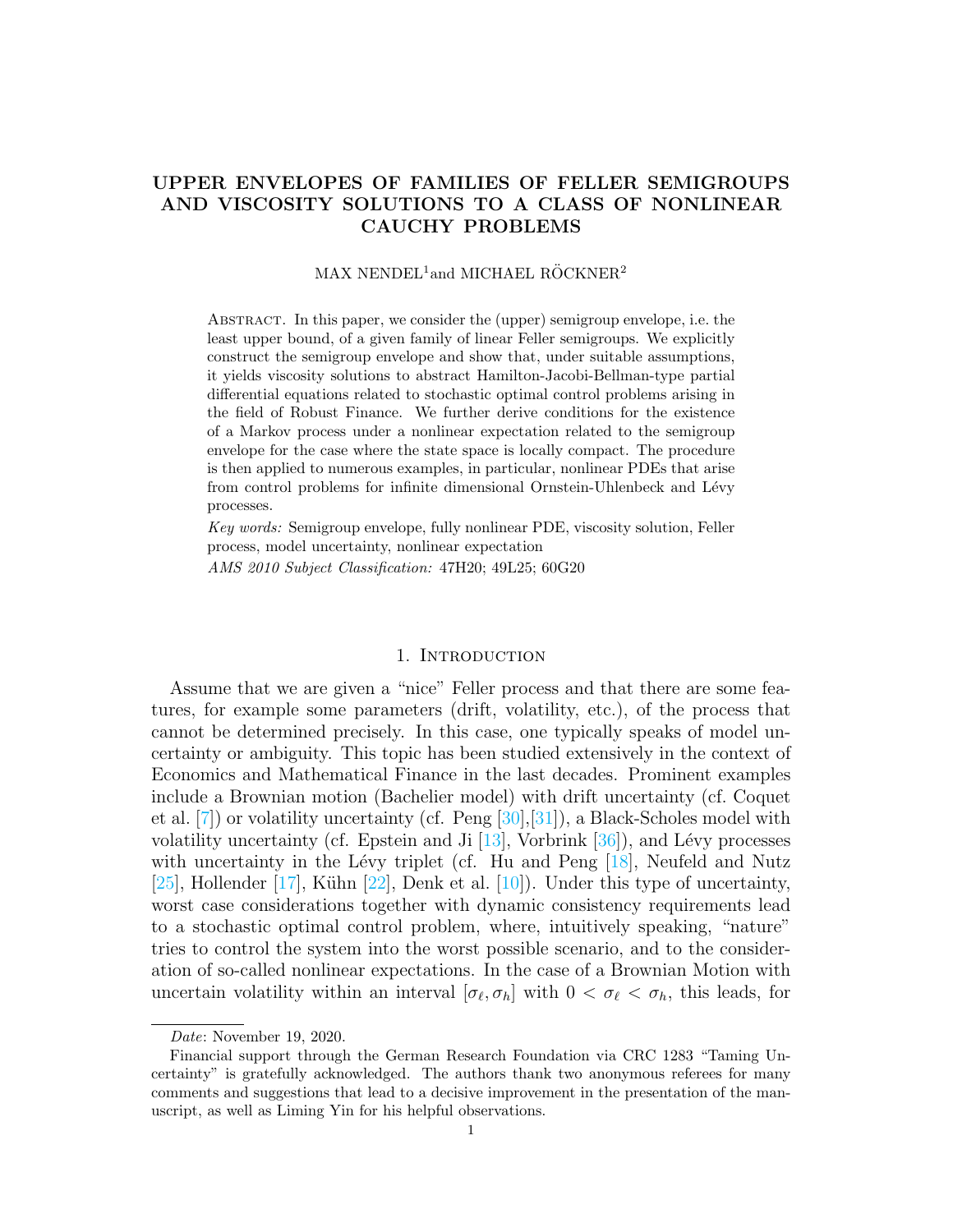instance, to the control problem

<span id="page-1-0"></span>
$$
V(t, x; u_0) := \sup_{\sigma \in \Sigma} \mathbb{E}\bigg[u_0\bigg(x + \int_0^t \sigma_s \, \mathrm{d}B_s\bigg)\bigg],\tag{1.1}
$$

where  $B$  is a standard Brownian Motion on a suitable filtered probability space and  $\Sigma$  consists of all progressively measurable stochastic processes  $\sigma = (\sigma_t)_{t\geq 0}$ with values in  $[\sigma_\ell, \sigma_h]$ . Solving the optimal control problem  $(1.1)$  then results in the HJB equation

$$
\partial_t u(t,x) = \sup_{\sigma \in [\sigma_\ell, \sigma_h]} \frac{\sigma^2}{2} \partial_{xx} u(t,x) \quad \text{for } t \ge 0 \text{ and } x \in \mathbb{R}, \quad u(0) = u_0,
$$

which is typically referred to as G-heat equation. We refer to Denis et al. [\[8\]](#page-31-2) for a detailed illustration of this relation. Moreover, one can show that the value function [\(1.1\)](#page-1-0) admits a representation of the form

$$
V(t, x; u_0) = \mathcal{E}\big(u_0(x + X_t)\big),\,
$$

where  $\mathcal E$  is a sublinear expectation, more precisely a G-expectation, and X is a so-called G-Brownian Motion (cf. Denis et al. [\[8\]](#page-31-2) and Peng [\[30\]](#page-32-0),[\[31\]](#page-32-1)).

Motivated by this example, we choose a semigroup-theoretic approach, formally separating the space and time variable, in order to prove the existence of viscosity solutions to abstract Hamilton-Jacobi-Bellman-type equations of the form

<span id="page-1-1"></span>
$$
\partial_t u(t) = \sup_{\lambda \in \Lambda} A_{\lambda} u(t) \quad \text{for } t \ge 0, \quad u(0) = u_0,\tag{1.2}
$$

where  $(A_{\lambda})_{\lambda \in \Lambda}$  is a family of generators of Feller processes indexed by a nonempty index set  $\Lambda$ . We refer to Engel and Nagel  $[12]$  or Pazy  $[29]$  for more details on semigroup theory related to linear PDEs and the idea of formally separating space and time. Our approach is based on an explicit construction and approximation of the solution due to Nisio  $[26]$ , which adds a primal description to the dual representation in terms of a stochastic optimal control problem. In a second step, we discuss how a stochastic process under a sublinear expectation can be obtained from the nonlinear semigroup which describes the transition of the process, using a nonlinear version of Kolmogorov's extension theorem by Denk et al. [\[9\]](#page-31-3). Finally, we link semigroup envelopes to the value functions of abstract versions of Meyertype control problems. We thus provide a nonlinear analogue to the classical relation between Feller processes, partial differential equations and semigroups. It is worth noting that stochastic optimal control problems and nonlinear PDEs of the form  $(1.2)$  are intimately related to BSDEs (cf. Pardoux and Peng [\[27\]](#page-32-10),[\[28\]](#page-32-11), El Karoui et al. [\[11\]](#page-31-4), Coquet et al. [\[7\]](#page-31-0)), 2BSDEs (cf. Cheridito et al. [\[6\]](#page-31-5), Soner et al. [\[32\]](#page-32-12),[\[33\]](#page-33-1)) and BSDEs with jumps (cf. Kazi-Tani et al. [\[20\]](#page-32-13),[\[21\]](#page-32-14)) resulting in a stochastic representation of solutions to nonlinear Cauchy problems of the form  $(1.2)$ . The present paper can be seen as an analytic counter part to these approaches, which are based on mainly stochastic methods, and the techniques we use might pave the way for further applications in control theory.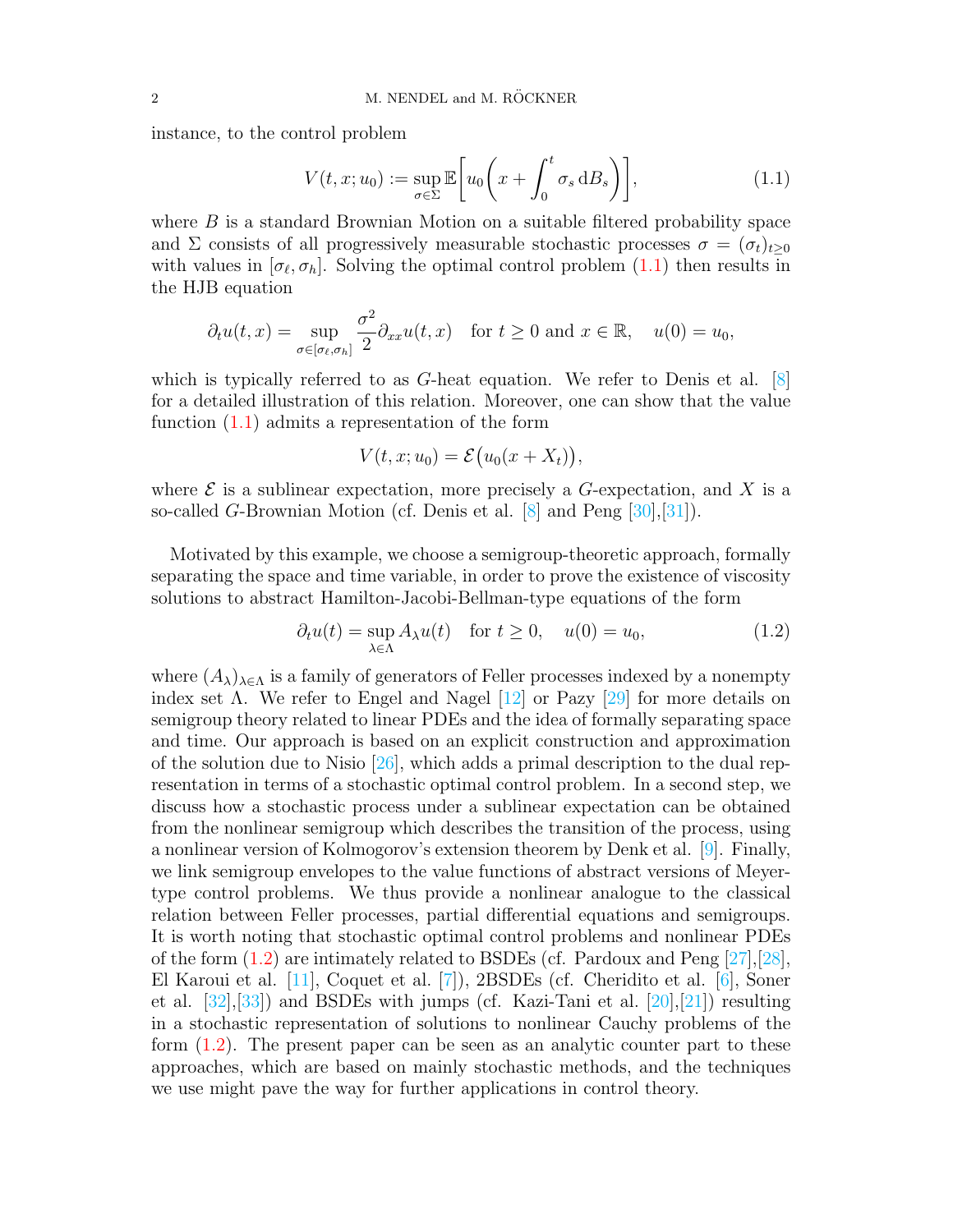For two (possibly nonlinear) semigroups  $S = (S(t))_{t\geq 0}$  and  $T = (T(t))_{t\geq 0}$  on a Banach lattice X, we write  $S \leq T$  if  $S(t)x \leq T(t)x$  for all  $t \geq 0$  and  $x \in X$ . For a nonempty index set  $\Lambda$  and a family  $(S_{\lambda})_{\lambda \in \Lambda}$  of semigroups on X we call a semigroup T an upper bound of  $(S_{\lambda})_{\lambda \in \Lambda}$  if  $T \geq S_{\lambda}$  for all  $\lambda \in \Lambda$ . We call  $\mathscr S$ the least upper bound of  $(S_{\lambda})_{\lambda \in \Lambda}$  if  $\mathscr{S}$  is an upper bound of  $(S_{\lambda})_{\lambda \in \Lambda}$  and  $\mathscr{S} \leq T$ for any other upper bound T of  $(S_{\lambda})_{\lambda \in \Lambda}$ . Then, the question arises under which conditions the family  $(S_{\lambda})_{\lambda \in \Lambda}$  has a least upper bound. To the best of our knowl-edge this question has first been addressed by Nisio [\[26\]](#page-32-9), in the case every  $S_{\lambda}$  is a strongly continuous semigroup on the space of all bounded measurable functions, which is why we call the least upper bound  $\mathscr S$  of  $(S_{\lambda})_{\lambda \in \Lambda}$  the Nisio semigroup or the *(upper) semigroup envelope* of  $(S_{\lambda})_{\lambda \in \Lambda}$ . Due to a Theorem of Lotz [\[24\]](#page-32-15) it is known that strongly continuous linear semigroups on the space of all bounded measurable functions always have a bounded generator, which is why the result of Nisio is not applicable for most semigroups related to partial differential equations. However, using a similar approach to the one by Nisio on the space of bounded and uniformly continuous functions, Denk et al. [\[10\]](#page-31-1) proved the existence of a least upper bound for transition semigroups of L´evy processes. In the present paper, we use the idea of Nisio in a more general framework than Denk et al. [\[10\]](#page-31-1) in order to go beyond L´evy processes. Main examples will be transition semigroups of Ornstein-Uhlenbeck processes and Lévy processes on real separable Hilbert spaces, Geometric Brownian Motions, and Koopman semigroups with semiflows in real separable Banach spaces.

A fundamental result from semigroup theory is the fact that for a strongly continuous semigroup  $S = (S(t))_{t>0}$  of linear operators with generator A the function  $u(t) := S(t)u_0$ , for sufficiently regular initial data  $u_0$ , is a solution to the abstract Cauchy problem

$$
\partial_t u(t) = Au(t) \quad \text{for } t \ge 0, \quad u(0) = u_0.
$$
 (1.3)

We refer to Engel and Nagel  $[12]$  or Pazy  $[29]$  for more details on this relation. Similar as in the work by Denk et al. [\[10\]](#page-31-1), we show that the semigroup envelope yields a viscosity solution to the nonlinear Cauchy problem  $(1.2)$  if  $A_{\lambda}$  is the generator of  $S_\lambda$  for all  $\lambda \in \Lambda$ . On one side, this is interesting from a structural point of view, since it establishes a relation between the least upper bound of a family of semigroups and the least upper bound of their generators. On the other side, this shows that semigroup envelopes are closely related to solutions to possibly infinite-dimensional stochastic optimal control problems as well as local and non-local Hamilton-Jacobi-Bellman equations in Hilbert spaces, cf. Barbu and Da Prato  $[1],[2],[3],[4]$  $[1],[2],[3],[4]$  $[1],[2],[3],[4]$  $[1],[2],[3],[4]$  $[1],[2],[3],[4]$  $[1],[2],[3],[4]$  $[1],[2],[3],[4]$ , Fabbri et al.  $[14]$ , Federico and Gozzi  $[15]$ , Święch and Zabczyk [\[34\]](#page-33-2),[\[35\]](#page-33-3). We point out that, in comparison to the standard literature on control theory and viscosity theory, our approach covers a different spectrum of applications. While in the standard theory on viscosity solutions very general types of HJB equations of the form

$$
u_t = F(t, x, u(t, x), D_x u(t, x), D_{xx} u(t, x))
$$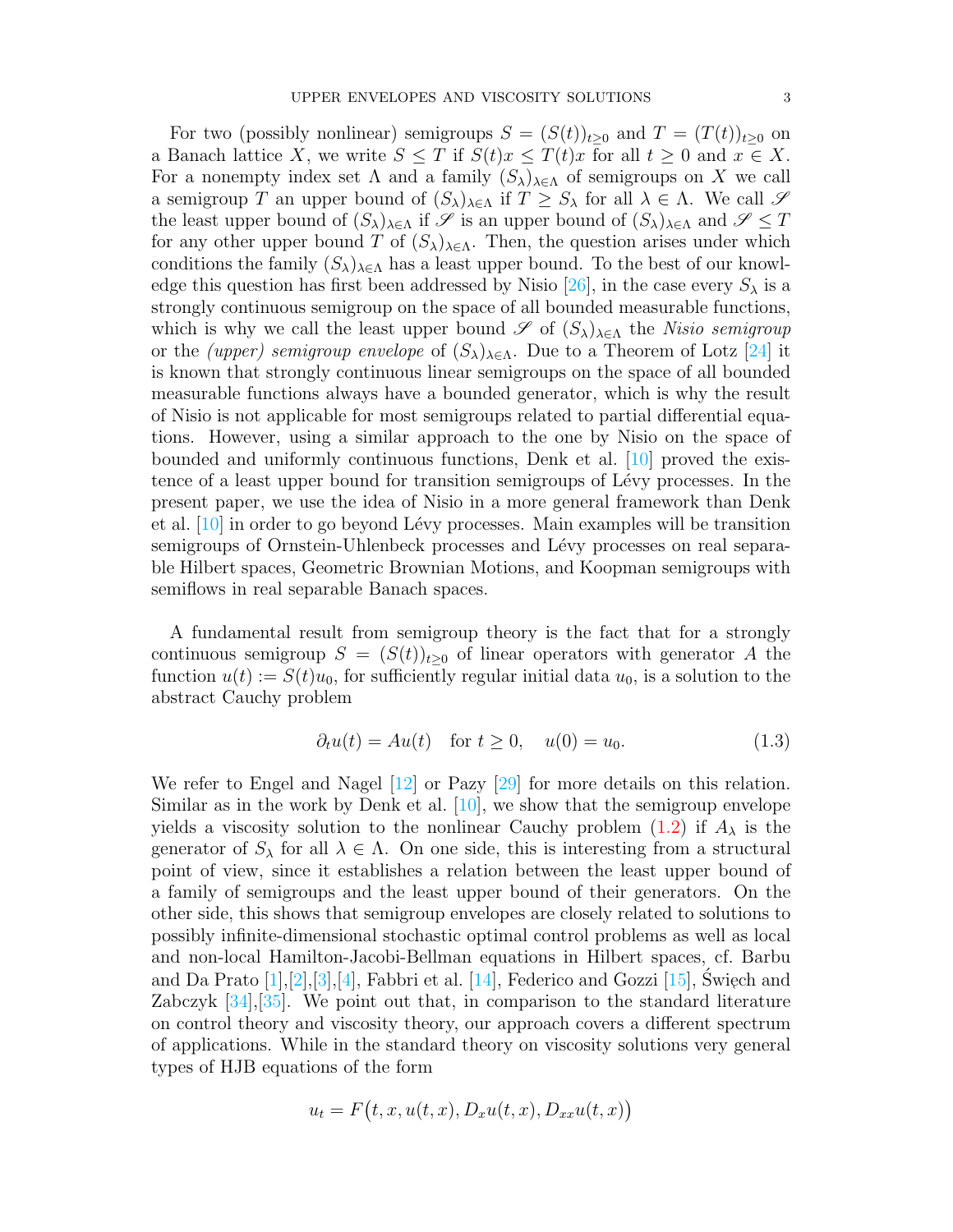with a suitable function  $F$  are considered, our approach uses very much the particular structure of the equation [\(1.2\)](#page-1-1). On the other hand, we allow for very general forms of generators, which are not covered by standard results. However, as we discuss in Section [6,](#page-21-0) in most cases that are covered by, both, the standard approach and our approach, the solution concepts coincide. We thus propose a different yet consistent solution concept, which allows to cover a different range of examples, in particular, completely non-standard control problems. In order to come up with control problems that are somewhat closer to reality, in the past decades, an increasing interest has been paid to infinite-dimensional control problems with a particular focus on infinite-dimensional controlled Ornstein-Uhlenbeck processes. We refer to Fabbri et al. [\[14\]](#page-32-16) and the references therein for a detailed discussion on this topic. Considering a family  $(A_{\lambda})_{\lambda \in \Lambda}$  of generators of infinite-dimensional Ornstein-Uhlenbeck processes, we cover a certain range of examples for Ornstein-Uhlenbeck control problems. In the standard theory on controlled Ornstein-Uhlenbeck processes (cf. Fabbri et al. [\[14\]](#page-32-16)) the drift term consists of an expression of the form  $(BX_t + m)dt$  with a fixed unbounded generator  $B$  and a controlled vector  $m$ . Under certain conditions, the existence of mild solutions and  $C<sup>1</sup>$ -regularity of the related HJB equation can be obtained using smoothing properties of the linear semigroup related to B and perturbation results from semigroup theory for semilinear equations. Our approach allows to consider controlled Ornstein-Uhlenbeck processes with bounded generators in the drift term with controls in terms of  $B$ ,  $m$  and the covariance operator in the diffusion part (see Example [6.2\)](#page-25-0). In a forthcoming paper with Ben Goldys and the authors we show that our approach also extends to unbounded operators B

Throughout, we consider a nonempty index set  $\Lambda$ , a fixed separable metric space  $(M, d)$  and a fixed weight function  $\kappa: M \to (0, \infty)$ , which is assumed to be continuous and bounded. Let  $C = C(M)$  be the space of all continuous functions  $M \to \mathbb{R}$ . We denote the space of all  $u \in \mathbb{C}$  with norm

$$
||u||_{\infty} := \sup_{x \in M} |u(x)| < \infty
$$

by  $C_b$  and the space of all  $u \in C$  with seminorm

$$
||u||_{\text{Lip}} := \inf \left\{ L \ge 0 \, | \, \forall x, y \in M : |u(x) - u(y)| \le Ld(x, y) \right\} < \infty
$$

by Lip. Finally, we denote the space of all  $u \in C$  with norm

$$
||u||_{\kappa} := ||\kappa u||_{\infty} < \infty
$$

by  $C_{\kappa}$  and the closure of  $Lip_b := Lip \cap C_b$  in the space  $C_{\kappa}$  by  $UC_{\kappa}$ . If  $\kappa$  is bounded below by some positive constant, then  $C_{\kappa} = C_{\rm b}$  and  $\|\cdot\|_{\kappa}$  is equivalent to  $\|\cdot\|_{\infty}$ . In this case, UC<sub>k</sub> is the closure of Lip<sub>b</sub> w.r.t.  $\|\cdot\|_{\infty}$ , which is the space UC<sub>b</sub> of all bounded and uniformly continuous functions  $M \to \mathbb{R}$ . If M has the Heine-Borel property, i.e if every closed bounded subset of M is compact, and  $\kappa \in C_0$ , then  $UC_{\kappa} = \{u \in C \mid \kappa u \in C_0\}$ , where  $C_0$  is the closure of the space  $C_c$  of all continuous functions with compact support w.r.t.  $\|\cdot\|_{\infty}$ . We refer to Example [5.3](#page-18-0) b) for more details. For a sequence  $(u_n)_{n\in\mathbb{N}}\subset \mathrm{UC}_\kappa$  and  $u\in \mathrm{UC}_\kappa$ , we write  $u_n \nearrow u$  as  $n \to \infty$  if  $u_n \leq u_{n+1}$  for all  $n \in \mathbb{N}$  and  $u_n(x) \to u(x)$  as  $n \to \infty$  for all  $x \in M$ . Analogously, we write  $u_n \searrow u$  as  $n \to \infty$  if  $u_n \geq u_{n+1}$  for all  $n \in \mathbb{N}$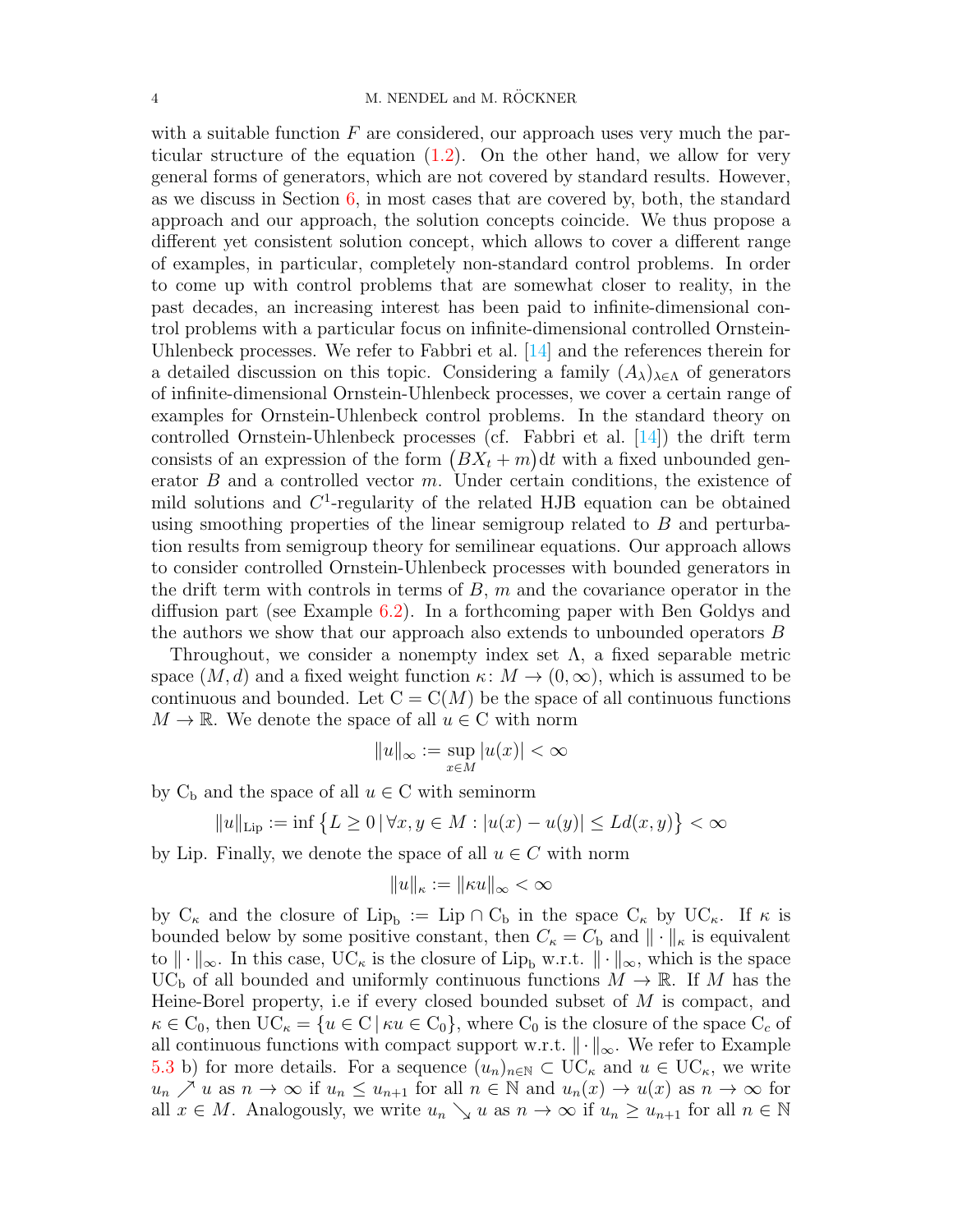and  $u_n(x) \to u(x)$  as  $n \to \infty$  for all  $x \in M$ . We are now ready to introduce the central objects of our discussion.

### Definition 1.1.

- a) We call a family  $\mathscr{S} = (\mathscr{S}(t))_{t\geq0}$  of possibly nonlinear operators a Feller semigroup if the following conditions are satisfied:
	- (i)  $\mathscr{S}(t): \mathrm{UC}_{\kappa} \to \mathrm{UC}_{\kappa}$  is continuous for all  $t \geq 0$ ,
	- (ii)  $\mathscr{S}(0)u = u$  and  $\mathscr{S}(s+t)u = \mathscr{S}(s)\mathscr{S}(t)u$  for all  $s, t \geq 0$  and  $u \in \mathrm{UC}_{\kappa}$ ,
	- (iii)  $\mathscr{S}(t)$  is monotone and continuous from below for all  $t > 0$ , i.e. for any sequence  $(u_n)_{n\in\mathbb{N}}\subset \mathrm{UC}_\kappa$  and  $u\in \mathrm{UC}_\kappa$  with  $u_n\nearrow u$  as  $n\to\infty$ it holds  $\mathscr{S}(t)u_n \nearrow \mathscr{S}(t)u$  as  $n \to \infty$ .
- b) Let  $D \subset \mathrm{UC}_{\kappa}$ . We then say that a Feller semigroup  $\mathscr S$  is *strongly contin*uous on D if the map

$$
[0,\infty) \to \mathbf{UC}_{\kappa}, \quad t \mapsto \mathscr{S}(t)u
$$

is continuous for all  $u \in D$ . If  $D = \mathrm{UC}_{\kappa}$ , we say that  $\mathscr S$  is strongly continuous.

Note that our definition of a Feller semigroup is somewhat different from the standard notion in the literature. First of all, we do not require strong continuity or linearity of the semigroup a priori, as it is usually the case. Moreover, Feller semigroups are oftentimes related to functions vanishing at infinity. In order to treat situations, where the state space  $M$  is infinite-dimensional, we do not require any condition related to compact sets but rather a certain growth condition in terms of the weight function  $\kappa$ .

Throughout this work, we assume the following setup:

- (A1) For all  $\lambda \in \Lambda$  let  $S_\lambda$  be a Feller semigroup of linear operators with  $S_\lambda(t)1 =$ 1, where 1 denotes the constant 1-function.
- (A2) There exist constants  $\alpha, \beta \in \mathbb{R}$  such that

$$
||S_{\lambda}(t)u||_{\kappa} \leq e^{\alpha t}||u||_{\kappa}
$$
 and  $||S_{\lambda}(t)u||_{\text{Lip}} \leq e^{\beta t}||u||_{\text{Lip}}$ 

for all  $u \in \text{Lip}_b$ ,  $\lambda \in \Lambda$  and  $t \geq 0$ .

At this point, we would like to briefly discuss the assumptions (A1) and (A2) and explain the key differences between the present paper and the paper by Denk et al.  $[10]$ . First, we would like to mention that the assumptions  $(A1)$  and  $(A2)$ are satisfied with  $\kappa = 1$ ,  $\alpha = 0$  and  $\beta = 0$  for Markovian convolution semigroups (semigroups arising from Lévy processes). Different from  $[10]$ , we do not make any assumption on strong continuity of the semigroups  $(S_{\lambda})_{\lambda \in \Lambda}$  or their generators at this point. Strong continuity was a key ingredient in the proof of the dynamic programming principle (the semigroup property of the semigroup envelope) in [\[10\]](#page-31-1) and also in the paper by Nisio [\[26\]](#page-32-9). In this paper, we provide an alternative proof for the dynamic programming principle, which does not require any strong continuity assumptions, and covers a more general setup. In particular, we prove the existence of the semigroup envelope of the family  $(S_{\lambda})_{\lambda \in \Lambda}$  (Theorem [2.5\)](#page-8-0) solely under the assumptions (A1) and (A2). In Section [3,](#page-10-0) we then provide three conditions that imply the strong continuity of the Nisio semigroup, which in turn implies that the Nisio semigroup is a viscosity solution to a nonlinear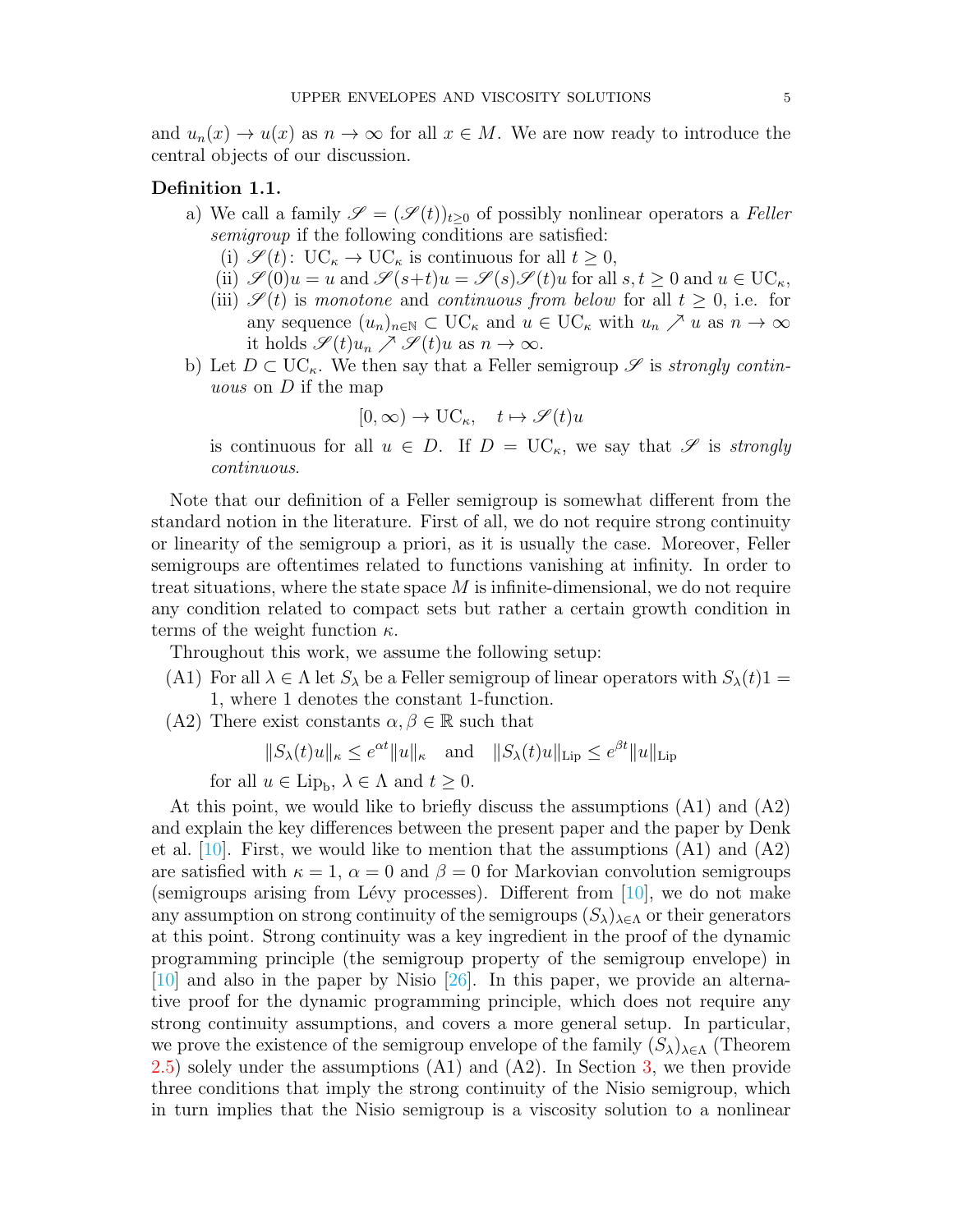Cauchy problem (cf. Section [4\)](#page-14-0). The key assumption in order to obtain the strong continuity in  $[10]$  and  $[26]$  is a joint density assumption on the domains of the generators, which, in some infinite-dimensional applications, is not satisfied. In particular, uncertainty in the covariance operator of infinite-dimensional Brownian Motions leads to major restrictions, see [\[10,](#page-31-1) Example 3.3]. The conditions for strong continuity and the generalised setup, we present in this paper, allow us to treat, both, finite and infinite-dimensional applications (Koopman semigroups, geometric dynamics, Ornstein-Uhlenbeck processes and L´evy processes) in full generality concerning the uncertainty, and to improve [\[10,](#page-31-1) Example 3.3] in such a way that no Lévy triplet is excluded a priori. The assumption in order to obtain the strong continuity in  $[10]$  is a special case of Proposition [3.5](#page-12-0) in the present paper. Finally, we would like to point out that the setup we choose is also more flexible regarding the tail behaviour of solutions. More precisely, the choice of the weight function  $\kappa$  enables us to consider also unbounded initial data (contingent claims), which was not possible in the setup chosen by Denk et al.

The paper is structured as follows. In Section [2,](#page-5-0) we show the existence of the semigroup envelope  $\mathscr S$  of the family  $(S_{\lambda})_{\lambda \in \Lambda}$  under the assumptions (A1) and (A2), and provide approximation results for the Nisio semigroup. The main result of this section is Theorem [2.5.](#page-8-0) In Section [3,](#page-10-0) we provide conditions that guarantee the strong continuity of the semigroup envelope (Propositions [3.4](#page-11-0) - [3.6\)](#page-13-0). In Section [4,](#page-14-0) we discuss the connection between semigroup envelopes and viscosity solutions to a nonlinear abstract Cauchy problem. The main result of this section is Theorem [4.5.](#page-17-0) In Section [5,](#page-18-1) we give a stochastic representation of the semigroup envelope via a stochastic process under a sublinear expectation (cf. Theorem  $5.5$ ). Section [6](#page-21-0) is devoted to the connection between the results obtained in the present paper and the field of control theory. In particular, we explain the link between semigroup envelopes and value functions of abstract control problems. In Section [7,](#page-27-0) we apply the results from Sections [2,](#page-5-0) [3](#page-10-0) and [5](#page-18-1) to several non-standard examples.

# 2. Construction of the semigroup envelope

<span id="page-5-0"></span>Let  $u \in \mathrm{UC}_{\kappa}$ ,  $\lambda \in \Lambda$  and  $h \geq 0$ . Then,  $||S_{\lambda}(h)u||_{\kappa} \leq e^{\alpha h}||u||_{\kappa}$  since the map  $S_{\lambda}(h)$ : UC<sub>k</sub>  $\rightarrow$  UC<sub>k</sub> is continuous, which implies that

$$
(\mathcal{E}_h u)(x) := \sup_{\lambda \in \Lambda} \big( S_{\lambda}(h) u \big)(x)
$$

is well-defined for all  $x \in M$ .

# <span id="page-5-1"></span>Lemma 2.1. Let  $h \geq 0$ .

- a)  $\|\mathcal{E}_h u \mathcal{E}_h v\|_{\kappa} \leq e^{\alpha h} \|u v\|_{\kappa}$  for all  $u, v \in \mathrm{UC}_{\kappa}$ .
- b)  $\|\mathcal{E}_h u\|_{\text{Lip}} \leq e^{\beta h} \|u\|_{\text{Lip}}$  for all  $u \in \text{Lip}_b$ .
- c) The map  $\mathcal{E}_h$ : UC<sub>K</sub>  $\rightarrow$  UC<sub>K</sub> is well-defined and Lipschitz continuous with Lipschitz constant  $e^{\alpha h}$ .
- d)  $\mathcal{E}_h$  is sublinear, monotone, and continuous from below with  $\mathcal{E}_h$ 1 = 1.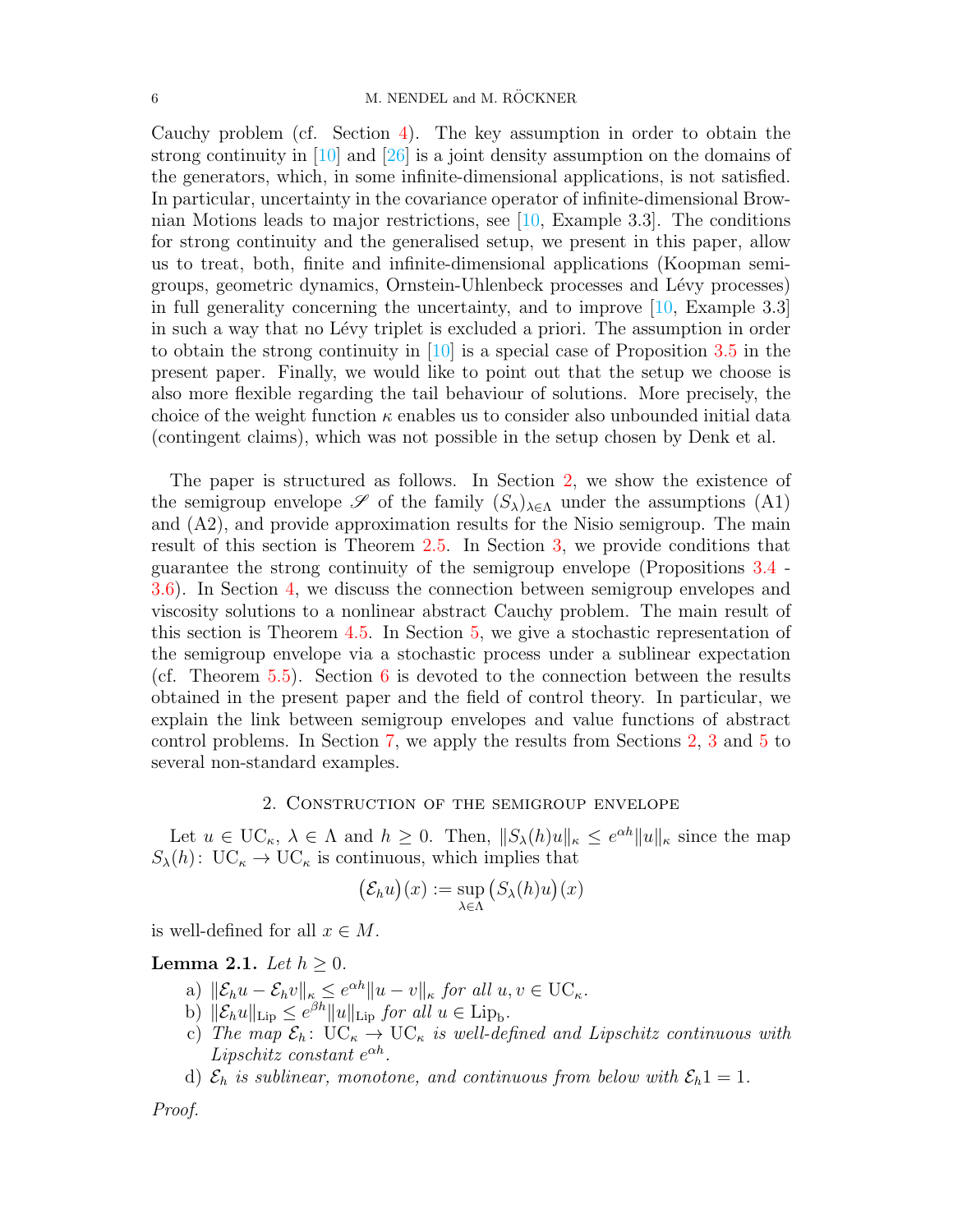a) Let  $u, v \in \mathrm{UC}_{\kappa}$  and  $h \geq 0$ . Then, for all  $\lambda \in \Lambda$ ,

$$
\kappa(S_{\lambda}(h)u - \mathcal{E}_h v) \le \kappa(S_{\lambda}(h)u - S_{\lambda}(h)v) = \kappa S_{\lambda}(h)(u - v)
$$
  

$$
\le ||S_{\lambda}(h)(u - v)||_{\kappa} \le e^{\alpha h} ||u - v||_{\kappa}.
$$

Taking the supremum over  $\lambda \in \Lambda$  and a symmetry argument imply that

$$
\|\mathcal{E}_h u - \mathcal{E}_h v\|_{\kappa} \le e^{\alpha h} \|u - v\|_{\kappa}.
$$

- b) Let  $u \in \text{Lip}_{\text{b}}$  and  $x, y \in M$ . Then, for all  $\lambda \in \Lambda$ ,
- $(S_{\lambda}(h)u)(x) (\mathcal{E}_h u)(y) \leq (S_{\lambda}(h)u)(x) (S_{\lambda}(h)u)(y) \leq e^{\beta h} ||u||_{\text{Lip}} d(x, y).$

Taking the supremum over  $\lambda \in \Lambda$  and a symmetry argument yield that

$$
|(\mathcal{E}_h u)(x) - (\mathcal{E}_h u)(y)| \leq e^{\beta h} ||u||_{\text{Lip}} d(x, y).
$$

- c) By part b) and Assumption (A1), we have that  $\mathcal{E}_h u \in \text{Lip}_b$  for all  $u \in \text{Lip}_b$ . Since Lip<sub>b</sub> is dense in UC<sub>k</sub>, part a) implies that  $\mathcal{E}_h$ : UC<sub>k</sub>  $\rightarrow$  UC<sub>k</sub> is welldefined and Lipschitz continuous with Lipschitz constant  $e^{\alpha h}$ .
- d) All these properties directly carry over to the supremum.

 $\Box$ 

In the sequel, we consider the set  $P := \{\pi \subset [0,\infty): 0 \in \pi, |\pi| < \infty\}$  of finite partitions of the positive half line. The set of partitions with end-point  $t$  will be denoted by  $P_t$ , i.e.  $P_t := \{\pi \in P : \max \pi = t\}$ . Let  $u \in \mathrm{UC}_{\kappa}$  and  $\pi \in P \setminus \{\{0\}\}.$ Then, there exist  $0 = t_0 < t_1 < \ldots < t_m$  such that  $\pi = \{t_0, t_1, \ldots, t_m\}$  and we set

$$
\mathcal{E}_{\pi}u:=\mathcal{E}_{t_1-t_0}\ldots\mathcal{E}_{t_m-t_{m-1}}u.
$$

Moreover, we set  $\mathcal{E}_{\{0\}}u := u$ . Note that, by definition,  $\mathcal{E}_h = \mathcal{E}_{\{0,h\}}$  for  $h > 0$ . Since  $\mathcal{E}_h$ :  $\mathrm{UC}_{\kappa} \to \mathrm{UC}_{\kappa}$  is well-defined, the map  $\mathcal{E}_{\pi}$ :  $\mathrm{UC}_{\kappa} \to \mathrm{UC}_{\kappa}$  is well-defined, too.

<span id="page-6-0"></span>**Lemma 2.2.** For all  $\pi \in P$ , the operator  $\mathcal{E}_{\pi}$  is sublinear, monotone and continuous from below with  $\mathcal{E}_{\pi}1 = 1$ . Moreover,  $\|\mathcal{E}_{\pi}u - \mathcal{E}_{\pi}v\|_{\kappa} \leq e^{\alpha \max \pi} \|u - v\|_{\kappa}$  for all  $u, v \in \mathrm{UC}_{\kappa}$  and  $\|\mathcal{E}_{\pi}u\|_{\mathrm{Lip}} \leq e^{\beta \max \pi} \|u\|_{\mathrm{Lip}}$  for all  $u \in \mathrm{Lip}_{\mathrm{b}}$ .

*Proof.* Since  $\mathcal{E}_h$  is a sublinear, monotone and continuous from below with  $\mathcal{E}_h$ 1 = 1 for all  $h \geq 0$ , the same holds for  $\mathcal{E}_{\pi}$  as these properties are preserved under compositions. The Lipschitz continuity follows from Lemma [2.1](#page-5-1) and the behaviour of Lipschitz constants under composition.

Let  $u \in \mathrm{UC}_{\kappa}$ . In the following, we consider the limit of  $\mathcal{E}_{\pi}u$  when the mesh size of the partition  $\pi \in P$  tends to zero. First note that, for  $h_1, h_2 \geq 0$  and  $x \in M$ ,

$$
(\mathcal{E}_{h_1+h_2}u)(x) = \sup_{\lambda \in \Lambda} (S_{\lambda}(h_1+h_2)u)(x) = \sup_{\lambda \in \Lambda} (S_{\lambda}(h_1)S_{\lambda}(h_2)u)(x)
$$
  

$$
\leq \sup_{\lambda \in \Lambda} (S_{\lambda}(h_1)\mathcal{E}_{h_2}u)(x) = (\mathcal{E}_{h_1}\mathcal{E}_{h_2}u)(x),
$$

which implies the pointwise inequality

<span id="page-6-1"></span>
$$
\mathcal{E}_{\pi_1} u \le \mathcal{E}_{\pi_2} u \quad \text{for } \pi_1, \pi_2 \in P \text{ with } \pi_1 \subset \pi_2. \tag{2.1}
$$

In particular, for  $\pi_1, \pi_2 \in P$  and  $\pi := \pi_1 \cup \pi_2$  it follows that  $\pi \in P$  with

$$
(\mathcal{E}_{\pi_1}u)\vee(\mathcal{E}_{\pi_2}u)\leq \mathcal{E}_{\pi}u.
$$
\n(2.2)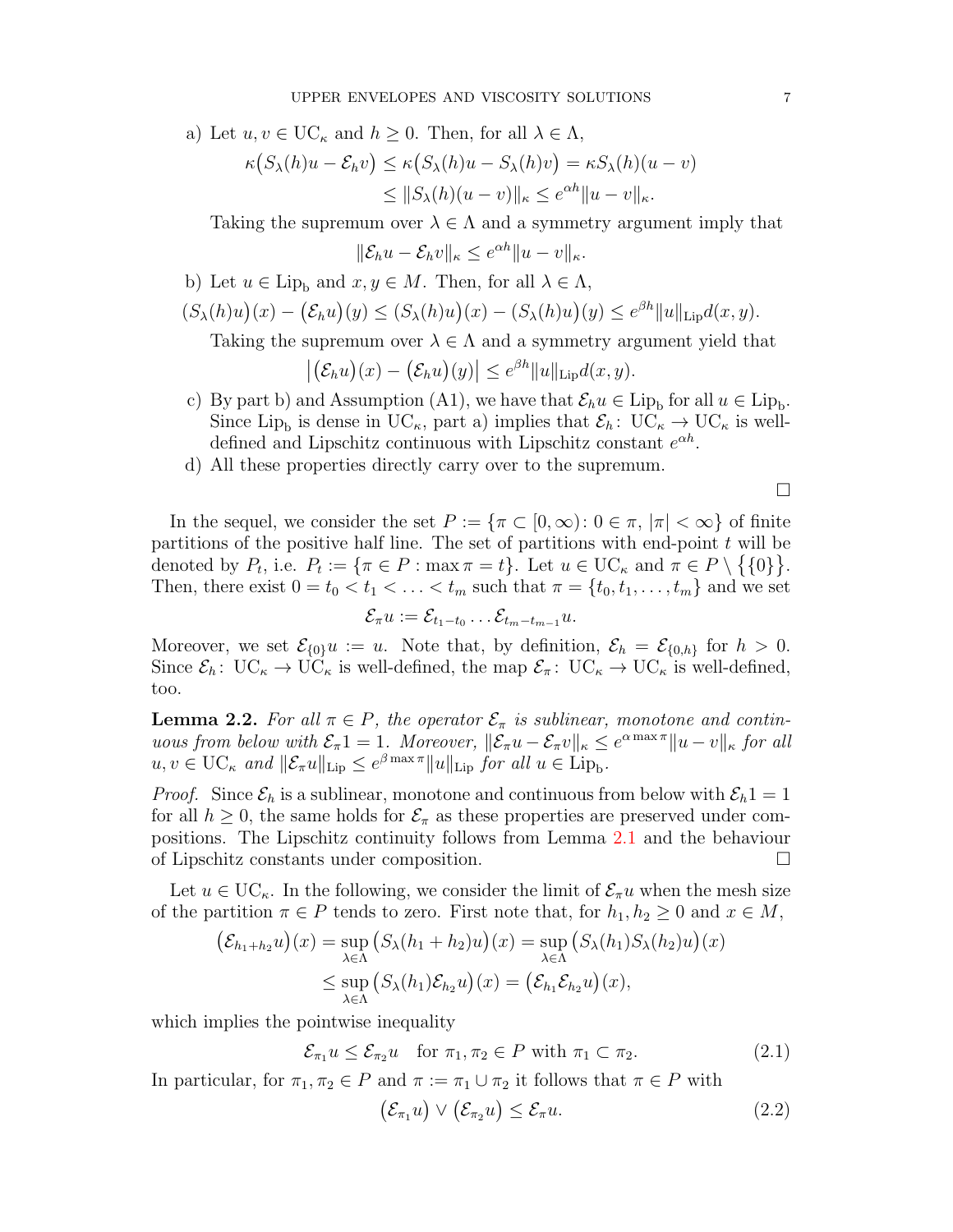Recall that we denote the set of all finite partitions with end point  $t \geq 0$  by  $P_t$ . For  $t \geq 0$ ,  $x \in M$  and  $u \in \mathrm{UC}_{\kappa}$ , we define

<span id="page-7-3"></span>
$$
\big(\mathscr{S}(t)u\big)(x) := \sup_{\pi \in P_t} \big(\mathcal{E}_\pi u\big)(x). \tag{2.3}
$$

The family  $\mathscr{S} = (\mathscr{S}(t))_{t>0}$  is called the *(upper)* semigroup envelope or Nisio semigroup of the family  $(S_{\lambda})_{\lambda \in \Lambda}$ . Note that, by definition,  $\mathscr{S}(0)u = u$  for all  $u \in \mathrm{UC}_{\kappa}$ . We observe the following basic facts, which are a direct consequence of Lemma [2.2.](#page-6-0)

<span id="page-7-4"></span>**Lemma 2.3.** Let  $t \geq 0$ . Then, the map  $\mathscr{S}(t)$ :  $\text{UC}_{\kappa} \to \text{UC}_{\kappa}$  is well-defined and Lipschitz continuous with Lipschitz constant  $e^{\alpha t}$ . Moreover,  $\mathscr{S}(t)$  is sublinear, monotone and continuous from below with  $\mathscr{S}(t) = 1$ .

Proof. By Lemma [2.2,](#page-6-0)

<span id="page-7-0"></span> $\|\mathscr{S}(t)u - \mathscr{S}(t)v\|_{\kappa} \le e^{\alpha t} \|u - v\|_{\kappa} \quad \text{for all } u, v \in \text{UC}_{\kappa}$  (2.4)

and  $\|\mathscr{S}(t)u\|_{\text{Lip}} \leq e^{\beta t} \|u\|_{\text{Lip}}$  for all  $u \in \text{Lip}_b$ . In particular,  $\mathscr{S}(t)u \in \text{Lip}_b$  for all  $u \in \text{Lip}_b$ . Now, the estimate [\(2.4\)](#page-7-0) implies that  $\mathscr{S}(t): \text{UC}_{\kappa} \to \text{UC}_{\kappa}$  is well-defined and Lipschitz continuous with Lipschitz constant  $e^{\alpha t}$ . The remaining properties follow directly from the observation that, by Lemma [2.2](#page-6-0) they are satisfied by  $\mathcal{E}_{\pi}$ , for  $\pi \in P_t$ , and carry over to the supremum over all  $\pi \in P_t$ .

In the following, we show that the Nisio semigroup  $\mathscr S$  is in fact a semigroup. We start with the following lemma, which shows that  $\mathscr{S}(t)u$  can be approximated by a monotone sequence of partitions depending on  $u$ . We would like to point out that, under additional assumptions, the dependence of the sequence on  $u$  can be dropped (see Proposition [2.7,](#page-9-0) below).

<span id="page-7-2"></span>**Lemma 2.4.** Let  $u \in \mathrm{UC}_{\kappa}$  and  $t > 0$ . Then, there exists a sequence  $(\pi_n)_{n \in \mathbb{N}} \subset P_t$ (depending on u) with  $\mathcal{E}_{\pi_n} u \nearrow \mathcal{S}(t) u$  as  $n \to \infty$ .

*Proof.* Let  $(x_k)_{k\in\mathbb{N}}\subset M$  such that the set  $\{x_k\,|\,k\in\mathbb{N}\}$  is dense in M. Then, for every  $k \in \mathbb{N}$ , there exists a sequence  $(\pi_n^k)_{n \in \mathbb{N}} \subset P_t$  with  $\pi_n^k \subset \pi_{n+1}^k$  for all  $n \in \mathbb{N}$ and

 $(\mathcal{E}_{\pi_n^k} u)(x_k) \nearrow (\mathcal{S}(t)u)(x_k) \text{ as } n \to \infty.$ 

Now, let  $\pi_n := \bigcup_{k=1}^n \pi_n^k$  for all  $n \in \mathbb{N}$ . Then,  $\pi_n^k \subset \pi_n \subset \pi_{n+1}$  for all  $n \in \mathbb{N}$  and  $k \in \{1, \ldots, n\}$ . Hence,

<span id="page-7-1"></span>
$$
\mathcal{E}_{\pi_n^k} u \le \mathcal{E}_{\pi_n} u \le \mathcal{E}_{\pi_{n+1}} u \quad \text{for all } n \in \mathbb{N} \text{ and } k \in \{1, \dots, n\}. \tag{2.5}
$$

Let  $(\mathcal{E}_{\infty}v)(x) := \sup_{n \in \mathbb{N}} (\mathcal{E}_{\pi_n}v)(x)$  for all  $v \in \mathrm{UC}_{\kappa}$  and  $x \in M$ . Then, by Lemma [2.2,](#page-6-0) the map  $\mathcal{E}_{\infty}$ : UC<sub>k</sub>  $\rightarrow$  UC<sub>k</sub> is well-defined. In particular,  $\mathcal{E}_{\infty}u: M \rightarrow \mathbb{R}$  is continuous and, by  $(2.5)$ ,  $\mathcal{E}_{\pi_n} u \nearrow \mathcal{E}_{\infty} u$  as  $n \to \infty$ . Again, by  $(2.5)$ ,

$$
\big(\mathscr{S}(t)u\big)(x_k) = \lim_{n \to \infty} \big(\mathcal{E}_{\pi_n^k} u\big)(x_k) \le \lim_{n \to \infty} \big(\mathcal{E}_{\pi_n} u\big)(x_k) = \big(\mathcal{E}_{\infty} u\big)(x_k) \le \big(\mathcal{S}(t)u\big)(x_k)
$$

for all  $k \in \mathbb{N}$ . Since,  $\mathscr{S}(t)u$  and  $\mathcal{E}_{\infty}u$  are both continuous and the set  $\{x_k | k \in \mathbb{N}\}\$ is dense in M, it follows that  $\mathscr{S}(t)u = \mathcal{E}_{\infty} u$ , which shows that

$$
\mathcal{E}_{\pi_n} u \nearrow \mathcal{S}(t)u \text{ as } n \to \infty.
$$

 $\Box$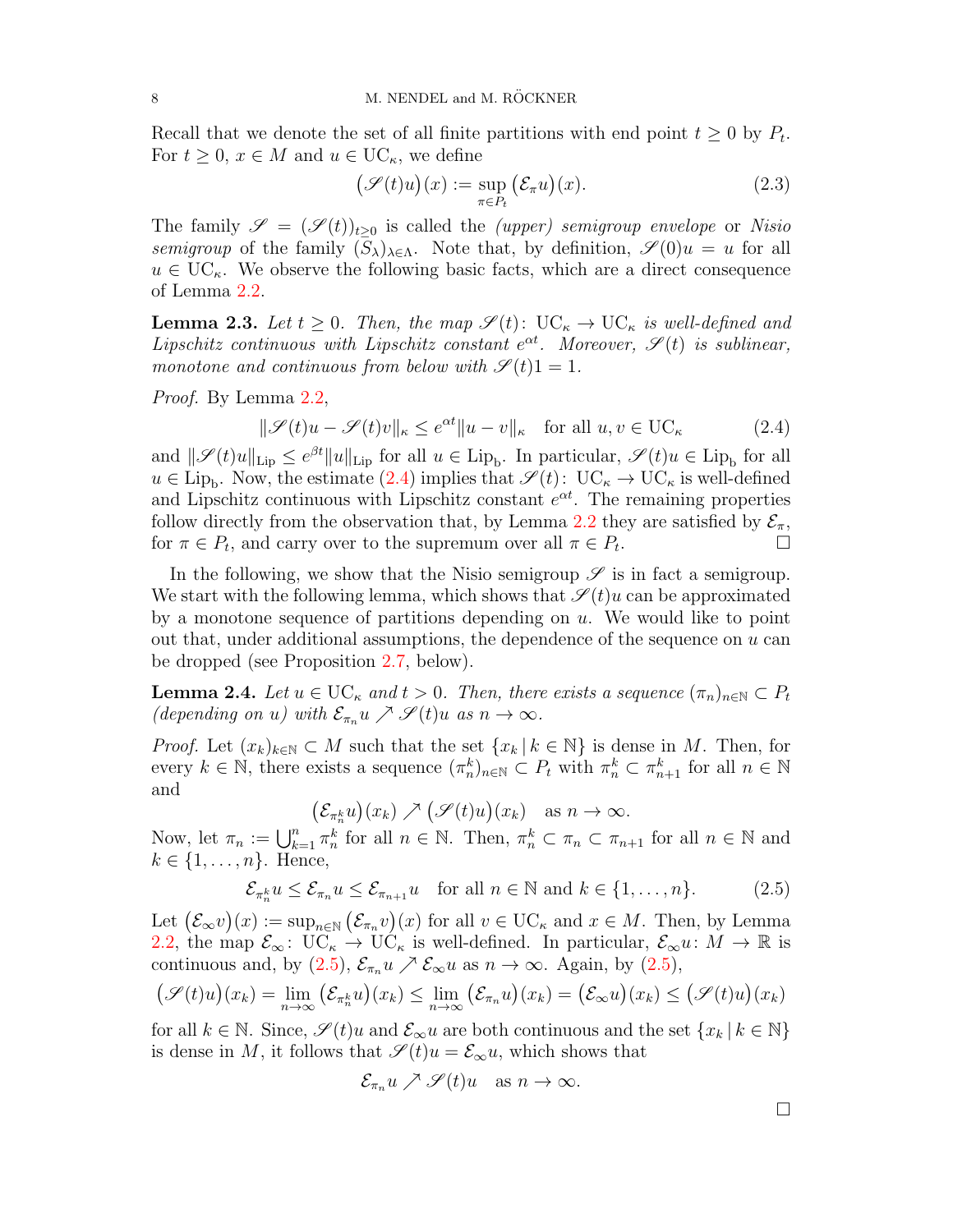We obtain the following main theorem.

<span id="page-8-0"></span>**Theorem 2.5.** The family  $\mathscr S$  is a Feller semigroup of sublinear operators and the least upper bound of the family  $(S_{\lambda})_{\lambda \in \Lambda}$ .

*Proof.* We first show that, for all  $s, t \geq 0$ ,

<span id="page-8-1"></span>
$$
\mathscr{S}(s+t) = \mathscr{S}(s)\mathscr{S}(t). \tag{2.6}
$$

.

If  $s = 0$  or  $t = 0$  the statement is trivial. Therefore, let  $s, t > 0, u \in \text{UC}_{\kappa}, \pi_0 \in$  $P_{s+t}$ , and  $\pi := \pi_0 \cup \{s\}$ . Then,  $\pi \in P_{s+t}$  with  $\pi_0 \subset \pi$  and, by  $(2.1)$ ,  $\mathcal{E}_{\pi_0} u \leq \mathcal{E}_{\pi} u$ . Let  $m \in \mathbb{N}, 0 = t_0 < t_1 < \dots t_m = s+t$  with  $\pi = \{t_0, \dots, t_m\}$ , and  $i \in \{1, \dots, m\}$ with  $t_i = s$ . Then,  $\pi_1 := \{t_0, \ldots, t_i\} \in P_s$  and  $\pi_2 := \{t_i - s, \ldots, t_n - s\} \in P_t$  with

$$
\mathcal{E}_{\pi_1} = \mathcal{E}_{t_1-t_0} \cdots \mathcal{E}_{t_i-t_{i-1}} \quad \text{and} \quad \mathcal{E}_{\pi_2} = \mathcal{E}_{t_{i+1}-t_i} \cdots \mathcal{E}_{t_m-t_{m-1}}
$$

We thus obtain that

$$
\mathcal{E}_{\pi_0} u \leq \mathcal{E}_{\pi} u = \mathcal{E}_{t_1-t_0} \cdots \mathcal{E}_{t_m-t_{m-1}} u = \left(\mathcal{E}_{t_1-t_0} \cdots \mathcal{E}_{t_i-t_{i-1}}\right) \left(\mathcal{E}_{t_{i+1}-t_i} \cdots \mathcal{E}_{t_m-t_{m-1}} u\right) \\ = \mathcal{E}_{\pi_1} \mathcal{E}_{\pi_2} u \leq \mathcal{E}_{\pi_1} \mathscr{S}(t) u \leq \mathscr{S}(s) \mathscr{S}(t) u.
$$

Taking the supremum over all  $\pi_0 \in P_{s+t}$  yields that  $\mathscr{S}(s+t)u \leq \mathscr{S}(s)\mathscr{S}(t)u$ .

Now, let  $(\pi_n)_{n\in\mathbb{N}}\subset P_t$  with  $\mathcal{E}_{\pi_n}u\nearrow\mathcal{S}(t)u$  as  $n\to\infty$  (see Lemma [2.4\)](#page-7-2) and fix  $\pi_0 \in P_s$ . Then, for all  $n \in \mathbb{N}$ ,

$$
\pi'_n := \pi_0 \cup \{ s + \tau \colon \tau \in \pi_n \} \in P_{s+t} \quad \text{with} \quad \mathcal{E}_{\pi'_n} = \mathcal{E}_{\pi_0} \mathcal{E}_{\pi_n}.
$$

As  $\mathcal{E}_{\pi_0}$  is continuous from below, it follows that

$$
\mathcal{E}_{\pi_0}(\mathscr{S}(t)u) = \lim_{n \to \infty} \mathcal{E}_{\pi_0} \mathcal{E}_{\pi_n} u = \lim_{n \to \infty} \mathcal{E}_{\pi'_n} u \le \mathcal{S}(s+t)u.
$$

Taking the supremum over all  $\pi_0 \in P_s$ , we get that  $\mathscr{S}(s)\mathscr{S}(t)u \leq \mathscr{S}(s+t)u$ , and therefore [\(2.6\)](#page-8-1) follows.

From the definition of  $\mathscr S$  in Equation [\(2.3\)](#page-7-3) and Lemma [2.3,](#page-7-4) we now may conclude that  $\mathscr S$  defines a Feller semigroup of sublinear operators. It remains to show that  $\mathscr S$  is the least upper bound of the family  $(S_{\lambda})_{\lambda \in \Lambda}$ . To this end, let  $u \in \mathrm{UC}_{\kappa}, x \in M$ , and T be an upper bound of the family  $(S_{\lambda})_{\lambda \in \Lambda}$ , i.e  $(S_{\lambda}(t)u)(x) \leq (T(t)u)(x)$  for all  $\lambda \in \Lambda$ ,  $u \in UC_{\kappa}$ ,  $t \geq 0$  and  $x \in M$ . Then,

$$
(S_{\lambda}(h)u)(x) \le (\mathcal{E}_h u)(x) \le (T(h)u)(x) \text{ for all } \lambda \in \Lambda \text{ and } h \ge 0.
$$

Since  $S_{\lambda}$  and T are semigroups, it follows that

$$
(S_{\lambda}(t)u)(x) \le (\mathcal{E}_{\pi}u)(x) \le (T(t)u)(x) \text{ for all } \lambda \in \Lambda, t \ge 0, \text{ and } \pi \in P_t.
$$

Taking the supremum over all  $\pi \in P_t$ , we obtain that

$$
(S_{\lambda}(t)u)(x) \leq (\mathcal{S}(t)u)(x) \leq (T(t)u)(x) \text{ for all } \lambda \in \Lambda \text{ and } t \geq 0.
$$

The remainder of this section is devoted to show that the approximation result of Lemma [2.4,](#page-7-2) where the approximating sequence was dependent on the function  $u \in \mathrm{UC}_{\kappa}$ , can be made stronger under the additional assumption that the map

<span id="page-8-2"></span>
$$
[0, \infty) \to \mathbf{UC}_{\kappa}, \quad h \mapsto \mathcal{E}_h u \tag{2.7}
$$

 $\Box$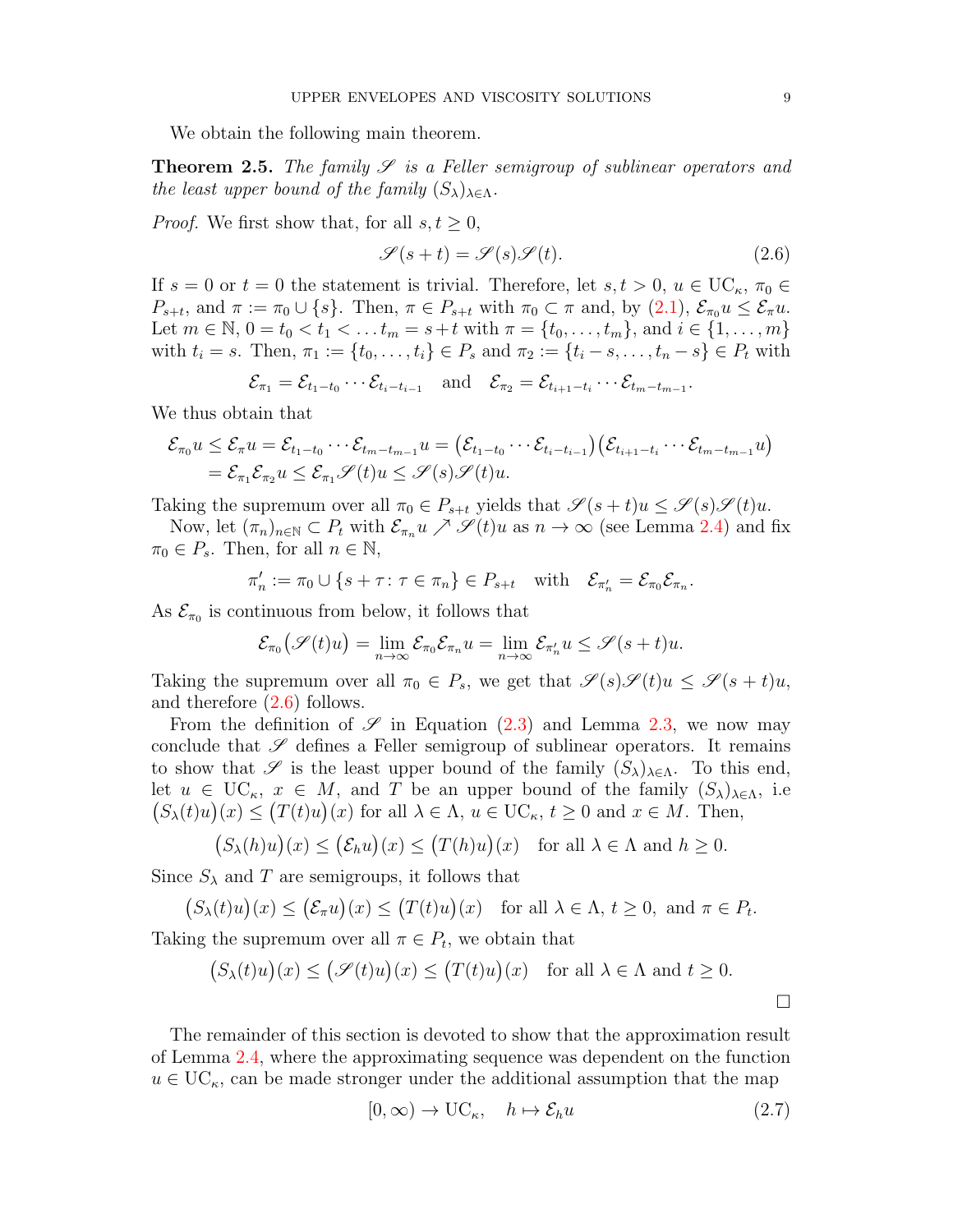is continuous for all  $u \in \mathrm{UC}_{\kappa}$ . More precisely, under this condition every sequence of partitions with mesh size tending to 0 can be used for the approximation of the semigroup envelope. Note that  $(2.7)$  is, for example, implied by the condition that

$$
\sup_{\lambda \in \Lambda} ||S_{\lambda}(h)u - u||_{\kappa} \to 0 \quad \text{as } h \to 0,
$$

for all  $u \in \text{Lip}_b$ , which, in most applications, is satisfied. The following lemma shows that  $\mathcal{E}_{\pi}$  depends continuously on the partition  $\pi \in P$ .

<span id="page-9-2"></span>**Lemma 2.6.** Assume that the map [\(2.7\)](#page-8-2) is continuous for all  $u \in \mathrm{UC}_{\kappa}$ . Let  $m \in \mathbb{N}$  and  $\pi = \{t_0, t_1, \ldots, t_m\} \in P$  with  $0 = t_0 < \ldots < t_m$ . For each  $n \in \mathbb{N}$  let  $\pi_n = \{t_0^n, t_1^n, \dots, t_m^n\} \in P$  with  $0 = t_0^n < t_1^n < \dots < t_m^n$  and  $t_i^n \to t_i$  as  $n \to \infty$  for all  $i \in \{1, \ldots, m\}$ . Then, for all  $u \in \mathrm{UC}_{\kappa}$  we have that

$$
\|\mathcal{E}_{\pi}u - \mathcal{E}_{\pi_n}u\|_{\kappa} \to 0, \quad n \to \infty.
$$

*Proof.* First note that the set of all partitions with cardinality  $m + 1$  can be identified with the set

$$
S^m := \{(s_1, \ldots, s_m) \in \mathbb{R}^m \, \big| \, 0 < s_1 < \ldots < s_m \} \subset \mathbb{R}^m.
$$

Therefore, the assertion is equivalent to the continuity of the map

<span id="page-9-1"></span>
$$
S^m \to \mathrm{UC}_{\kappa}, \quad (s_1, \ldots, s_m) \to \mathcal{E}_{\{0, s_1, \ldots, s_m\}} u. \tag{2.8}
$$

Since the mapping  $[0,\infty) \to \mathbb{U}\mathbb{C}_{\kappa}, h \mapsto \mathcal{E}_h u$  is continuous for all  $u \in \mathbb{U}\mathbb{C}_{\kappa}$ , and  $\|\mathcal{E}_h u - \mathcal{E}_h v\|_{\kappa} \leq e^{\alpha h} \|u - v\|_{\kappa}$  for all  $h \geq 0$  and  $u, v \in \mathrm{UC}_{\kappa}$ , it follows that  $(2.8)$  is  $\Box$ continuous.

Let  $u \in \mathrm{UC}_{\kappa}$ . In the following, we consider the limit of  $\mathcal{E}_{\pi}u$  when the mesh size

$$
|\pi|_{\infty} := \max_{j=1,\dots,m} (t_j - t_{j-1})
$$

of the partition  $\pi = \{t_0, t_1, \ldots, t_m\} \in P$  with  $0 = t_0 < t_1 < \ldots < t_m$  tends to zero. For the sake of completeness, we define  $|\{0\}|_{\infty} := 0$ . The following lemma shows that  $\mathscr{S}(t)u$  can be obtained by a pointwise monotone approximation with finite partitions letting the mesh size tend to zero.

<span id="page-9-0"></span>**Proposition 2.7.** Assume that the map [\(2.7\)](#page-8-2) is continuous for all  $u \in UC_{\kappa}$ . Let  $t \geq 0$  and  $(\pi_n)_{n \in \mathbb{N}} \subset P_t$  with  $\pi_n \subset \pi_{n+1}$  for all  $n \in \mathbb{N}$  and  $|\pi_n|_{\infty} \searrow 0$  as  $n \to \infty$ . Then, for all  $u \in \mathrm{UC}_{\kappa}$ ,

$$
\mathcal{E}_{\pi_n} u \nearrow \mathscr{S}(t)u \quad as \; n \to \infty.
$$

In particular,

$$
\mathscr{S}(t)u = \sup_{n \in \mathbb{N}} \mathcal{E}^n_{\frac{t}{n}}u = \lim_{n \to \infty} \mathcal{E}^{2^n}_{2^{-n}t}u \quad \text{for all } u \in \text{UC}_\kappa,
$$

where the supremum and the limit are to be understood in a pointwise sense.

*Proof.* For  $t = 0$  the statement is trivial. Therefore, assume that  $t > 0$ , and let

$$
(\mathcal{E}_{\infty} u)(x) := \sup_{n \in \mathbb{N}} (\mathcal{E}_{\pi_n} u)(x) \text{ for } u \in \mathrm{UC}_{\kappa} \text{ and } x \in M.
$$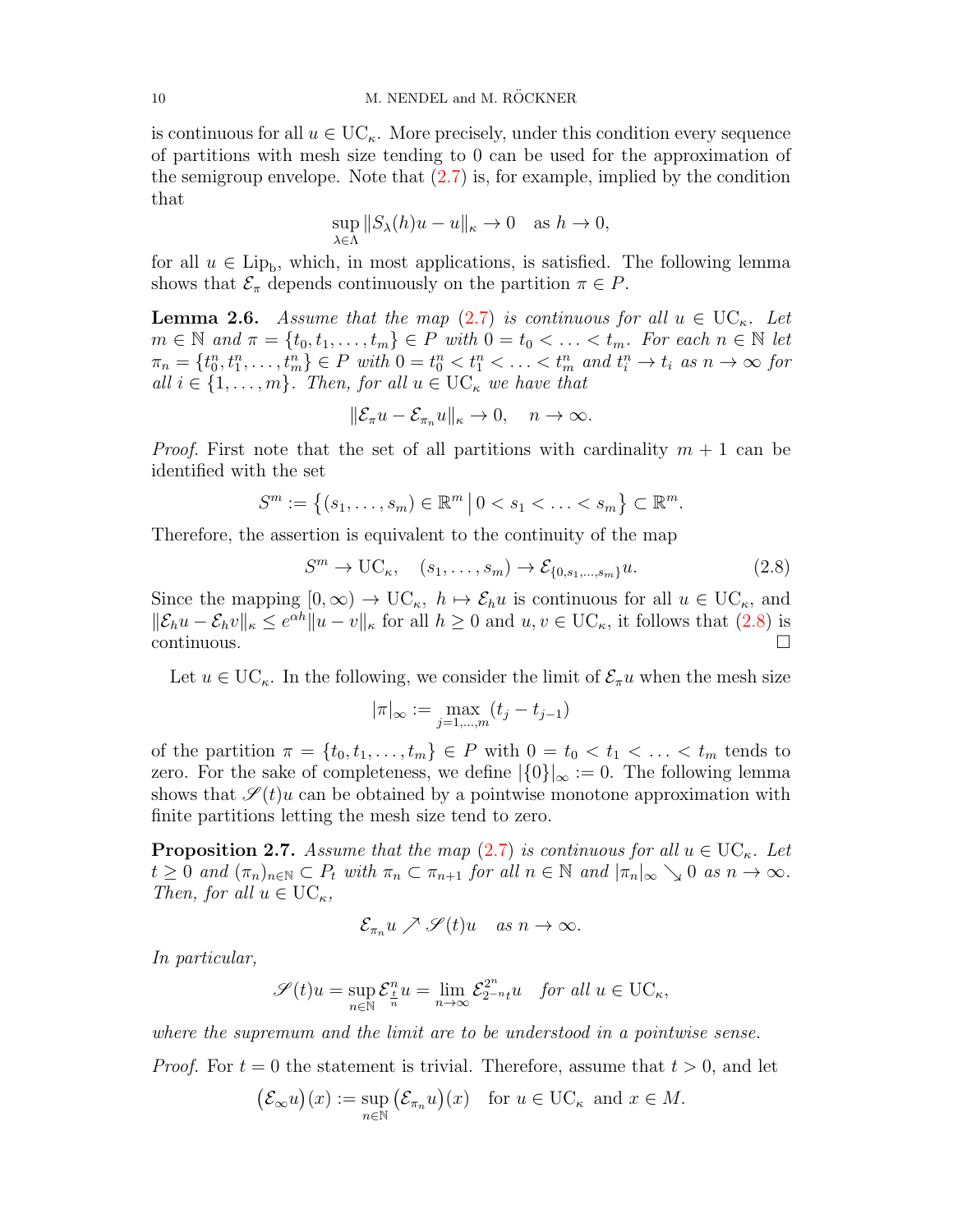As in the proof of Lemma [2.4,](#page-7-2) the map  $\mathcal{E}_{\infty}$ : UC<sub>k</sub>  $\rightarrow$  UC<sub>k</sub> is well-defined. Let  $u \in \mathrm{UC}_{\kappa}$ . Since  $\pi_n \subset \pi_{n+1}$  for all  $n \in \mathbb{N}$ , it follows that  $\mathcal{E}_{\pi_n} u \nearrow \mathcal{E}_{\infty} u$  as  $n \to \infty$ . Since  $(\pi_n)_{n \in \mathbb{N}} \subset P_t$ , we obtain that

$$
\mathcal{E}_{\infty}u \leq \mathscr{S}(t)u.
$$

Let  $\pi = \{t_0, t_1, \ldots, t_m\} \in P_t$  with  $m \in \mathbb{N}$  and  $0 = t_0 < t_1 < \ldots < t_m = t$ . Since  $|\pi_n|_{\infty} \searrow 0$  as  $n \to \infty$ , we may w.l.o.g. assume that  $\#\pi_n \geq m+1$  for all  $n \in \mathbb{N}$ . Let  $0 = t_0^n < t_1^n < \ldots < t_m^n = t$  for all  $n \in \mathbb{N}$  with  $\pi'_n := \{t_0^n, t_1^n, \ldots, t_m^n\} \subset \pi_n$  and  $t_i^n \to t_i$  as  $n \to \infty$  for all  $i \in \{1, \ldots, m\}$ . Then, by Lemma [2.6,](#page-9-2)

$$
\|\mathcal{E}_{\pi}u - \mathcal{E}_{\pi'_n}u\|_{\kappa} \to 0 \quad \text{as } n \to \infty.
$$

Therefore,

$$
\mathcal{E}_{\infty}u-\mathcal{E}_{\pi}u\geq \mathcal{E}_{\pi_n}u-\mathcal{E}_{\pi}u\geq \mathcal{E}_{\pi'_n}u-\mathcal{E}_{\pi}u\to 0 \quad \text{as } n\to\infty,
$$

showing that  $\mathcal{E}_{\infty} u \geq \mathcal{E}_{\pi} u$ . Taking the supremum over all  $\pi \in P_t$ , we obtian that  $\mathcal{E}_{\infty}u = \mathscr{S}(t)u.$ 

Now, let  $\pi_n := \left\{ \frac{kt}{2^n} \mid k \in \{0, \ldots, 2^n\} \right\}$  for all  $n \in \mathbb{N}$ . Then,

$$
\mathscr{S}(t)u = \lim_{m \to \infty} \mathcal{E}_{\pi_m}u = \lim_{m \to \infty} \mathcal{E}_{2^{-m}t}^{2^m}u \le \sup_{n \in \mathbb{N}} \mathcal{E}_{\frac{t}{n}}^nu \le \mathcal{S}(t)u,
$$

<span id="page-10-0"></span>where we used the basic fact that  $n = 2^m \in \mathbb{N}$  for all  $m \in \mathbb{N}$ .

#### 3. STRONG CONTINUITY

Let  $\mathscr S$  be the Feller semigroup from the previous section, i.e. the semigroup envelope of the family  $(S_{\lambda})_{\lambda \in \Lambda}$ . The aim of this section is to give conditions that ensure the strong continuity of the semigroup envelope  $\mathscr{S}$ .

<span id="page-10-1"></span>Remark 3.1. Let  $D \subset \mathrm{UC}_{\kappa}$  be the set of all  $u \in \mathrm{UC}_{\kappa}$ , for which the map

 $[0,\infty) \to \mathrm{UC}_{\kappa}, \quad t \mapsto \mathscr{S}(t)u$ 

is continuous. Then, by the semigroup property [\(2.6\)](#page-8-1),

$$
[0,\infty) \to \mathrm{UC}_{\kappa}, \quad s \mapsto \mathscr{S}(s)\mathscr{S}(t)u = \mathscr{S}(s+t)u
$$

is continuous for all  $u \in D$ . Therefore, the set D is invariant under the semigroup  $\mathscr{S}$ , i.e.  $\mathscr{S}(t)u \in D$  for all  $u \in D$  and all  $t \geq 0$ .

**Lemma 3.2.** Let  $u \in \text{UC}_{\kappa}$ . Then, the following statements are equivalent:

- (i)  $\lim_{h\to 0} \|\mathscr{S}(h)u u\|_{\kappa} = 0.$
- (ii) The map  $[0,\infty) \to \mathrm{UC}_{\kappa}, t \mapsto \mathscr{S}(t)u$  is continuous.

*Proof.* Clearly, (ii) implies (i). Therefore, assume that  $\lim_{h\to 0} ||\mathcal{S}(h)u-u||_{\kappa} = 0$ . Let  $t \geq 0$  and  $\varepsilon > 0$ . W.l.o.g. we may assume that in (A2) we have  $\alpha \geq 0$ . By assumption, there exists some  $\delta > 0$  such that  $\|\mathscr{S}(h)u - u\|_{\kappa} < e^{-\alpha t} \varepsilon$  for all  $h \in [0, \delta)$ . Now, let  $s \geq 0$  with  $|t - s| < \delta$ . Then, for  $\tau := s \wedge t$ ,

$$
\|\mathcal{S}(t)u - \mathcal{S}(s)u\|_{\kappa} = \|\mathcal{S}(\tau)\big(\mathcal{S}(|t-s|)u\big) - \mathcal{S}(\tau)u\|_{\kappa}
$$
  

$$
\leq e^{\alpha \tau} \|\mathcal{S}(|t-s|)u - u\|_{\kappa} < \varepsilon,
$$

where we used the Lipschitz continuity of  $\mathscr{S}(\tau)$  with Lipschitz constant  $e^{\alpha \tau}$ .  $\Box$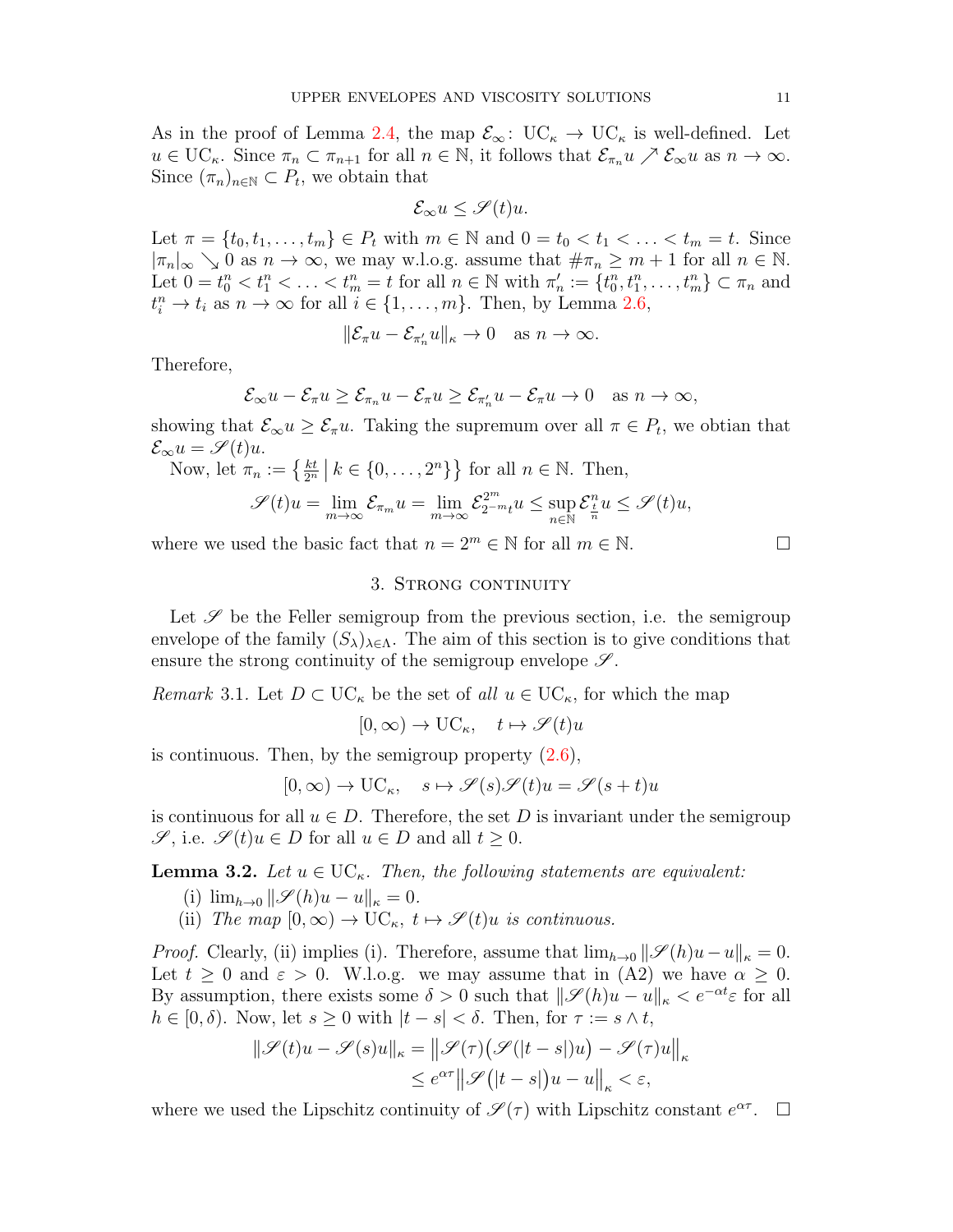<span id="page-11-1"></span>Remark 3.3. Let  $D \subset \mathrm{UC}_{\kappa}$  arbitrary, and assume that  $\mathscr S$  is strongly continuous on D. Then,  $\mathscr S$  is also strongly continuous on the closure  $\overline{D}$  of D. In order to see this, let  $u \in \mathrm{UC}_{\kappa}$  and  $(u_n)_{n \in \mathbb{N}} \subset D$  with  $||u_n - u||_{\kappa} \to 0$  as  $n \to \infty$ . W.l.o.g. we may assume that  $\alpha \geq 0$ . Let  $\varepsilon > 0$ . Then, there exists some  $n_0 \in \mathbb{N}$  such that  $||u_{n_0} - u||_{\kappa} \leq \frac{\varepsilon}{3}$  $\frac{\varepsilon}{3}e^{-\alpha}$ . Since  $u_{n_0} \in D$ , there exists some  $\delta \in (0,1]$  such that  $\|\mathscr{S}(h)u_{n_0}-u_{n_0}\|_{\kappa}<\frac{\varepsilon}{3}$  $\frac{\varepsilon}{3}$  for all  $h \in [0, \delta)$ . Hence, for  $h \in [0, \delta)$ , it follows that

$$
\|\mathscr{S}(h)u - u\|_{\kappa} \le \frac{2\varepsilon}{3} + \|\mathscr{S}(h)u_{n_0} - u_{n_0}\|_{\kappa} < \varepsilon.
$$

Now, the previous lemma implies that  $[0,\infty) \to \mathrm{UC}_{\kappa}, t \mapsto \mathscr{S}(t)u$  is continuous.

We start with the first result ensuring the strong continuity of the semigroup envelope  $\mathscr{S}.$ 

<span id="page-11-0"></span>**Proposition 3.4.** Assume that, for every  $\delta > 0$ , there exists a family of functions  $(\varphi_x)_{x\in M} \subset \mathrm{UC}_{\kappa}$  satisfying the following:

- (i)  $0 \leq \varphi_x(y) \leq 1$  for all  $y \in M$ ,  $\varphi_x(x) = 0$ ,  $\varphi_x(y) = 1$  for all  $y \in M$  with  $d(x, y) > \delta$ ,
- (ii)  $\sup_{x \in M} \kappa(x) [(\mathscr{S}(h)\varphi_x)(x)] \to 0 \text{ as } h \searrow 0.$

Then, the semigroup  $\mathscr S$  is strongly continuous.

*Proof.* Let  $u \in \text{Lip}_{b} \setminus \{0\}$  and  $\varepsilon > 0$ . Then, since  $\kappa$  is bounded, there exists some  $\delta > 0$  such that

$$
\kappa(y) |u(y) - u(x)| \leq \frac{\varepsilon}{2e^{\alpha}} \quad \text{for all } x, y \in M \text{ with } d(x, y) < \delta.
$$

By assumption, there exists a family  $(\varphi_x)_{x \in M} \subset \mathrm{UC}_\kappa$  with  $0 \leq \varphi_x(y) \leq 1$  for all  $y \in M$ ,  $\varphi_x(x) = 0$ ,  $\varphi_x(y) = 1$  for all  $y \in M$  with  $d(x, y) \ge \delta$ , and some  $h_0 \in (0, 1]$ such that

$$
\sup_{x \in M} \kappa(x) \big[ \big(\mathscr{S}(h)\varphi_x\big)(x) \big] < \frac{\varepsilon}{4 \|u\|_{\infty}} \quad \text{for all } h \in [0, h_0).
$$

For all  $h \in (0,1]$  and  $x \in M$ ,

$$
\left\| \mathcal{S}(h) \left( (1 - \varphi_x) |u - u(x)| \right) \right\|_{\kappa} \le e^{\alpha} \left\| (1 - \varphi_x) |u - u(x)| \right\|_{\kappa}
$$
  

$$
\le e^{\alpha} \sup_{\substack{y \in M \\ d(x,y) \le \delta}} \kappa(y) |u(y) - u(x)| \le \frac{\varepsilon}{2}.
$$

Hence, for all  $h \in [0, h_0)$  and  $x \in M$ , since  $\mathscr{S}(h)1 = 1$ ,

$$
\kappa(x) \left| \left( \mathcal{S}(h)u \right)(x) - u(x) \right| = \kappa(x) \left| \left( \mathcal{S}(h)(u - u(x)) \right)(x) \right|
$$
  
\n
$$
\leq \kappa(x) \left( \mathcal{S}(h) |u - u(x)| \right)(x)
$$
  
\n
$$
\leq \left\| \mathcal{S}(h) \left( (1 - \varphi_x) |u - u(x)| \right) \right\|_{\kappa}
$$
  
\n
$$
+ \kappa(x) \left( \mathcal{S}(h)(\varphi_x | u - u(x)|) \right)(x)
$$
  
\n
$$
\leq \frac{\varepsilon}{2} + 2\kappa(x) \|u\|_{\infty} \left( \mathcal{S}(h)\varphi_x \right)(x) < \varepsilon.
$$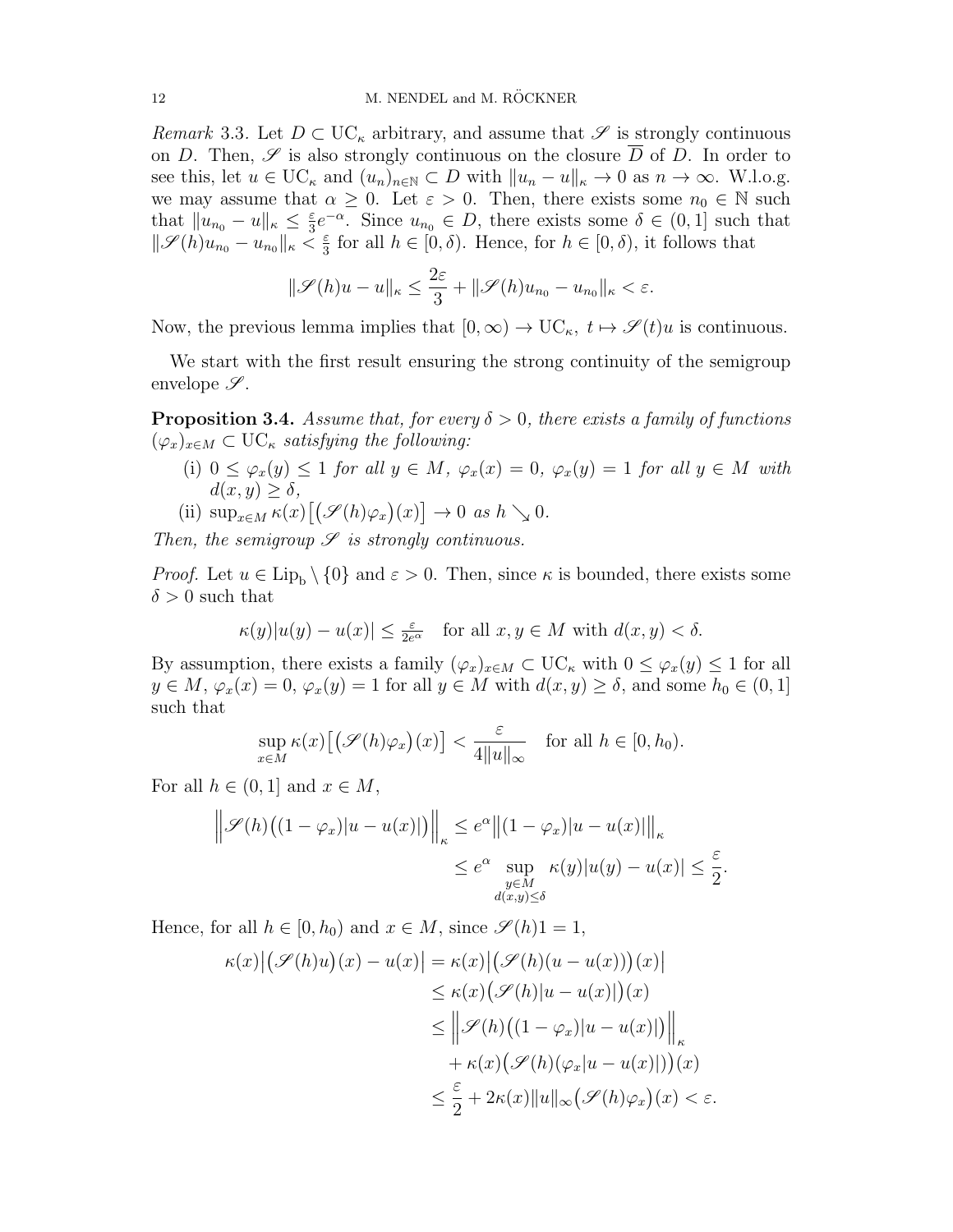This shows that  $\|\mathscr{S}(h)u-u\|_{\kappa} < \varepsilon$  for all  $h \in [0, h_0)$ , and therefore  $\mathscr{S}$  is strongly continuous on  $\text{Lip}_b$ . Since  $\text{Lip}_b$  is, by definition, dense in  $\text{UC}_{\kappa}$ , Remark [3.3](#page-11-1) implies that  $\mathscr S$  is strongly continuous.

The function  $\varphi_x$ , for  $x \in M$ , in the previous proposition plays the role of a cut-off function. Proposition [3.4](#page-11-0) is a generalisation of the well-known fact that transition semigroups of L´evy processes are strongly continuous, where the strong continuity is intimately related to the convergence in law of the process. Note that, for transition semigroups of Lévy processes, the translation invariance together with the convergence in law ensures that the assumptions of Proposition [3.4](#page-11-0) are satisfied.

We denote by  $D_{\Lambda} \subset \mathrm{UC}_{\kappa}$  the linear space of all  $u \in \mathrm{UC}_{\kappa}$  for which there exist  $L_u \geq 0$  and  $h_u > 0$  such that

$$
\sup_{\lambda \in \Lambda} \|S_{\lambda}(h)u - u\|_{\kappa} \le L_u h \quad \text{for all } h \in [0, h_u).
$$

<span id="page-12-0"></span>**Proposition 3.5.** The semigroup  $\mathscr S$  is strongly continuous on  $\overline{D_{\Lambda}}$ . In particular,  $\mathscr S$  is strongly continuous if  $D_\Lambda$  is dense in UC<sub> $\kappa$ </sub>.

*Proof.* Let  $u \in D_\Lambda$  and  $0 \leq h_1 < h_2$  with  $h_2 - h_1 < h_u$ . Then,

$$
(S_{\lambda_0}(h_1)u)(x) - (\mathcal{E}_{h_2}u)(x) \le (S_{\lambda_0}(h_1)u)(x) - (S_{\lambda_0}(h_2)u)(x)
$$

for all  $x \in M$  and  $\lambda_0 \in \Lambda$ . Taking the supremum over  $\lambda_0 \in \Lambda$ , it follows that

$$
(\mathcal{E}_{h_1}u)(x) - (\mathcal{E}_{h_2}u)(x) \le \sup_{\lambda \in \Lambda} |(S_{\lambda}(h_1)u)(x) - (S_{\lambda}(h_2)u)(x)|
$$

for all  $x \in M$ . By a symmetry argument, multiplying by  $\kappa(x)$  and taking the supremum over all  $x \in M$ , we obtain that  $\|\mathcal{E}_{h_1} u - \mathcal{E}_{h_2} u\|_{\kappa} \leq \sup_{\lambda \in \Lambda} \|S_{\lambda}(h_1)u S_{\lambda}(h_2)u\|_{\kappa}$ . Moreover,

$$
||S_{\lambda}(h_1)u - S_{\lambda}(h_2)u||_{\kappa} \le e^{\alpha h_1} ||S_{\lambda}(h_2 - h_1)u - u||_{\kappa} \le L_u e^{\alpha h_1}(h_2 - h_1).
$$

Taking the supremum over all  $\lambda \in \Lambda$ , we obtain that

<span id="page-12-2"></span>
$$
\|\mathcal{E}_{h_1}u - \mathcal{E}_{h_2}u\|_{\kappa} \le L_u e^{\alpha h_1}(h_2 - h_1). \tag{3.1}
$$

Next, we show that

<span id="page-12-1"></span>
$$
\|\mathcal{E}_{\pi}u - u\|_{\kappa} \le L_u e^{\alpha \max \pi} \max \pi \tag{3.2}
$$

for all  $\pi \in P$  with  $\max \pi \in [0, h_u)$  by an induction on  $\#\pi \in \mathbb{N}$ . First, let  $\pi \in P$ with  $\#\pi = 1$ , i.e.  $\pi = \{0\}$ . Then,

$$
\|\mathcal{E}_{\pi}u - u\|_{\kappa} = \|\mathcal{E}_{\{0\}}u - u\|_{\kappa} = 0 = L_u e^{\alpha \max \pi} \max \pi.
$$

Now, let  $m \in \mathbb{N}$ , and assume that  $(3.2)$  holds for all  $\pi \in P$  with  $\max \pi \in [0, h_u)$ and  $\#\pi = m$ . Let  $\pi \in P$  with  $\#\pi = m + 1$  and  $t_m := \max \pi \in [0, h_u)$ . Then,  $\pi' := \pi \setminus \{t_m\} \in P$  with  $\#\pi' = m$  and  $t_{m-1} := \max \pi' \in [0, t_m)$ . Therefore, by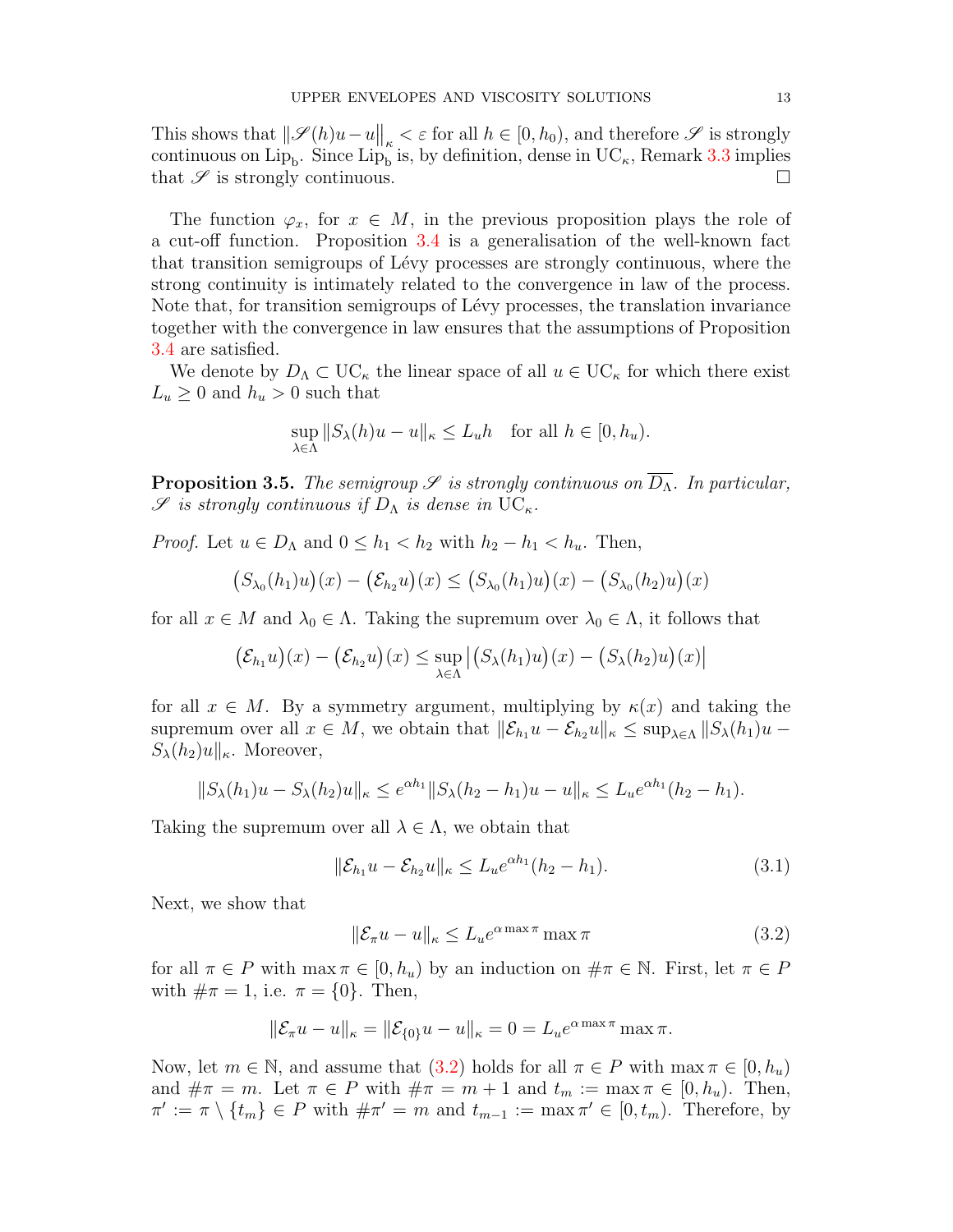induction hypothesis and [\(3.1\)](#page-12-2), it follows that

$$
\|\mathcal{E}_{\pi}u - u\|_{\kappa} \le \|\mathcal{E}_{\pi}u - \mathcal{E}_{\pi'}u\|_{\kappa} + \|\mathcal{E}_{\pi'}u - u\|_{\kappa} \n= \|\mathcal{E}_{\pi'}\mathcal{E}_{t_m - t_{m-1}}u - \mathcal{E}_{\pi'}u\|_{\kappa} + \|\mathcal{E}_{\pi'}u - u\|_{\kappa} \n\le e^{\alpha t_{m-1}}\|\mathcal{E}_{t_m - t_{m-1}}u - u\|_{\kappa} + \|\mathcal{E}_{\pi'}u - u\|_{\kappa} \n\le L_{u}e^{\alpha t_{m-1}}(t_{m} - t_{m-1}) + L_{u}e^{\alpha t_{m-1}}t_{m-1} \n= L_{u}e^{\alpha t_{m-1}}t_{m} \le L_{u}e^{\alpha \max \pi} \max \pi.
$$

By definition of the semigroup  $\mathscr{S}$ , we thus obtain that

$$
\|\mathscr{S}(h)u - u\|_{\kappa} \le L_u e^{\alpha h} h \to 0 \quad \text{as } h \to 0.
$$

 $\Box$ 

The following proposition is somewhat similar to Proposition [3.4.](#page-11-0) Note that (ii) in Proposition [3.4](#page-11-0) is a condition related to the semigroup envelope  $\mathscr{S}$ , and its verification is typically nontrivial. The following proposition replaces condition (ii) in Proposition [3.4](#page-11-0) by a smoothness condition on the cut-off functions  $(\varphi_x)_{x\in M}$ , where smoothness is given in terms of the family of generators  $(A_{\lambda})_{\lambda \in \Lambda}$ .

<span id="page-13-0"></span>**Proposition 3.6.** Assume that for every  $\delta > 0$  there exists a family of functions  $(\varphi_x)_{x\in M} \subset \mathrm{UC}_{\kappa}$  satisfying the following:

(i)  $0 \leq \varphi_x(y) \leq 1$  for all  $y \in M$ ,  $\varphi_x(x) = 0$ , and  $\varphi_x(y) = 1$  for all  $y \in M$ with  $d(x, y) > \delta$ ,

(ii) There exist  $L \geq 0$  and  $h_0 > 0$  such that, for all  $h \in [0, h_0)$  and  $x \in M$ ,

$$
\sup_{\lambda \in \Lambda} \|S_{\lambda}(h)\varphi_x - \varphi_x\|_{\kappa} \le Lh.
$$

Then,  $\mathscr S$  is strongly continuous.

*Proof.* By assumption, the family  $(\varphi_x)_{x \in M}$  satisfies condition (i) from Proposition [3.4.](#page-11-0) We now verify that (ii') implies condition (ii) from Proposition [3.4.](#page-11-0) Observe that

$$
(\mathcal{E}_h\varphi_x)(y) \leq \varphi_x(y) + |(\mathcal{E}_h\varphi_x)(y) - \varphi_x(y)|
$$

for all  $h \in [0, h_0)$  and  $x, y \in M$ . W.l.o.g. we assume that  $\alpha \geq 0$  in (A2). Then, by  $(3.1)$ , we obtain that

$$
(\mathcal{E}_{\pi}\mathcal{E}_{h}\varphi_{x})(x) \leq (\mathcal{E}_{\pi}\varphi_{x})(x) + (\mathcal{E}_{\pi}|\mathcal{E}_{h}\varphi_{x} - \varphi_{x}|)(x)
$$
  

$$
\leq (\mathcal{E}_{\pi}\varphi_{x})(x) + \frac{e^{\alpha h_{0}}}{\kappa(x)}\|\mathcal{E}_{h}\varphi_{x} - \varphi_{x}\|_{\kappa}
$$
  

$$
\leq (\mathcal{E}_{\pi}\varphi_{x})(x) + \frac{Le^{\alpha h_{0}}h}{\kappa(x)}
$$

for all  $\pi \in P$  with  $\max \pi \in [0, h_0)$  and  $h \in [0, h_0)$ . Inductively, it follows that

$$
\left(\mathcal{E}_{\pi}\varphi_x\right)(x) \leq \varphi_x(x) + \frac{Le^{\alpha h_0} \max \pi}{\kappa(x)} = \frac{Le^{\alpha h_0} \max \pi}{\kappa(x)}
$$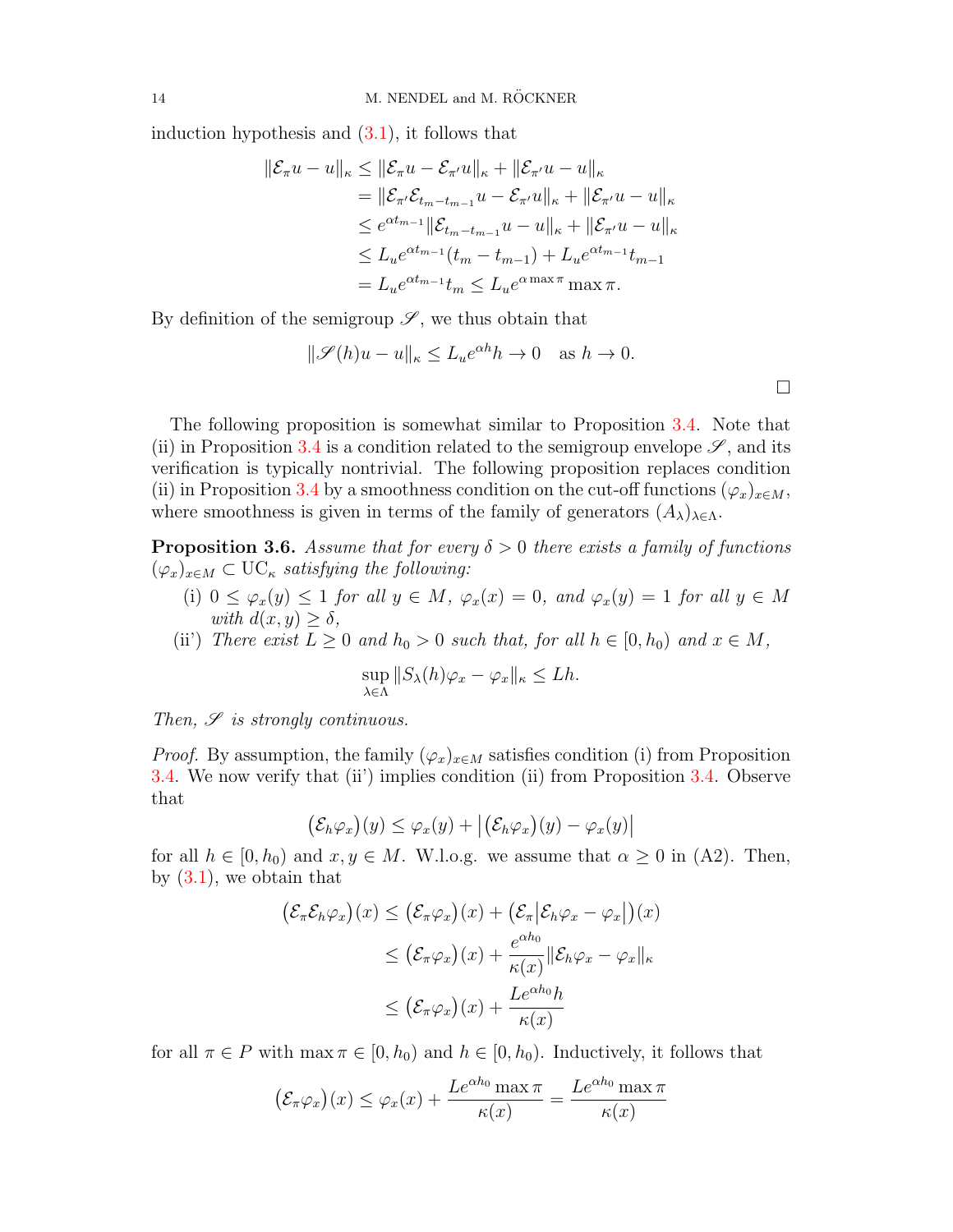for all  $\pi \in P$  with  $\max \pi \in [0, h_0)$ . Taking the supremum over all  $\pi \in P_h$  for  $h \in [0, h_0)$  yields that

$$
\sup_{x \in M} \kappa(x) \big[ \big(\mathscr{S}(h)\varphi_x\big)(x) \big] \leq Le^{\alpha h_0} h \to 0 \quad \text{as } h \searrow 0.
$$

Therefore, condition (ii) from Proposition [3.4](#page-11-0) is satisfied and the strong continuity of  $\mathscr S$  follows.

# 4. Related HJB equation and viscosity solutions

<span id="page-14-0"></span>Let  $\lambda \in \Lambda$ . Then, we denote by  $D_{\lambda} \subset \mathrm{UC}_{\kappa}$  the space of all  $u \in \mathrm{UC}_{\kappa}$  such that the map  $[0,\infty) \to \mathrm{UC}_{\kappa}, t \mapsto S_{\lambda}(t)u$  is continuous. Further, let  $D(A_{\lambda})$  denote the space of all  $u \in \mathrm{UC}_{\kappa}$  for which

$$
A_{\lambda}u := \lim_{h \searrow 0} \frac{S_{\lambda}(h)u - u}{h} \in \mathrm{UC}_{\kappa}
$$

exists w.r.t.  $\|\cdot\|_{\kappa}$ . Note that, by definition,  $D(A_{\lambda}) \subset D_{\lambda}$ . Let  $u \in \bigcap_{\lambda \in \Lambda} D(A_{\lambda})$ with  $C_u := \sup_{\lambda \in \Lambda} ||A_{\lambda}u||_{\kappa} < \infty$ . Then, it follows that (see e.g. [\[12,](#page-32-7) Lemma II.1.3])

$$
||S_{\lambda}(h)u - u||_{\kappa} \le \int_0^h ||S_{\lambda}(s)A_{\lambda}u||_{\kappa} ds \le C_u e^{\alpha h}h \quad \text{for all } \lambda \in \Lambda.
$$

This shows that  $u \in D_\Lambda$ . Moreover, since  $\sup_{\lambda \in \Lambda} ||A_\lambda u||_{\kappa} < \infty$ , it follows that

$$
(\mathcal{A}u)(x) := \sup_{\lambda \in \Lambda} (A_{\lambda}u)(x)
$$

is well-defined for all  $x \in M$ .

<span id="page-14-1"></span>**Lemma 4.1.** Let  $u \in \bigcap_{\lambda \in \Lambda} D(A_{\lambda})$  with

$$
\sup_{\lambda\in\Lambda}\|A_\lambda u\|_\kappa<\infty\quad\text{and}\quad \sup_{\lambda\in\Lambda}\|S_\lambda(h)A_\lambda u-A_\lambda u\|_\kappa\to0\quad\text{as }h\to0.
$$

Then,  $\lim_{h\searrow0} \left\|\frac{\mathcal{E}_h u-u}{h} - \mathcal{A}u\right\|_{\kappa} = 0$ . In particular,  $\mathcal{A}u \in \mathrm{UC}_{\kappa}$ .

*Proof.* Let  $\varepsilon > 0$ . Then, by assumption, there exists some  $h_0 > 0$  such that

$$
\sup_{\lambda \in \Lambda} ||S_{\lambda}(s)A_{\lambda}u - A_{\lambda}u||_{\kappa} \leq \varepsilon \quad \text{for all } s \in [0, h_0].
$$

Hence, for all  $h \in (0, h_0]$ , it follows that

$$
\left\| \frac{\mathcal{E}_h u - u}{h} - \mathcal{A}u \right\|_{\kappa} \le \sup_{\lambda \in \Lambda} \left\| \frac{S_{\lambda}(h)u - u}{h} - A_{\lambda}u \right\|_{\kappa}
$$
  
= 
$$
\sup_{\lambda \in \Lambda} \frac{1}{h} \left\| \int_0^h S_{\lambda}(s) A_{\lambda} u - A_{\lambda}u \, ds \right\|_{\kappa}
$$
  

$$
\le \sup_{\lambda \in \Lambda} \frac{1}{h} \int_0^h ||S_{\lambda}(s) A_{\lambda} u - A_{\lambda}u||_{\kappa} \, ds \le \varepsilon.
$$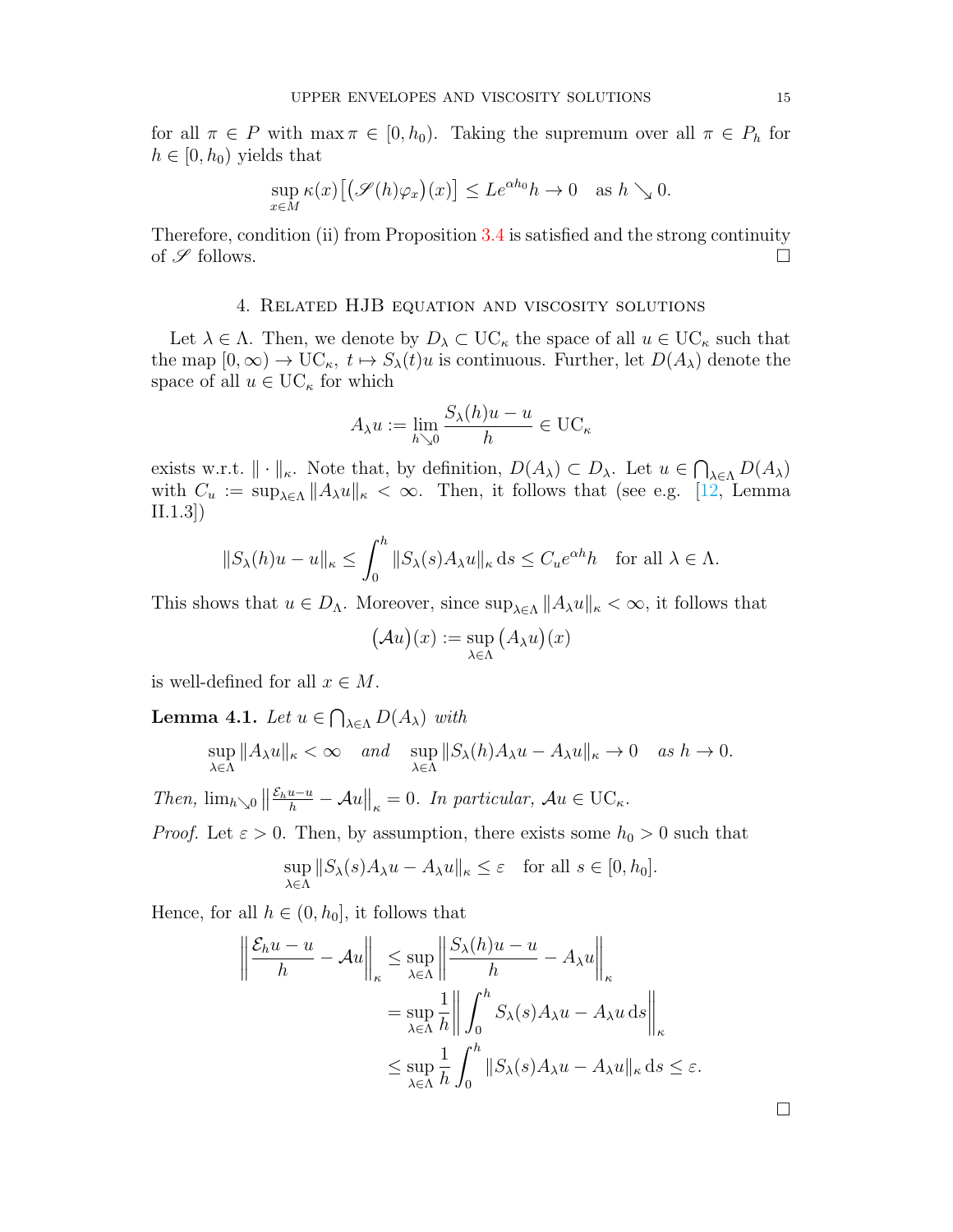**Proposition 4.2.** Let  $u \in \bigcap_{\lambda \in \Lambda} D(A_{\lambda})$  with

$$
\sup_{\lambda \in \Lambda} ||A_{\lambda}u||_{\kappa} < \infty \quad \text{and} \quad \sup_{\lambda \in \Lambda} ||S_{\lambda}(h)A_{\lambda}u - A_{\lambda}u||_{\kappa} \to 0 \quad \text{as } h \to 0.
$$

Then,  $Au \in \mathrm{UC}_{\kappa}$  and the following statements are equivalent:

- (i) The map  $[0, \infty) \to \mathrm{UC}_{\kappa}, t \mapsto \mathscr{S}(t)\mathcal{A}u$  is continuous,
- (ii)  $\lim_{h\searrow0}$  $\frac{\mathscr{S}(h)u-u}{h}-\mathcal{A}u\Big\|_{\kappa}=0, \ i.e. \ \mathcal{A}u=\lim_{h\searrow 0}\frac{\mathscr{S}(h)u-u}{h}$  $\frac{h^{(n)}-u}{h}$ , where the limit is w.r.t.  $\|\cdot\|_{\kappa}$ .

*Proof.* By Lemma [4.1,](#page-14-1) we already know that  $Au \in UC_{\kappa}$ . Let D denote the set of all  $v \in \text{UC}_{\kappa}$ , for which the map  $[0,\infty) \to \text{UC}_{\kappa}$ ,  $t \mapsto \mathscr{S}(t)v$  is continuous. Our assumptions imply that  $u \in D_{\Lambda}$ . Therefore, by Proposition [3.5,](#page-12-0)  $u \in D$  and, by Remark [3.1,](#page-10-1)  $\mathscr{S}(h)u \in D$  for all  $h \geq 0$ . Hence, by Remark [3.3,](#page-11-1) statement (ii) implies (i). By Lemma [4.1,](#page-14-1)

$$
\mathcal{A}u - \frac{\mathscr{S}(h)u - u}{h} \le \mathcal{A}u - \frac{\mathcal{E}_h u - u}{h} \to 0, \quad \text{as } h \searrow 0.
$$

Assuming that the map  $[0, \infty) \to \mathbf{UC}_{\kappa}, t \mapsto \mathcal{S}(t)\mathcal{A}u$  is continuous, it follows that

$$
\left\|\frac{1}{h}\int_0^h \mathscr{S}(s)\mathcal{A}u \,ds - \mathcal{A}u\right\|_{\kappa} \to 0, \quad \text{as } h \searrow 0.
$$

Hence, it is sufficient to show that

$$
\mathscr{S}(t)u - u \le \int_0^t \mathscr{S}(s)\mathcal{A}u \,ds \quad \text{for all } t \ge 0. \tag{4.1}
$$

Let  $t \geq 0$  and  $h > 0$ . Then,

<span id="page-15-0"></span>
$$
\mathcal{E}_h u - u = \sup_{\lambda \in \Lambda} \int_0^h S_\lambda(s) A_\lambda u \, ds \le \int_0^h \mathcal{S}(s) A u \, ds = \int_t^{t+h} \mathcal{S}(s-t) A u \, ds. \tag{4.2}
$$

Next, we prove that

$$
\mathcal{E}_{\pi}u - u \le \int_0^{\max \pi} \mathcal{S}(s) \mathcal{A}u \, ds \quad \text{for all } \pi \in P
$$

by an induction on  $m = \text{\#}\pi$ . If  $m = 1$ , i.e. if  $\pi = \{0\}$ , the statement is trivial. Hence, assume that

$$
\mathcal{E}_{\pi'} u - u \le \int_0^{\max \pi'} \mathcal{S}(s) \mathcal{A} u \, \mathrm{d} s
$$

for all  $\pi' \in P$  with  $\#\pi' = m$  for some  $m \in \mathbb{N}$ . Let  $\pi = \{t_0, t_1, \ldots, t_m\} \in P$  with  $0 = t_0 < t_1 < \ldots < t_m$  and  $\pi' := \pi \setminus \{t_m\}$ . Then, it follows from [\(4.2\)](#page-15-0) that

$$
\mathcal{E}_{\pi}u - \mathcal{E}_{\pi'}u \leq \mathcal{S}(t_{m-1})\left(\mathcal{E}_{t_m - t_{m-1}}u - u\right) \leq \mathcal{S}(t_{m-1})\left(\int_{t_{m-1}}^{t_m} \mathcal{S}(s - t_{m-1})\mathcal{A}u \,ds\right)
$$
  

$$
\leq \int_{t_{m-1}}^{t_m} \mathcal{S}(s)\mathcal{A}u \,ds,
$$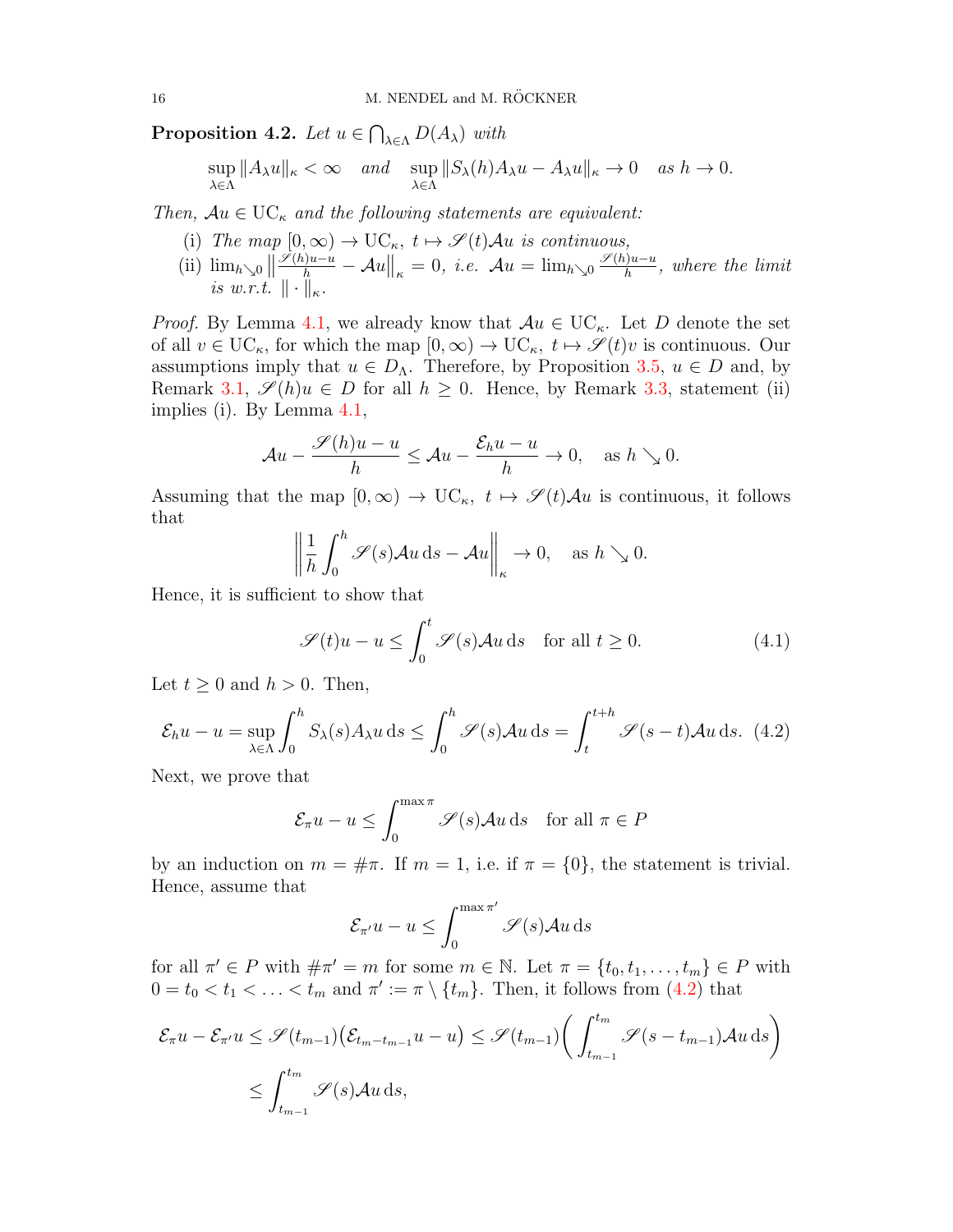where the last inequality follows from Jensen's inequality. By induction hypothesis, we thus obtain that

$$
\mathcal{E}_{\pi}u - u = (\mathcal{E}_{\pi}u - \mathcal{E}_{\pi'}u) + (\mathcal{E}_{\pi'}u - u) \le \int_{t_{m-1}}^{t_m} \mathcal{S}(s)Au \,ds + \int_0^{t_{m-1}} \mathcal{S}(s)Au \,ds
$$

$$
= \int_0^{\max \pi} \mathcal{S}(s)Au \,ds.
$$

In particular,  $\mathcal{E}_{\pi}u - u \leq \int_0^t \mathcal{S}(s) \mathcal{A}u \, ds$  for every  $\pi \in P_t$ . Taking the supremum over all  $\pi \in P_t$  yields the assertion.

We now introduce the class of test functions, which will be used for the definition of a viscosity solution. Let

$$
\mathcal{D} := \left\{ u \in \bigcap_{\lambda \in \Lambda} D(A_{\lambda}) \, \middle| \, \sup_{\lambda \in \Lambda} \|A_{\lambda} u\|_{\kappa} < \infty \text{ and } \lim_{h \searrow 0} \left\| \frac{\mathscr{S}(h) u - u}{h} - \mathcal{A} u \right\|_{\kappa} = 0 \right\}.
$$

In the sequel, we are interested in viscosity solutions to the differential equation

<span id="page-16-0"></span>
$$
u'(t) = \mathcal{A}u(t), \quad \text{for } t > 0,
$$
\n
$$
(4.3)
$$

where we use the following notion of a viscosity solution.

<span id="page-16-2"></span>**Definition 4.3.** We say that  $u: [0, \infty) \to \mathbb{U}C_{\kappa}$  is a *viscosity subsolution* to [\(4.3\)](#page-16-0) if u is continuous, and for every  $t > 0$ ,  $x \in M$ , and every differentiable function  $\psi: (0, \infty) \to \mathrm{UC}_{\kappa}$  with  $\psi(t) \in \mathcal{D}, (\psi(t))(x) = (u(t))(x)$  and  $\psi(s) \ge u(s)$  for all  $s > 0$ ,

$$
(\psi'(t))(x) \leq (\mathcal{A}\psi(t))(x).
$$

Analogously, u is called a *viscosity supersolution* to [\(4.3\)](#page-16-0) if  $u: [0, \infty) \to \mathrm{UC}_\kappa$ is continuous, and for every  $t > 0$ ,  $x \in M$ , and every differentiable function  $\psi: (0, \infty) \to \mathrm{UC}_{\kappa}$  with  $\psi(t) \in \mathcal{D}, (\psi(t))(x) = (u(t))(x)$  and  $\psi(s) \le u(s)$  for all  $s > 0$ ,

$$
(\psi'(t))(x) \geq (\mathcal{A}\psi(t))(x).
$$

We say that u is a *viscosity solution* to  $(4.3)$  if u is a viscosity subsolution and a viscosity supersolution.

<span id="page-16-1"></span>Remark 4.4. In general it is not clear how rich the class of test functions for a viscosity solution from the previous definition is. However, in the examples in Section [7,](#page-27-0) we will see that, in most cases, where M is a Banach space,  $\text{Lip}_b^k \subset \mathcal{D}$ with  $k \in \{0, 1, 2\}$ , where  $\text{Lip}_b^k$  denotes the set of all k-times (Fréchet) differentiable functions  $M \to \mathbb{R}$  with bounded and Lipschitz continuous derivatives. For a function  $\psi: (0,\infty) \times M \to \mathbb{R}$ , which is differentiable w.r.t. t and  $\partial_t \psi: (0,\infty) \times$  $M \to \mathbb{R}$  uniformly w.r.t. x Lipschitz continuous in t with Lipschitz constant  $L \geq 0$ , it follows that

$$
\sup_{x \in M} \left| \frac{\psi(t+h, x) - \psi(t, x)}{h} - \partial_t \psi(t, x) \right| \le Lh \to 0 \quad \text{as } h \searrow 0
$$

for all  $t > 0$ . Hence, if  $\text{Lip}_b^k \subset \mathcal{D}$  for some  $k \in \mathbb{N}_0$ , every  $\psi \in \text{Lip}_b^{1,k}((0, \infty) \times M)$  is differentiable as a map  $(0, \infty) \to \mathrm{UC}_{\kappa}$  and satisfies  $\psi(t) \in \mathcal{D}$  for all  $t > 0$ . In most applications, the class  $\text{Lip}_{b}^{1,k}((0,\infty) \times M)$  of test functions is sufficiently large in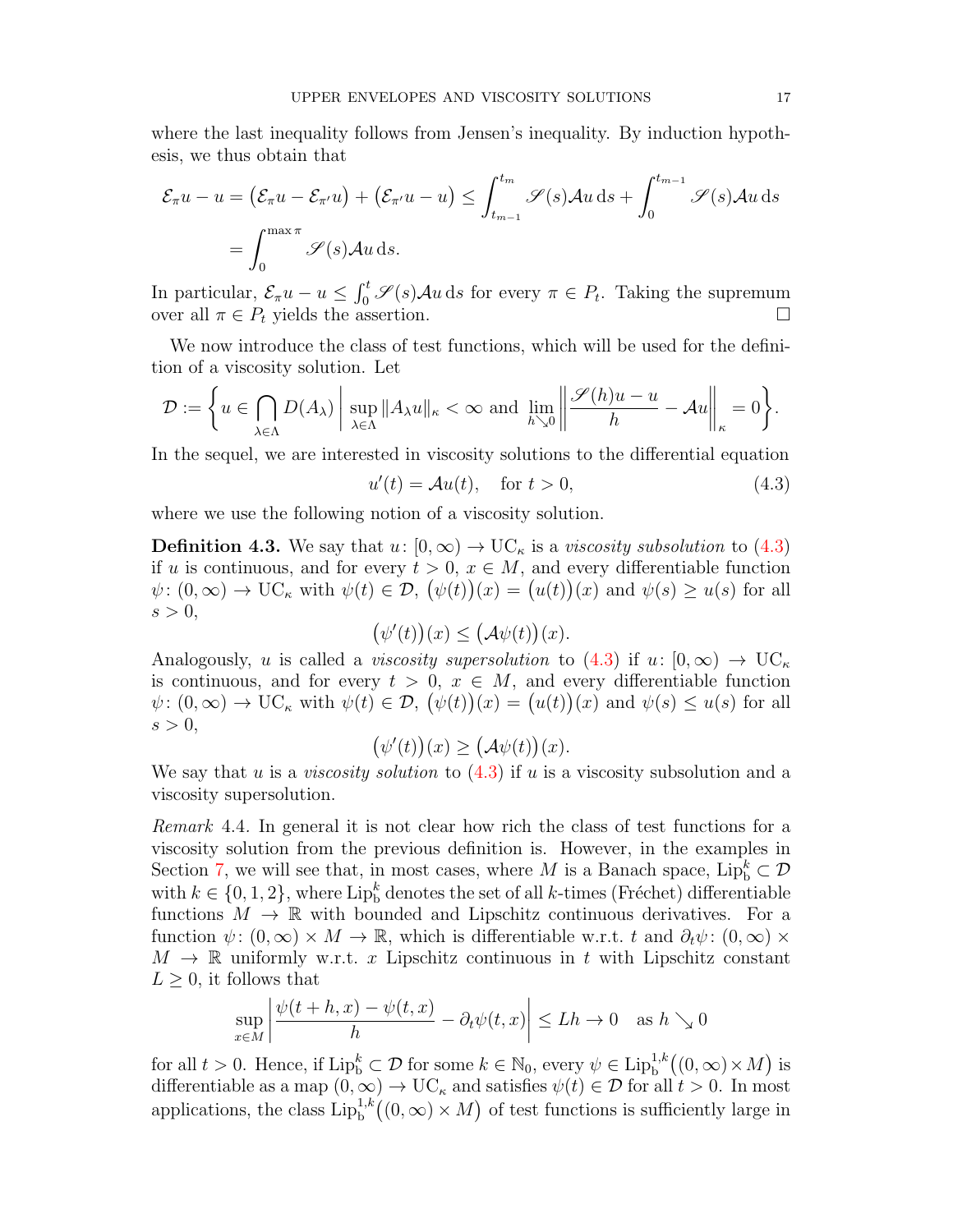order to obtain uniqueness of a viscosity solution. For more details concerning our notion of a viscosity solution and the uniqueness of solutions, we refer to Section [6.1.](#page-21-1)

We conclude this section with the following main theorem.

<span id="page-17-0"></span>**Theorem 4.5.** Assume that the semigroup  $\mathscr S$  is strongly continuous. Then, for every  $u_0 \in \mathrm{UC}_{\kappa}$ , the function  $u: [0,\infty) \to \mathrm{UC}_{\kappa}$ ,  $t \mapsto \mathscr{S}(t)u_0$  is a viscosity solution to the abstract initial value problem

$$
u'(t) = \mathcal{A}u(t), \quad \text{for } t > 0,
$$
  

$$
u(0) = u_0.
$$

*Proof.* Fix  $t > 0$  and  $x \in M$ . We first show that u is a viscosity subsolution. Let  $\psi: (0, \infty) \to \mathrm{UC}_{\kappa}$  differentiable with  $\psi(t) \in \mathcal{D}, (\psi(t))(x) = (u(t))(x)$  and  $\psi(s) \geq u(s)$  for all  $s > 0$ . Then, for every  $h \in (0, t)$ , it follows from Equation [\(2.6\)](#page-8-1) that

$$
0 = \frac{\mathcal{S}(h)\mathcal{S}(t-h)u_0 - \mathcal{S}(t)u_0}{h} = \frac{\mathcal{S}(h)u(t-h) - u(t)}{h}
$$
  

$$
\leq \frac{\mathcal{S}(h)\psi(t-h) - u(t)}{h} \leq \frac{\mathcal{S}(h)(\psi(t-h) - \psi(t)) + \mathcal{S}(h)\psi(t) - u(t)}{h}
$$
  

$$
= \mathcal{S}(h)\left(\frac{\psi(t-h) - \psi(t)}{h}\right) + \frac{\mathcal{S}(h)\psi(t) - \psi(t)}{h} + \frac{\psi(t) - u(t)}{h}.
$$

Moreover,

$$
\left\| \mathcal{S}(h) \left( \frac{\psi(t-h) - \psi(t)}{h} \right) + \psi'(t) \right\|_{\kappa} \to 0 \text{ and}
$$

$$
\left\| \frac{\mathcal{S}(h)\psi(t) - \psi(t)}{h} - \mathcal{A}\psi(t) \right\|_{\kappa} \to 0.
$$

as  $h \searrow 0$ . Since  $(u(t))(x) = (\psi(t))(x)$ , it follows that

 $0 \leq -(\psi'(t))(x) + (\mathcal{A}\psi(t))(x).$ 

In order to show that u is a viscosity supersolution, let  $\psi: (0, \infty) \to \mathrm{UC}_{\kappa}$  differentiable with  $\psi(t) \in \mathcal{D}, (\psi(t))(x) = (u(t))(x)$  and  $\psi(s) \leq u(s)$  for all  $s > 0$ . By Equation [\(2.6\)](#page-8-1), for all  $h > 0$  with  $0 < h < t$ , we obtain that

$$
0 = \frac{\mathcal{S}(t)u_0 - \mathcal{S}(h)\mathcal{S}(t-h)u_0}{h}
$$
  
= 
$$
\frac{u(t) - \mathcal{S}(h)u(t-h)}{h} \le \frac{u(t) - \mathcal{S}(h)\psi(t-h)}{h}
$$
  
= 
$$
\frac{u(t) - \psi(t)}{h} + \frac{\psi(t) - \mathcal{S}(h)\psi(t)}{h} + \frac{\mathcal{S}(h)\psi(t) - \mathcal{S}(h)\psi(t-h)}{h}
$$
  

$$
\le \frac{u(t) - \psi(t)}{h} + \frac{\psi(t) - \mathcal{S}(h)\psi(t)}{h} + \mathcal{S}(h)\left(\frac{\psi(t) - \psi(t-h)}{h}\right).
$$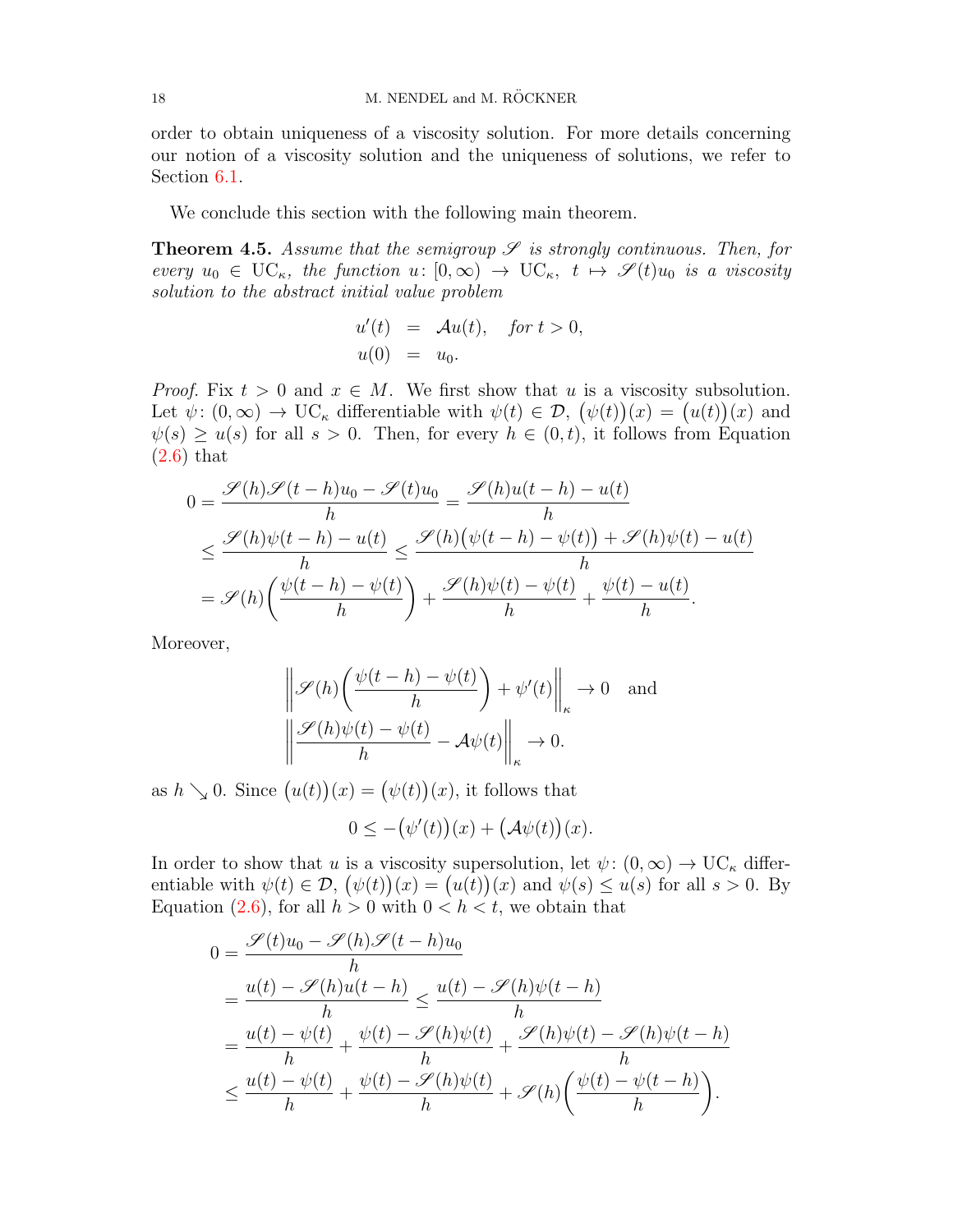Furthermore,

$$
\left\| \mathcal{S}(h) \left( \frac{\psi(t) - \psi(t - h)}{h} \right) - \psi'(t) \right\|_{\kappa} \to 0 \text{ and}
$$

$$
\left\| \frac{\psi(t) - \mathcal{S}(h)\psi(t)}{h} + A\psi(t) \right\|_{\kappa} \to 0.
$$

Since  $(u(t))(x) = (\psi(t))(x)$ , we obtain that  $0 \leq -(\mathcal{A}\psi(t))(x) + (\psi'(t))(x)$ .  $\Box$ 

# 5. Stochastic representation

<span id="page-18-1"></span>In this section, we derive a stochastic representation for the semigroup envelope  $\mathscr S$  using sublinear expectations. Such stochastic representations are of fundamental interest in various fields and, in particular, in the field of robust finance. The prime example for a sublinear expectation arising from a semigroup envelope for a particular family of semigroups is the G-expectation, cf. Denis et al. [\[8\]](#page-31-2) and Peng [\[30\]](#page-32-0),[\[31\]](#page-32-1), and the corresponding Markov process, the G-Brownian Motion, is the analogue of a Brownian Motion in the presence of volatility uncertainty. More general forms of stochastic processes arising from semigroups are given by the class of so-called  $G$ -Lévy processes, cf. Hu and Peng  $[18]$ , Neufeld and Nutz [\[25\]](#page-32-4), and Denk et al. [\[10\]](#page-31-1). In this section, we provide a similar representation for  $\mathscr S$  under an additional continuity assumption. We point out that our setup covers the aforementioned existing approaches. We start with a short introduction to the theory of nonlinear expectations. For a measurable space  $(\Omega, \mathcal{F}),$ we denote the space of all bounded  $\mathcal{F}\text{-measurable functions}$  (random variables)  $\Omega \to \mathbb{R}$  by  $\mathcal{L}^{\infty}(\Omega, \mathcal{F})$ . For two bounded random variables  $X, Y \in \mathcal{L}^{\infty}(\Omega, \mathcal{F})$  we write  $X \leq Y$  if  $X(\omega) \leq Y(\omega)$  for all  $\omega \in \Omega$ . For a constant  $\alpha \in \mathbb{R}$ , we do not distinguish between  $\alpha$  and the constant function taking the value  $\alpha$ .

**Definition 5.1.** Let  $(\Omega, \mathcal{F})$  be a measurable space. A functional  $\mathcal{E}: \mathcal{L}^{\infty}(\Omega, \mathcal{F}) \to$ R is called a *sublinear expectation* if for all  $X, Y \in \mathcal{L}^{\infty}(\Omega, \mathcal{F})$  and  $\lambda > 0$ 

- (i)  $\mathcal{E}(X) \leq \mathcal{E}(Y)$  if  $X \leq Y$ ,
- (ii)  $\mathcal{E}(\alpha) = \alpha$  for all  $\alpha \in \mathbb{R}$ ,
- (iii)  $\mathcal{E}(X+Y) \leq \mathcal{E}(X) + \mathcal{E}(Y)$  and  $\mathcal{E}(\lambda X) = \lambda \mathcal{E}(X)$ .

We say that  $(\Omega, \mathcal{F}, \mathcal{E})$  is a *sublinear expectation space* if there exists a set of probability measures  $\mathcal P$  on  $(\Omega, \mathcal F)$  such that

$$
\mathcal{E}(X) = \sup_{\mathbb{P}\in\mathcal{P}} \mathbb{E}_{\mathbb{P}}(X) \quad \text{for all } X \in \mathcal{L}^{\infty}(\Omega, \mathcal{F}),
$$

where  $\mathbb{E}_{\mathbb{P}}(\cdot)$  denotes the expectation w.r.t. to the probability measure  $\mathbb{P}$ .

**Definition 5.2.** Let  $L \subset \mathrm{UC}_{\kappa}$  be a linear space. We say that  $\mathscr S$  is continuous from above on L if  $\mathscr{S}(t)u_n \searrow 0$  for all  $t \geq 0$  and all  $(u_n)_{n \in \mathbb{N}} \subset L$  with  $u_n \searrow 0$  as  $n \to \infty$ .

<span id="page-18-0"></span>Remark 5.3.

a) Assume that M is compact. Then, by Dini's lemma,  $\mathscr S$  is continuous from above on  $UC_{\kappa} = UC_{b}$ .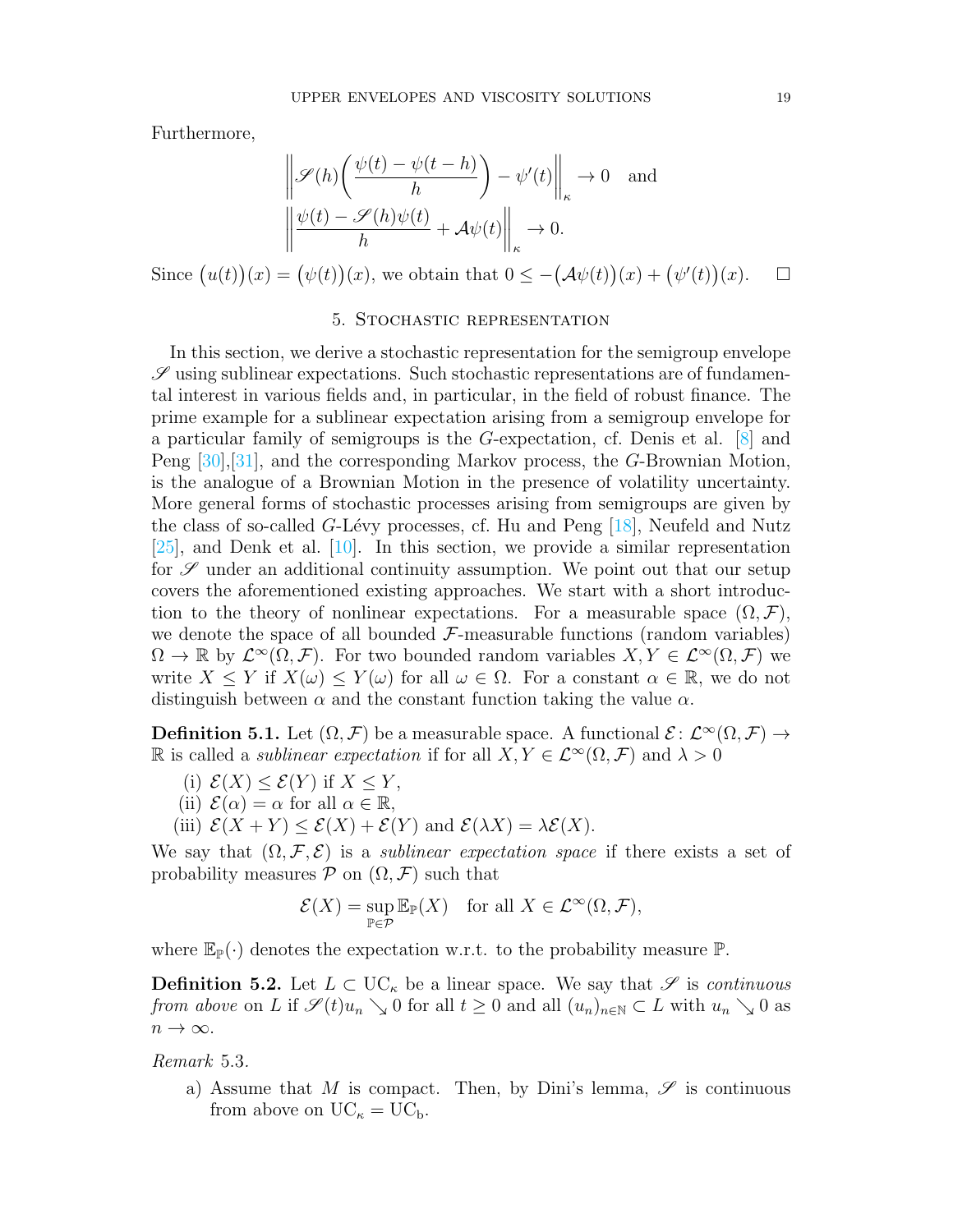b) Assume that M satisfies the Heine-Borel property, i.e. every closed and bounded subset of M is compact, and that  $\kappa \in C_0$ . Then,  $UC_{\kappa} = \{u \in$  $C \mid \kappa u \in C_0$ , where  $C_0$  denotes the closure of the space  $C_c$  of all continuous functions with compact support w.r.t.  $\|\cdot\|_{\infty}$ . In fact, let  $u \in \mathrm{UC}_{\kappa}$ . Then, there exists a sequence  $(u_n)_{n\in\mathbb{N}}\subset \text{Lip}_b$  with  $||u - u_n||_{\kappa} \to 0$  as  $n \to \infty$ . Since  $\kappa \in C_0$ , it follows that  $v_n := \kappa u_n \in C_0$  for all  $n \in \mathbb{N}$ . Since  $C_0$ endowed with  $\|\cdot\|_{\infty}$  is a Banach space and

$$
\|\kappa u - v_n\|_{\infty} = \|u - u_n\|_{\kappa} \to 0 \quad \text{as } n \to \infty,
$$

we find that  $\kappa u \in C_0$ . Now, assume that  $\kappa u \in C_0$ . Then, there exists a sequence  $(v_n)_{n\in\mathbb{N}}\subset C_c$  with  $||\kappa u - v_n||_{\infty} \to 0$ . Defining  $u_n := \frac{v_n}{\kappa}$  for  $n \in \mathbb{N}$ , we see that  $u_n \in C_0 \subset \mathrm{UC}_b$ . Since  $\mathrm{UC}_b \subset \mathrm{UC}_\kappa$  and

$$
||u - u_n||_{\kappa} = ||\kappa u - v_n||_{\infty} \to 0,
$$

it follows that  $u \in \mathrm{UC}_{\kappa}$ . We have therefore established the equality  $\mathrm{UC}_{\kappa} =$  ${u \in \mathcal{C} \mid \kappa u \in \mathcal{C}_0}.$  Let  $(u_n)_{n \in \mathbb{N}} \subset \mathcal{U}\mathcal{C}_\kappa$  with  $u_n \searrow 0$  as  $n \to \infty$ . Since  $v_n := \kappa u_n \in C_0$  for all  $n \in \mathbb{N}$  with  $v_n \searrow 0$  as  $n \to \infty$ , it follows that  $||u_n||_{\kappa} = ||v_n||_{\infty} \to 0$  as  $n \to \infty$  by Dini's lemma. In particular, the semigroup  $\mathscr S$  and in fact every continuous map  $\mathrm{UC}_{\kappa} \to \mathrm{UC}_{\kappa}$  is continuous from above on  $UC_{\kappa}$ .

c) Assume that  $\mathscr S$  is continuous from above on Lip<sub>b</sub>. the space Lip<sub>b</sub> is invariant under  $\mathscr{S}(t)$  for all  $t \geq 0$ . Note that  $\mathscr{S}(t)u \in \text{Lip}_{b}$  for all  $u \in \text{Lip}_{b}$  and  $t \geq 0$ . Therefore, by [\[9,](#page-31-3) Remark 5.4],  $\mathscr{S}(t)$  uniquely extends to an operator  $\mathscr{S}(t): C_{b} \to C_{b}$ , which is again continuous from above. Moreover, for every  $n \in \mathbb{N}$ ,  $v \in C_{\rm b}(M^{n+1})$  the mapping

$$
M^{n+1} \to \mathbb{R}, \quad (x_1, \ldots, x_n, x_{n+1}) \mapsto (\mathscr{S}(t)v(x_1, \ldots, x_n, \cdot))(x_{n+1})
$$

is bounded and continuous.

Continuity from above on  $Lip_b$  will be crucial for the existence of a stochastic representation. In Remark [5.3](#page-18-0) b), we have seen that, if M satisfies the Heine-Borel property and  $\kappa \in C_0$ , then  $\mathscr S$  is continuous from above on  $\mathrm{UC}_{\kappa}$ . The following proposition, which is a generalisation of  $[10,$  Proposition 2.8, gives a sufficient condition for the continuity from above on  $\mathrm{Lip}_b$  in the case that  $\kappa$  does not vanish at infinity and M is (only) locally compact. Recall that  $C_0$  is the closure of the space  $\text{Lip}_c$  of all Lipschitz continuous functions with compact support w.r.t. the supremum norm  $\|\cdot\|_{\infty}$ , and that  $C_0 \subset UC_b \subset UC_{\kappa}$ .

<span id="page-19-0"></span>**Proposition 5.4.** Suppose that for every  $x \in M$  and every  $\delta > 0$  there exists a function  $\varphi_x \in C_0$  satisfying the following:

- (i)  $\varphi_x(x) = 1$  and  $0 \leq \varphi_x \leq 1$ ,
- (ii)  $\varphi_x \in \bigcap_{\lambda \in \Lambda} D(A_{\lambda})$  with  $\sup_{\lambda \in \Lambda} ||A_{\lambda} \varphi_x||_{\kappa} \leq \delta$ .

Then,  $\mathscr S$  is continuous from above on  $\text{Lip}_b$ .

*Proof.* Fix  $t > 0$ ,  $x \in M$  and  $\delta > 0$ . Notice that  $1 \in D(A_\lambda)$  with  $A_\lambda 1 = 0$  since  $S_{\lambda}(t)1 = 1$  for all  $\lambda \in \Lambda$ . Therefore,  $(1 - \varphi_x) \in \bigcap_{\lambda \in \Lambda} D(A_{\lambda})$  with  $A_{\lambda}(1 - \varphi_x) =$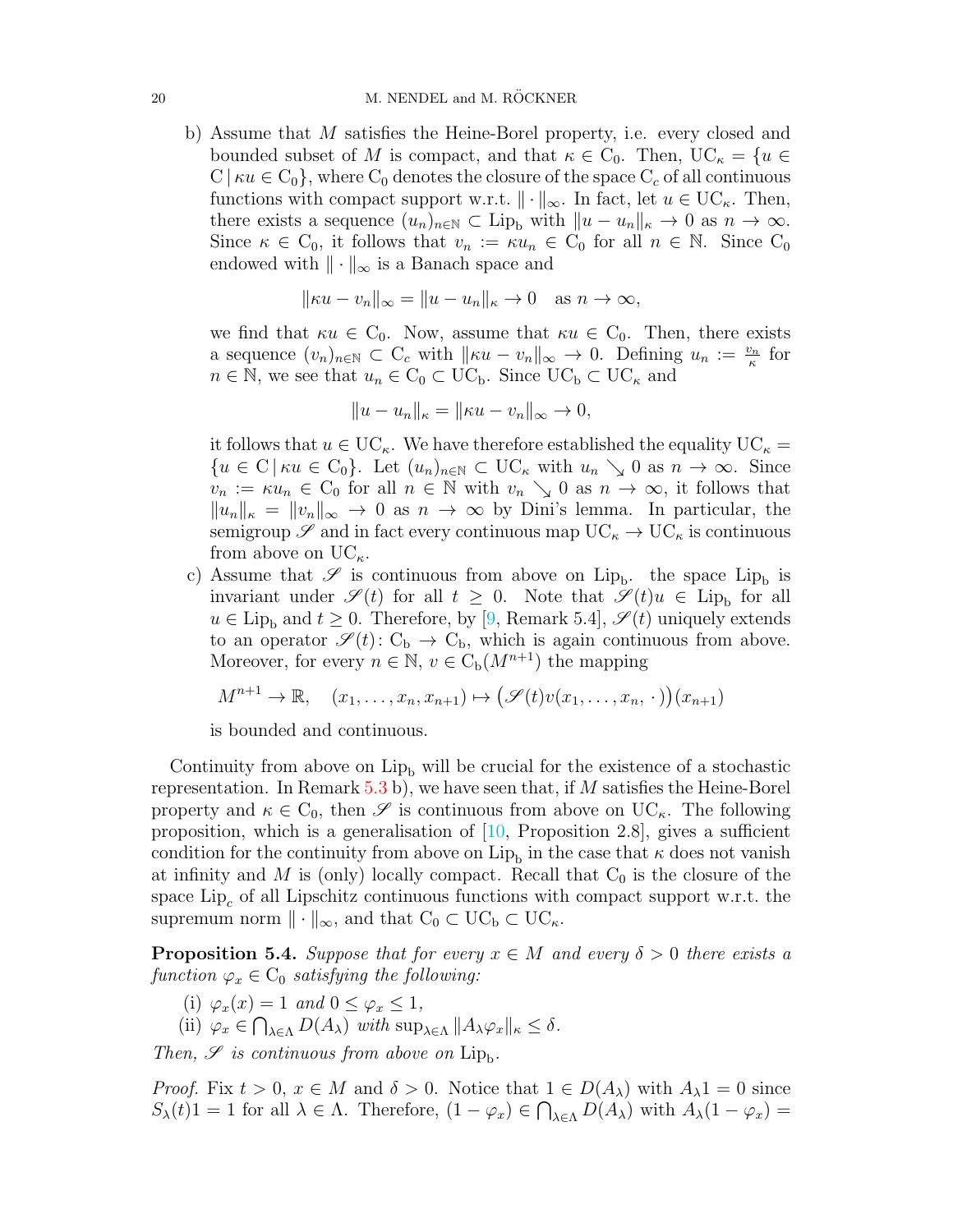$$
-A_{\lambda}\varphi_x. \text{ Since } \varphi_x(x) = 1, \text{ it follows that}
$$

$$
\kappa(x)\big[\big(\mathscr{S}(t)(1-\varphi_x)\big)(x)\big] \le ||\mathscr{S}(t)(1-\varphi_x) - (1-\varphi_x)||_{\kappa} \le te^{\alpha t} \sup_{\lambda \in \Lambda} ||A_{\lambda}\varphi_x||_{\kappa}
$$

$$
\le \delta t e^{\alpha t}.
$$

Let  $(u_n)_{n\in\mathbb{N}}\subset \text{Lip}_b$  with  $u_n\searrow 0$  as  $n\to\infty$  and  $\varepsilon>0$ . Then, there exists some  $\varphi_x \in C_0$  satisfying (i) and (ii) with  $\delta = \frac{\varepsilon \kappa(x)}{2te^{\alpha t}}$  $\frac{\varepsilon \kappa(x)}{2te^{\alpha t}c}$ , where  $c := \max\left\{1, \|u_1\|_{\infty}\right\}$ . Then,

$$
||u_n||_{\infty} (\mathscr{S}(t)(1-\varphi_x))(x) \leq \frac{\varepsilon}{2}
$$
 for all  $n \in \mathbb{N}$ .

Moreover, there exists some  $n \in \mathbb{N}$  such that  $||u_n\varphi_x||_{\kappa} < \frac{\varepsilon}{2}$  $\frac{\varepsilon}{2}$  since  $\varphi_x \in C_0$ . Hence,

$$
\big(\mathscr{S}(t)u_n\big)(x) \le \|u_n\|_{\infty} \big(\mathscr{S}(t)(1-\varphi_x)\big)(x) + \big(\mathscr{S}(t)(u_n\varphi_x)\big)(x) < \varepsilon.
$$

This shows that  $\mathscr{S}(t)u_n \searrow 0$  as  $n \to \infty$ . Now, let  $(u_n)_{n \in \mathbb{N}} \subset \text{Lip}_b$  and  $u \in \text{Lip}_b$ with  $u_n \searrow u$  as  $n \to \infty$ . Then,

$$
|\mathscr{S}(t)u_n - \mathscr{S}(t)u| \le \mathscr{S}(t)(u_n - u) \searrow 0 \quad \text{as } n \to \infty.
$$

Note that, although not explicitly stated in Proposition [5.4,](#page-19-0) the existence of a function  $\varphi_x \in C_0$  with  $\varphi_x(x) \neq 0$  for all  $x \in M$  implies that M is locally compact. Thus, Proposition [5.4](#page-19-0) is thus only applicable for locally compact M. The following theorem is a direct consequence of [\[9,](#page-31-3) Theorem 5.6].

<span id="page-20-0"></span>**Theorem 5.5.** Assume that M is a Polish space and that  $\mathscr S$  is continuous from above on Lip<sub>b</sub>. Then, there exists a quadruple  $(\Omega, \mathcal{F}, (\mathcal{E}^x)_{x \in M}, (X_t)_{t \geq 0})$  such that

- (i)  $X_t: \Omega \to M$  is  $\mathcal{F}\text{-}\mathcal{B}\text{-}measurable$  for all  $t \geq 0$ ,
- (ii)  $(\Omega, \mathcal{F}, \mathcal{E}^x)$  is a sublinear expectation space with  $\mathcal{E}^x(u(X_0)) = u(x)$  for all  $x \in M$  and  $u \in C_{\rm b}$ ,
- (iii) For all  $0 \leq s < t$ ,  $n \in \mathbb{N}$ ,  $0 \leq t_1 < \ldots < t_n \leq s$  and  $v \in C_b(M^{n+1})$ ,

<span id="page-20-1"></span>
$$
\mathcal{E}^x(v(X_{t_1},\ldots,X_{t_n},X_t)) = \mathcal{E}^x\left((\mathcal{S}(t-s)v(X_{t_1},\ldots,X_{t_n},\cdot))(X_s)\right). \tag{5.1}
$$

In particular,

<span id="page-20-3"></span>
$$
(\mathcal{S}(t)u)(x) = \mathcal{E}^x(u(X_t)).
$$
\n(5.2)

for all  $t > 0$ ,  $x \in M$  and  $u \in C_b$ .

Remark 5.6.

a) The quadruple  $(\Omega, \mathcal{F}, (\mathcal{E}^x)_{x \in M}, (X_t)_{t \geq 0})$  can be seen as a nonlinear version of a Markov process. As an illustration, we consider the case, where the semigroup  $\mathscr S$  and thus  $\mathcal E^x$  is linear for all  $x \in M$ , and choose  $v =$  $u(X_t)1_B(Y)$  with  $u \in \mathrm{UC}_b$  and  $B \in \mathcal{B}^n$ , where  $\mathcal{B}^n$  denotes the product  $\sigma$ algebra of the Borel  $\sigma$ -algebra  $\mathcal{B}$ . Then,  $\mathcal{E}^x = \mathbb{E}_{\mathbb{P}^x}$  is the expectation w.r.t. a probability measure  $\mathbb{P}^x$  on  $(\Omega, \mathcal{F})$  for all  $x \in M$ . Using the continuity from above and Dynkin's lemma, Equation [\(5.1\)](#page-20-1) reads as

$$
\mathbb{E}_{\mathbb{P}^x}\big(u(X_t)1_B(X_{t_1},\ldots,X_{t_n})\big)=\mathbb{E}_{\mathbb{P}^x}\big[\big(\mathscr{S}(t-s)u\big)(X_s)1_B(X_{t_1},\ldots,X_{t_n})\big],
$$

which is equivalent to the Markov property

<span id="page-20-2"></span>
$$
\mathbb{E}_{\mathbb{P}^x}\big(u(X_t)|\mathcal{F}_s\big) = \big(\mathcal{S}(t-s)u\big)(X_s) \quad \mathbb{P}^x\text{-a.s.,}
$$
\n(5.3)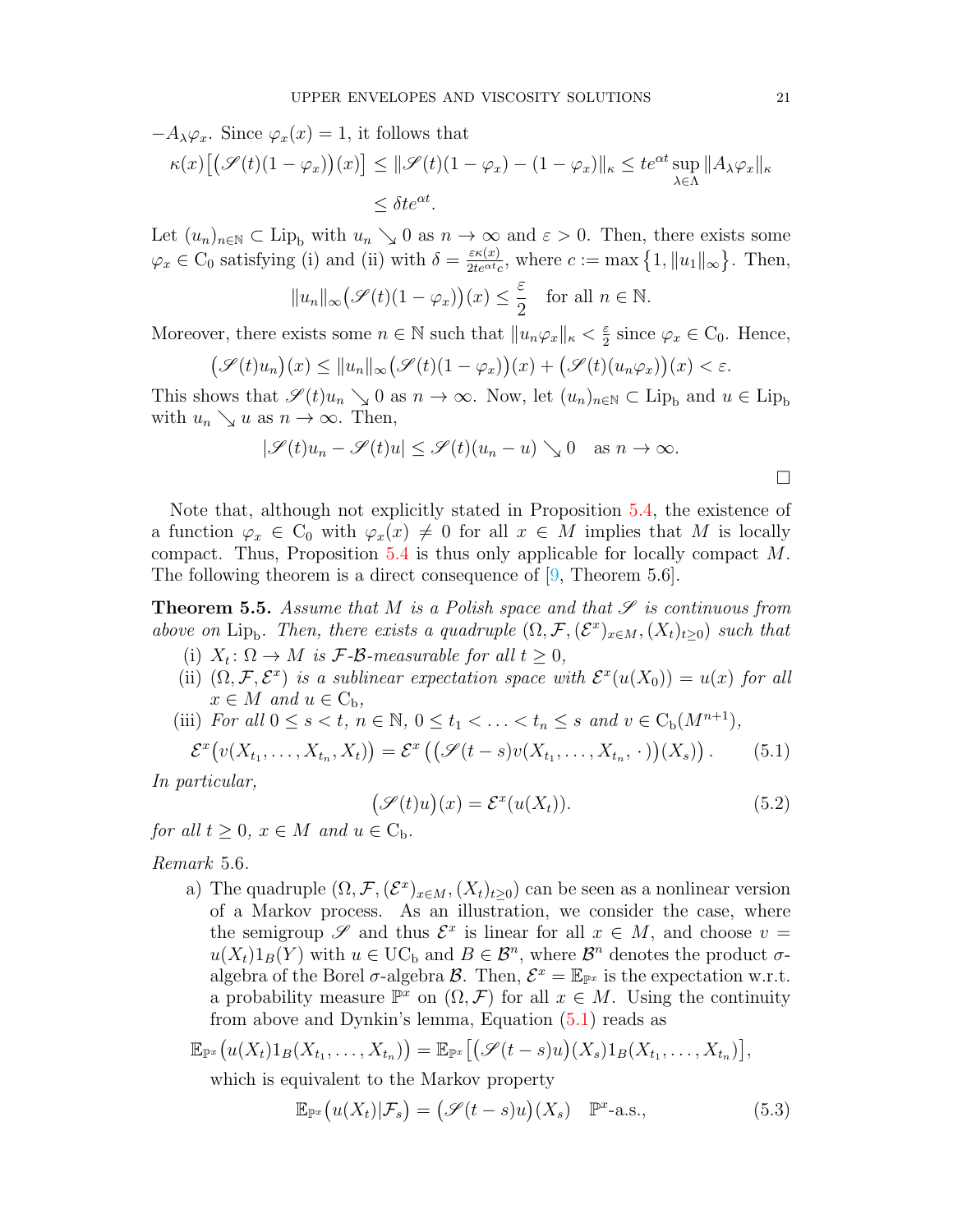where  $\mathcal{F}_s := \sigma\big(\{X_u \mid 0 \le u \le s\}\big)$ . On the other hand, if  $\mathcal{E}^x = \mathbb{E}_{\mathbb{P}^x}$ , the Markov property  $(5.3)$  implies Property (iii) from Theorem [5.5.](#page-20-0)

b) A natural question, in particular in view of  $(5.1)$  is, if the nonlinear expectation  $\mathcal{E}^x$  can be extended to unbounded functions satisfying a certain growth condition. We would like to point out that  $[9,$  Theorem 5.6 a priori only applies to bounded functions. Using the fact that  $\mathcal{E}^x$  admits a representation in terms of a nonempty set  $\mathcal{P}^x$  of probability measures on  $(\Omega, \mathcal{F})$ , i.e.

$$
\mathcal{E}^x(Y) = \sup_{\mathbb{P}\in\mathcal{P}^x} \mathbb{E}_{\mathbb{P}}(Y) \quad \text{for all } Y \in \mathcal{L}^\infty(\Omega, \mathcal{F}),
$$

allows to define

$$
\mathcal{E}^x(Y) := \sup_{\mathbb{P} \in \mathcal{P}^x} \mathbb{E}_{\mathbb{P}}(Y) \in \mathbb{R}
$$

for F-measurable functions  $Y: \Omega \to \mathbb{R}$  with  $\sup_{\mathbb{P}\in \mathcal{P}^x} \mathbb{E}_{\mathbb{P}}(|Y|) < \infty$ . On the other hand,  $(5.2)$  gives rise to a well-defined notion of  $\mathcal{E}^x$  for functions of the form  $u(X_t)$  with  $u \in \mathrm{UC}_\kappa$  and  $t \geq 0$ . Consider a weight function  $w \in \mathrm{UC}_{\kappa}$  with  $w(x) \geq 0$  for all  $x \in M$  and a measurable function  $u: M \to$ R with  $|u(x)|$  ≤  $w(x)$  for all  $x \in M$ . Then, [\(5.2\)](#page-20-3) implies that

$$
\mathcal{E}^x(|u(X_t)|) \le \mathcal{E}^x\big(w(X_t)\big) = \big(\mathcal{S}(t)w\big)(x) < \infty
$$

for all  $t > 0$  and  $x \in M$ .

# 6. Connection to control theory

<span id="page-21-0"></span>In this section, we discuss our results in light of the standard literature and standard examples in control theory. In particular, we discuss the relation between the semigroup envelope and the value function of Meyer-type control problems. We further go into more detail on our notion of a viscosity solution in view of the standard one and uniqueness results for the latter.

<span id="page-21-1"></span>6.1. The notion of viscosity solution and uniqueness. A priori, our notion of a viscosity solution is somewhat different from the classical one related to (standard) parabolic HJB equations. The key difference between both notions is the class of test functions. While in a standard setting, the class of test functions typically consists of sufficiently smooth functions defined on the parabolic domain  $[0,\infty) \times M$ , in our notion, we formally separate the space and time variable and consider differentiable functions  $\psi: [0,\infty) \to \mathbb{U}C_{\kappa}$  taking values in a function space. Here, time regularity is given in terms of differentiability in  $t$  w.r.t. the norm  $\|\cdot\|_{\kappa}$ , and the convergence of the difference quotient to the derivative is thus up to the weight  $\kappa$  uniform in the space variable. Space regularity is given in terms of the abstract condition  $\psi(t) \in \mathcal{D}$ , where

$$
\mathcal{D} := \left\{ u \in \bigcap_{\lambda \in \Lambda} D(A_{\lambda}) \, \middle| \, \sup_{\lambda \in \Lambda} \|A_{\lambda} u\|_{\kappa} < \infty \text{ and } \lim_{h \searrow 0} \left\| \frac{\mathscr{S}(h) u - u}{h} - \mathcal{A} u \right\|_{\kappa} = 0 \right\}.
$$

Let us consider as an illustrative example, the case where  $M = \mathbb{R}, \kappa = 1$ , and  $A_{\lambda} = \frac{\lambda^2}{2}$  $\frac{\partial^2}{\partial x^2} \partial_{xx}$  for  $\lambda \in \Lambda := [\sigma_{\ell}, \sigma_h]$  with  $0 < \sigma_{\ell} \leq \sigma_h$ . That is, our control parameter is the volatility of a Brownian Motion. In this case,  $\mathcal{D} = \mathbf{UC}_{b}^{2}$  is the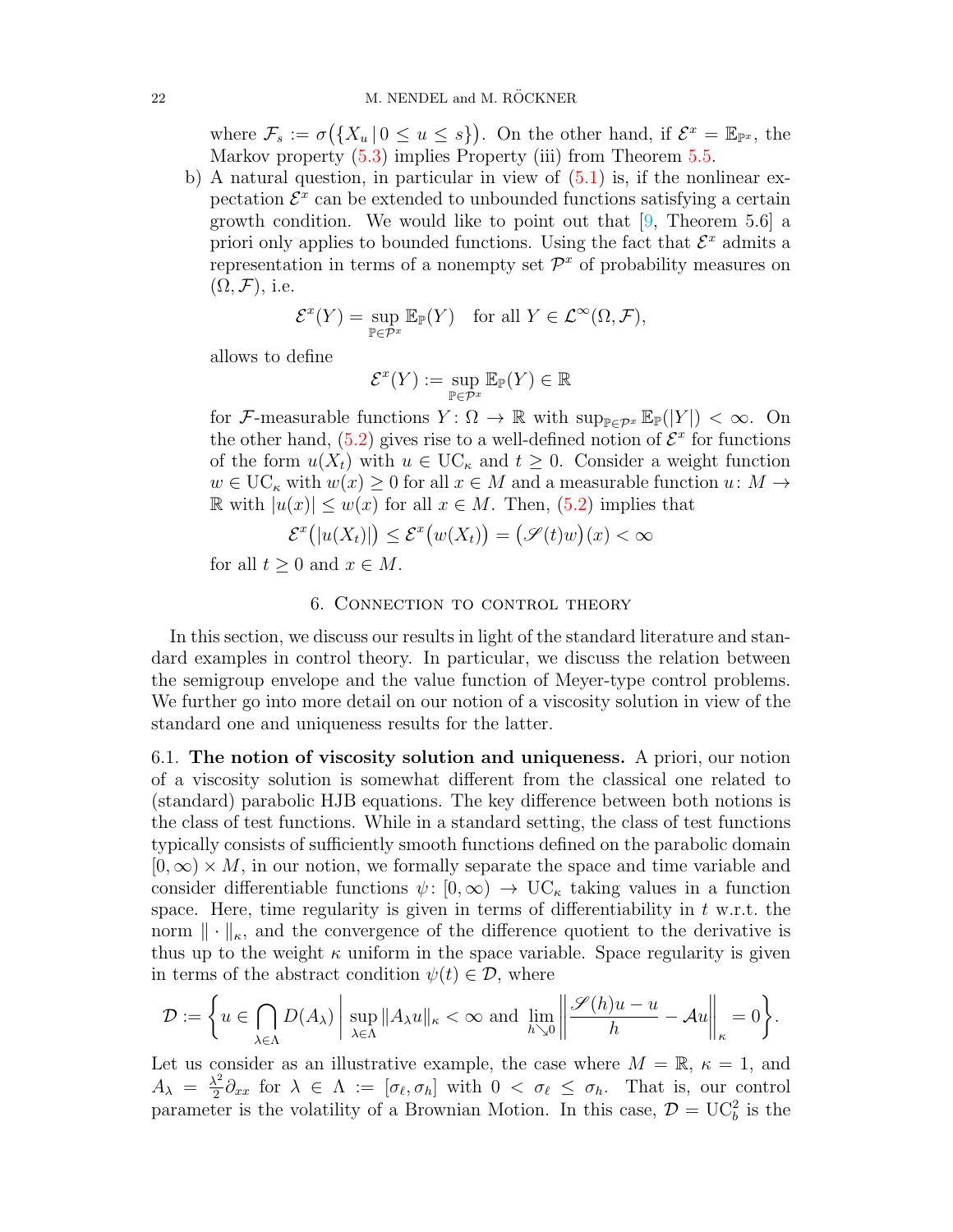space of all twice differentiable functions with bounded and uniformly continuous derivatives. We therefore see that, in the case of partial differential equations, the set  $D$  typically encodes some sort of space regularity in terms of differentiability in the space variable. This will become also clear in the examples in Section [6.3.](#page-24-0)

As we point out in Remark [4.4,](#page-16-1) it is, in general, unclear how rich the class of test functions for a viscosity solution from Definition [4.3](#page-16-2) is. Therefore, uniqueness is not given a priori and has to be checked on a case by case basis. However, it is worth noting that, if M is, for example, an open subset of  $\mathbb{R}^d$  with  $d \in \mathbb{N}$ , the standard notion of a viscosity solution is very robust in view of the considered class of test functions, cf. Ishii [\[19,](#page-32-18) Remark 1.5 and Example 1.2]. Typically, one chooses functions that are twice differentiable on  $M \times [0,\infty)$  with continuous derivatives up to order 2 as test functions. However, the notion of a viscosity solution and, in particular, uniqueness is not affected by replacing  $C^2(M \times [0,\infty))$ , e.g., by  $C_c^{\infty}([0,\infty) \times M)$ , i.e. functions that are compactly supported and infinitely smooth functions. Roughly speaking this is due to the fact that the notion of a viscosity solution is a very local solution concept, and therefore only the local behaviour of test functions matters. We point out that under very mild conditions, e.g., for all  $\delta > 0$  and  $x \in M$ , the existence of a cut-off function  $\varphi \in \mathcal{D}$ with  $0 \leq \varphi \leq 1$ ,  $\varphi(x) = 0$ , and  $\varphi(y) = 1$  for  $y \in M$  with  $d(x, y) \geq \delta$ , our notion of a viscosity solution can also be formulated in terms of local extrema instead of global extrema; thus leading to a local solution concept as well.

We build on Remark [4.4](#page-16-1) in the case that M is an open subset of  $\mathbb{R}^d$  with  $d \in \mathbb{N}$ . Assume that  $C_c^{\infty} \subset \mathcal{D}$ , where  $C_c^{\infty}$  denotes the space of all infinitely differentiable functions  $M \to \mathbb{R}$  with compact support, and let  $\psi \in C_c^{\infty}([0,\infty) \times M)$ . Since  $\psi$ has a compact support and  $\kappa$  is continuous, it follows that

$$
\sup_{x \in M} \kappa(x) \left| \frac{\psi(t+h, x) - \psi(t, x)}{h} - \partial_t \psi(t, x) \right| \le Lh \to 0 \quad \text{as } h \searrow 0
$$

for all  $t > 0$ . In particular, the function

$$
\psi \colon [0, \infty) \to \mathrm{UC}_{\kappa}, \ t \mapsto \psi(t) := \psi(t, \cdot)
$$

is differentiable. Moreover  $\psi(t) = \psi(t, \cdot) \in C_c^{\infty} \subset \mathcal{D}$ . Therefore, assuming that (at least)  $C_c^{\infty} \subset \mathcal{D}$ , any  $\psi \in C_c^{\infty}([0,\infty) \times M)$  is a test function in the sense of Definition [4.3.](#page-16-2) Thus, the notion of a viscosity solution from Definition [4.3](#page-16-2) coincides with the usual notion in most cases covered by the standard theory. As a consequence, uniqueness of viscosity solutions can be obtained from Ishii's lemma.

6.2. Semigroup envelopes as value functions to optimal control problems. In this section, we identify the semigroup envelope as the value function of a space-time discrete Meyer-type optimal control problem under the additional assumption that each semigroup  $S_\lambda$  is a family of transition kernels of a stochastic process. In the following, we describe the broad idea behind the approach using semigroup envelopes. Assume that,  $S_{\lambda}$  is a semigroup of transition kernels of a controlled stochastic process  $(X_t^{x,\lambda})$  $(t^{x,\lambda})_{t\geq 0}$  (for the sake of a simplified notation defined on the same probability space) with control set  $\Lambda$  and control parameter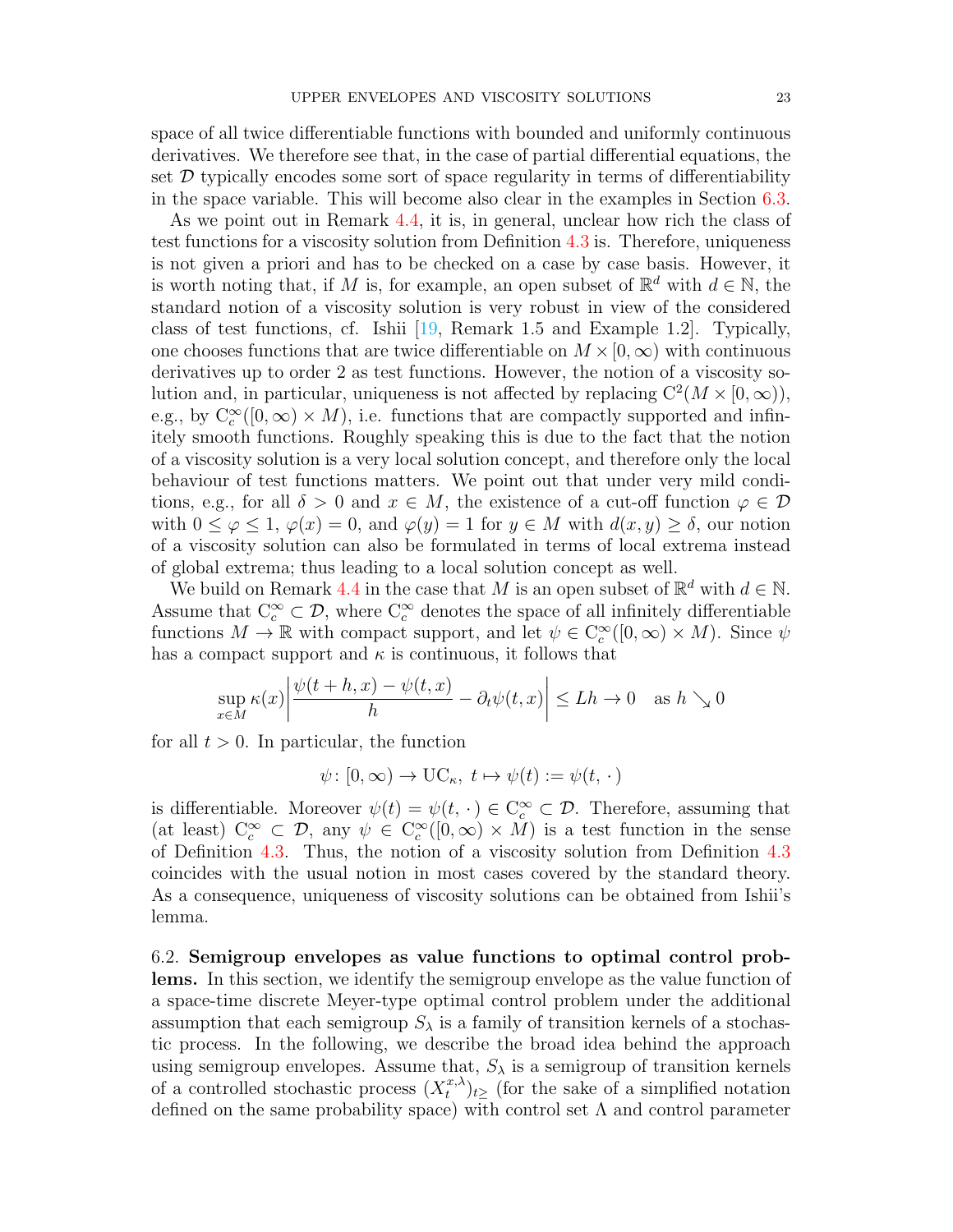$\lambda \in \Lambda$ , i.e.

$$
(S_{\lambda}(t)u)(x) = \mathbb{E}\big[u\big(X_t^{\lambda,x}\big)\big]
$$

for  $x \in M$ ,  $\lambda \in \Lambda$ ,  $t \geq 0$ , and  $u \in \mathrm{UC}_{\kappa}$ . Then, for a fixed time-horizon  $t \geq 0$ , one typically considers a (suitably defined) set of admissible controls  $\Lambda^t_\text{ad}$  and the value function

<span id="page-23-0"></span>
$$
V(u,t,x) := \sup_{\lambda \in \Lambda_{\rm ad}^t} \mathbb{E}\big[u\big(X_t^{\lambda,x}\big)\big] \tag{6.1}
$$

of the related Meyer-type optimal control problem. Note that this is usually only possible if the controlled dynamics satisfy a certain structure. The idea behind the semigroup envelope is to transform the dynamic optimization problem given in terms of the value function  $(6.1)$  into a series of static optimization problems with value functions of the form

$$
\sup_{\lambda \in \Lambda} \mathbb{E}\big[u\big(X_t^{\lambda,x}\big)\big] = \sup_{\lambda \in \Lambda} \big(S_\lambda(t)u\big)(x) =: \big(\mathcal{E}_t u\big)(x),\tag{6.2}
$$

Now, one considers a partition  $\pi = \{t_0, \ldots, t_m\} \in P_t$  with  $0 = t_0 < \ldots < t_m = t$ of the time-interval  $[0, t]$ , and one optimizes after each time-step, leading to the expression

$$
(\mathcal{E}_{\pi}u)(x)(\mathcal{E}_{t_1-t_0}\cdots \mathcal{E}_{t_m-t_{m-1}}u)(x).
$$
 (6.3)

Letting the mesh size  $|\pi|$  of the partition  $\pi$  tend to zero or taking the supremum over all partitions  $\pi \in P_t$  leads to a formal approximation of the dynamic optimization problem  $(6.1)$  in terms of a series of static control problems on a grid that becomes finer and finer as the mesh size tends to zero.

In the sequel, we will make this approximation rigorous by choosing the set of admissible controls as space-time discrete controls. To that end, we consider static controls of the form

$$
\Lambda_M := \left\{ (\lambda_i, B_i)_{i \in \mathbb{N}} \in (\Lambda \times \mathcal{B})^{\mathbb{N}} \middle| B_i \cap B_j = \emptyset \text{ for } i \neq j \text{ and } \bigcup_{i \in \mathbb{N}} B_i = M \right\}
$$

One can think of  $\lambda = (\lambda_i, B_i)_{i \in \mathbb{N}} \in (\Lambda \times \mathcal{B})^{\mathbb{N}} \in \Lambda_M$  as a function taking the value  $\lambda_i$  on  $B_i$  for each  $i \in \mathbb{N}$ . For  $\lambda = (\lambda_i, B_i)_{i \in \mathbb{N}} \in (\Lambda \times \mathcal{B})^{\mathbb{N}} \in \Lambda_M$ , we define

<span id="page-23-1"></span>
$$
(S_{\lambda}(t)u)(x) := \sum_{i \in \mathbb{N}} 1_{B_i}(x) (S_{\lambda^i}(t)u)(x) \tag{6.4}
$$

for all  $x \in M$  and  $u \in \mathrm{UC}_{\kappa}$ . We now add a dynamic component, and define

<span id="page-23-2"></span>
$$
\Lambda_{\text{ad}}^t := \left\{ (\lambda_k, h_k)_{k=1,\dots,m} \in \left( \Lambda_M \times [0, t] \right)^m \middle| m \in \mathbb{N}, \sum_{k=1}^m h_k = t \right\}.
$$
 (6.5)

Roughly speaking, the set  $\Lambda_{ad}^{t}$  corresponds to the set of all space-time discrete admissible controls for the control set  $\Lambda$ . For  $\lambda = (\lambda_k, h_k)_{k=1,\dots,m} \in \Lambda_{ad}^t$  with  $m \in \mathbb{N}$  and  $u \in \mathrm{UC}_{\kappa}$ , we define

$$
J_{\lambda}u := S_{\lambda_1}(h_1) \cdots S_{\lambda_m}(h_m)u,
$$

where  $S_{\lambda_k}(h_k)$  is defined as in [\(6.4\)](#page-23-1) for  $k = 1, \ldots, m$ . Then, for all  $t \geq 0, u \in \mathrm{UC}_{\kappa}$ , and  $x \in M$ ,

$$
\left(\mathscr{S}(t)u\right)(x) = \sup_{\lambda \in \Lambda_{\text{ad}}^t} \left( J_\lambda u\right)(x). \tag{6.6}
$$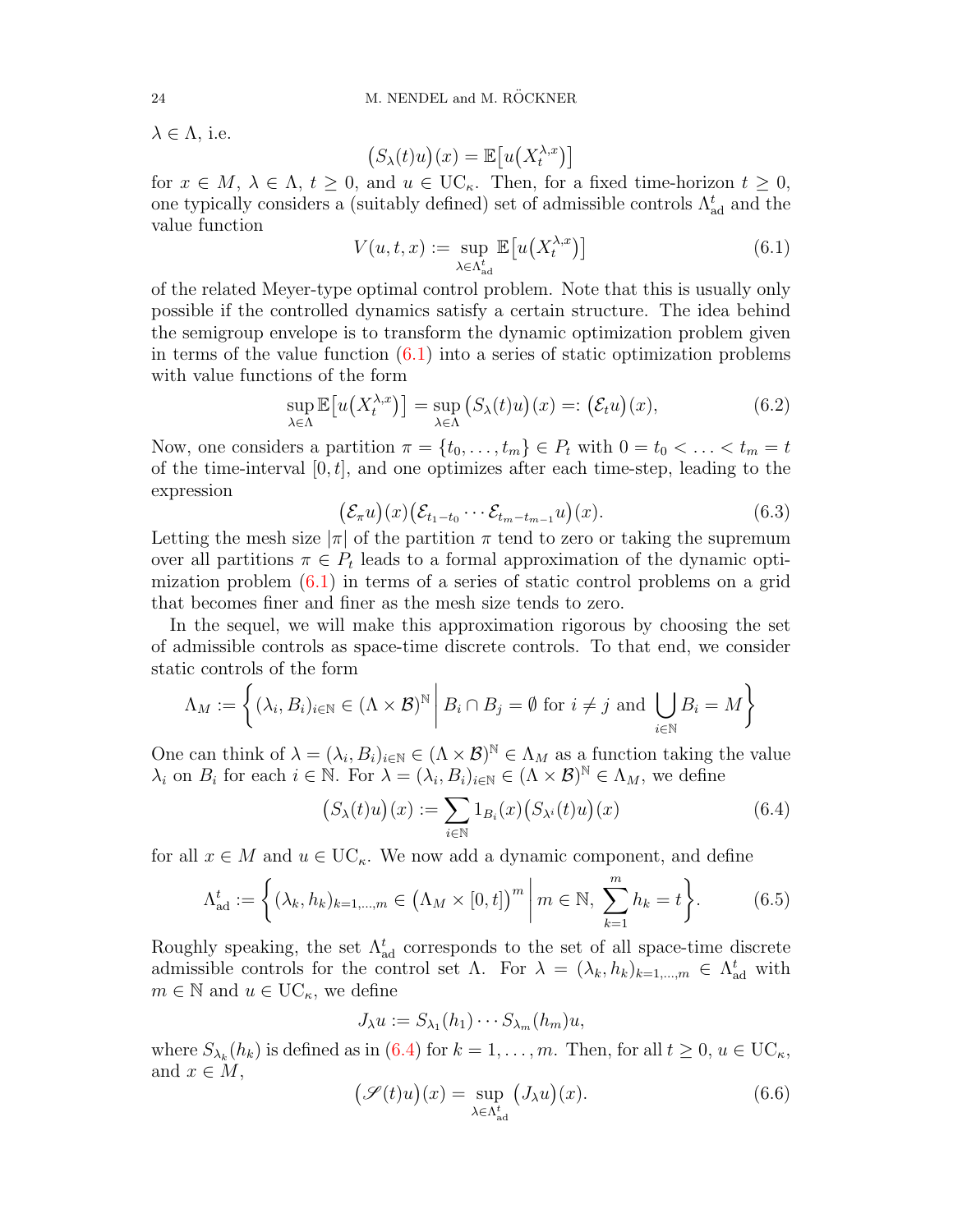That is, the semigroup envelope is the value function of an abstract analogue of the optimal control problem  $(6.1)$  with  $\Lambda_{ad}^{t}$  given as in  $(6.5)$ . In fact, by definition of  $\Lambda_{\text{ad}}^t$ , it follows that  $\sup_{\lambda \in \Lambda_{\text{ad}}^t} J_\lambda u \leq \mathscr{S}(t)u$  for all  $t \geq 0$  and  $u \in \text{UC}_{\kappa}$ . On the other hand, let  $\varepsilon > 0$  and  $\pi = \{t_0, \ldots, t_m\} \in P_t$  with  $0 = t_0 < \ldots < t_m = t$ , and define  $h_k := t_k - t_{k-1}$  for  $k = 1, ..., m$ . By a backward recursion, we may choose an  $\frac{\varepsilon}{2m}$ -optimizer of  $\mathcal{E}_{h_k} \cdots \mathcal{E}_{h_m} u$  for each  $x \in M$  and  $k = m, \ldots, 1$ . Since M is separable, there exist  $\lambda_1, \ldots, \lambda_m \in \Lambda_M$  such that

$$
\mathcal{E}_{\pi}u = \mathcal{E}_{h_1} \cdots \mathcal{E}_{h_m} u \leq S_{\lambda_1}(h_1) \cdots S_{\lambda_m}(h_m)u + \varepsilon = J_{\lambda}u + \varepsilon
$$

where  $\lambda := (\lambda_k, t_k - t_{k-1})_{k=1,\dots,m} \in \Lambda_{ad}^t$ . Letting  $\varepsilon \to 0$  and taking the supremum over all  $\pi \in P_t$  and  $\lambda \in \Lambda_{ad}^t$ , yields  $\mathscr{S}(t)u \le \sup_{\lambda \in \Lambda_{ad}^t} J_{\lambda}u$ .

Considering standard cases in optimal control, the connection between semigroup envelopes and the value function of a Meyer-type optimal control problem can also be established a posteriori, since both lead to a viscosity solution to the same HJB-equation. In these cases, one thus sees that the optimizing over space-time discrete admissible controls, which we have discussed in this section, is equivalent to optimizing over usual admissible controls, which typically possess a nondiscrete structure.

<span id="page-24-0"></span>6.3. Some illustrative examples from control theory. In this section, we discuss two examples in the context of control theory. For  $k \in \mathbb{N}_0$ , let  $\text{Lip}_b^k$ denote the space of all k-times differentiable functions with bounded and Lipschitz continuous (Fréchet) derivatives up to order  $k$ .

**Example 6.1** (Geometric Brownian Motion). Let  $M = \mathbb{R}$  and  $\Lambda$  be a nonempty set of tuples  $(\mu, \sigma) \subset \mathbb{R} \times [0, \infty)$  with

$$
\beta:=\sup_{(\mu,\sigma)\in\Lambda}|\mu|+\frac{\sigma^2}{2}<\infty
$$

Let  $\lambda = (\mu, \sigma) \in \Lambda$ ,  $p \geq 1$ , and W be a Brownian Motion on a probability space  $(\Omega, \mathcal{F}, \mathbb{P})$ . Define

$$
X_t^{\lambda} := \exp\left(t\left(\mu - \frac{\sigma^2}{2}\right) + \sigma W_t\right)
$$

for  $t \geq 0$  and  $x \in \mathbb{R}$ . Then,

$$
\mathbb{E}(|X_t^{\lambda}|^p)^{\frac{1}{p}} = e^{\left(\mu + \frac{(p-1)\sigma^2}{2}\right)t} \le e^{p\beta t}.
$$

Moreover,

$$
\mathbb{E}(|X_t^{\lambda} - 1|^2) = 1 - 2\mathbb{E}(X_t^{\lambda}) + \mathbb{E}(|X_t^{\lambda}|^2) = 1 - 2e^{\mu t} + e^{(2\mu + \sigma^2)t} \le 1 - 2e^{-\beta t} + e^{2\beta t}.
$$

Let  $\kappa(x) := (1+|x|)^{-p}$  for  $x \in \mathbb{R}$  and  $S_\lambda$  be given by

$$
\big(S_\lambda(t)u\big)(x):=\mathbb{E}\big(u(xX_t^\lambda)\big)
$$

for  $u \in \mathrm{UC}_{\kappa}, t \geq 0$ , and  $x \in \mathbb{R}$ . Then, it follows that  $||S_{\lambda}(t)u||_{\kappa} \leq e^{p\beta t}||u||_{\kappa}$  for  $t \geq 0$  and  $u \in \text{UC}_{\kappa}$ . Moreover, for  $u \in \text{Lip}_{\text{b}}$ ,  $||u||_{\text{Lip}} \leq e^{\beta t}||u||_{\text{Lip}}$  and

<span id="page-24-1"></span>
$$
||S_{\lambda}(t)u - u||_{\kappa} \le ||u||_{\text{Lip}} \mathbb{E}(|X_t^1 - 1|) \le \sqrt{1 - 2e^{-\beta t} + e^{2\beta t}} \to 0 \quad \text{as } t \to 0. \tag{6.7}
$$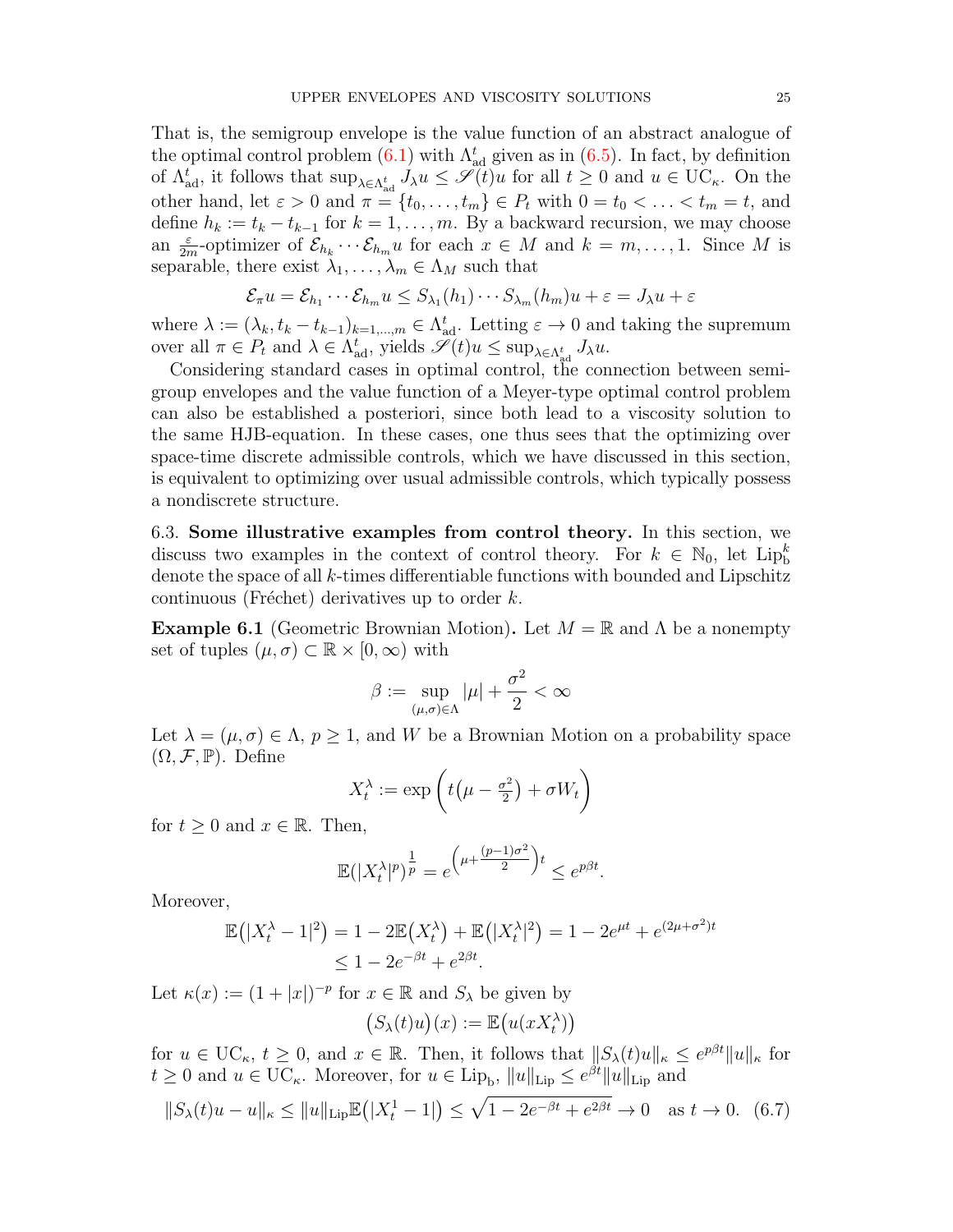Therefore, by Theorem [2.5](#page-8-0) and Proposition [3.5,](#page-12-0) the semigroup envelope  $\mathscr S$  for the family  $(S_{\lambda})_{\lambda \in \Lambda}$  exists and is a strongly continuous Feller semigroup. Let  $u \in \text{Lip}_b^2$ with compact support supp $(u)$  and  $A_{\lambda}u \in \text{Lip}_{b}$  be given by

$$
(A_{\lambda}u)(x) := \mu x u'(x) + \frac{\sigma^2 x^2}{2} u''(x) \quad \text{for } x \in \mathbb{R}.
$$

Since  $supp(u)$  is compact,

$$
\sup_{\lambda \in \Lambda} ||A_{\lambda} u||_{\infty} < \infty \quad \text{and} \quad C_{u} := \sup_{\lambda \in \Lambda} ||A_{\lambda} u||_{\text{Lip}} < \infty.
$$

By Ito's formula, it follows that

$$
\frac{(S_{\lambda}(h)u)(x) - u(x)}{h} = \frac{1}{h} \int_0^h (S_{\lambda}(s)A_{\lambda}u)(x) \, ds
$$

for all  $h > 0$  and  $x \in \mathbb{R}$ , which, together with  $(6.7)$ , implies that

$$
\left\|\frac{S_{\lambda}(h)u - u}{h} - A_{\lambda}u\right\|_{\kappa} \le C_{u}\sqrt{1 - 2e^{-\beta h} + e^{2\beta h}} \to 0 \quad \text{as } h \searrow 0.
$$

It follows that the set of all  $u \in \text{Lip}_b^2$  with compact support supp $(u)$  is contained in D. By Theorem [4.5,](#page-17-0) we thus obtain that  $u(t) := \mathscr{S}(t)u_0$ , for  $t \geq 0$ , defines a viscosity solution to the fully nonlinear Cauchy problem

$$
\partial_t u(t,x) = \sup_{(\mu,\sigma)\in\Lambda} \left( \mu x \partial_x u(t,x) + \frac{\sigma^2 x^2}{2} \partial_{xx} u(t,x) \right), \quad (t,x) \in (0,\infty) \times \mathbb{R},
$$
  

$$
u(0,x) = u_0(x), \quad x \in \mathbb{R}.
$$

Under the nondegeneracy condition  $\inf_{(\mu,\sigma)\in\Lambda} |\sigma| > 0$ , the above HJB equation has a unique viscosity solution. By Remark [5.3](#page-18-0) b), the semigroup  $\mathscr S$  is continuous from above. The nonlinear Markov process related to  $\mathscr S$  can be seen as a geometric G-Brownian Motion (cf. Theorem [5.5\)](#page-20-0).

<span id="page-25-0"></span>Example 6.2 (Ornstein-Uhlenbeck processes on separable Hilbert spaces). We consider the case where  $M = H$  is a real separable Hilbert space. Let  $\Lambda$  be a set of triplets  $(B, m, C)$ , where  $m \in H$ ,  $B \in L(H)$ , and  $C \in L(H)$  is a self-adjoint positive semidefinite trace class operator, with

$$
\beta := \sup_{(B,m,C)\in\Lambda} \left( \|B\| + \|m\| + \|C\|_{\text{tr}} \right) < \infty.
$$

Let  $\lambda = (B, m, C) \in \Lambda$ ,  $T_B(t) := e^{tB} \in L(H)$ , for  $t \geq 0$ , and  $W^C$  be an H-valued Brownian Motion with covariance operator C on a probability space  $(\Omega, \mathcal{F}, \mathbb{P})$ . For  $t \geq 0$ , we define

$$
X_t^{\lambda} := \int_0^t T_B(s)m \, ds + \int_0^t T_B(t-s) \, dW_s^C
$$

and  $S_{\lambda}$  by

$$
(S_{\lambda}(t)u)(x) := \mathbb{E}\big(u(T_B(t)x + X_t^{\lambda})\big)
$$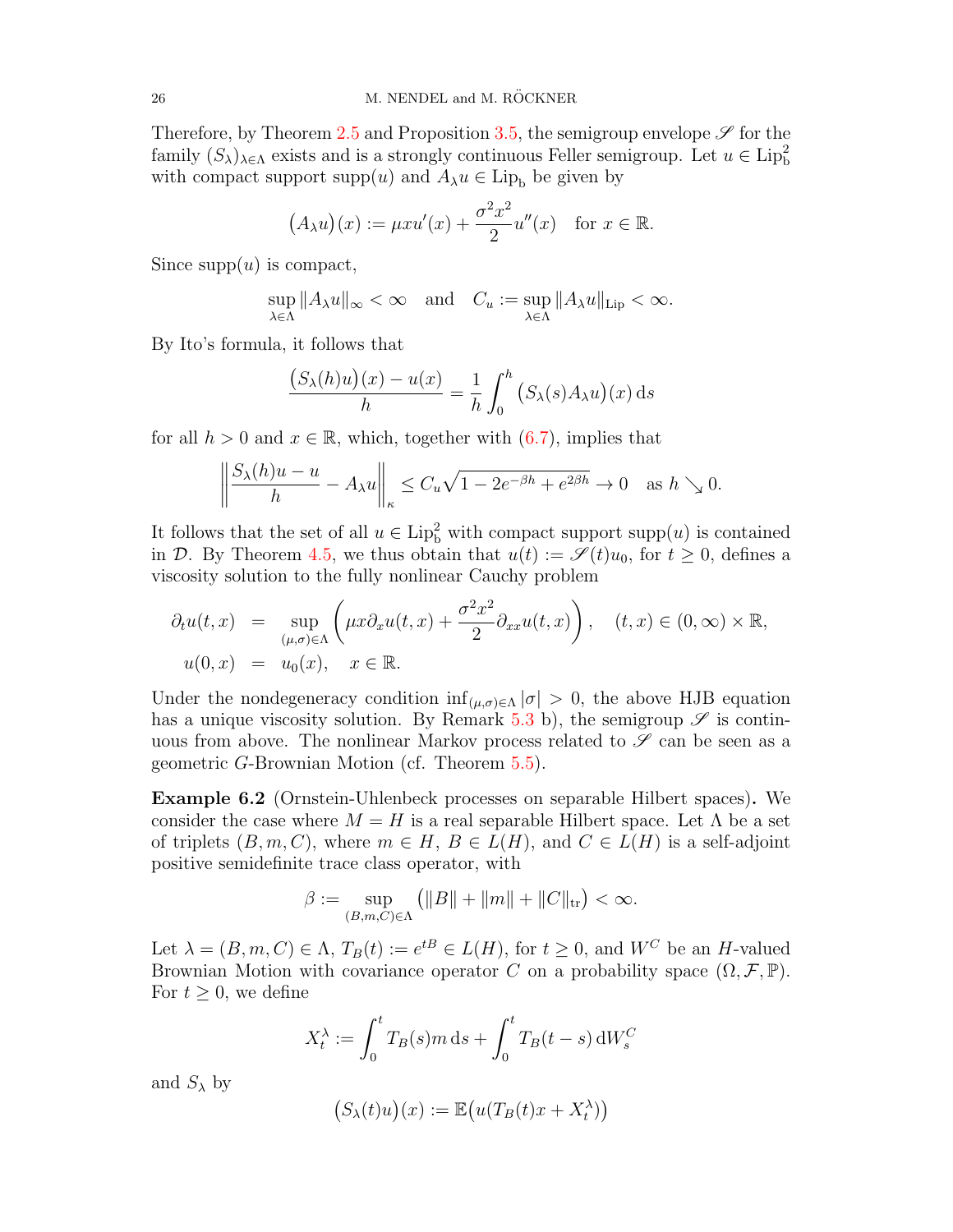for  $x \in H$ ,  $t \geq 0$ , and  $u \in \mathrm{UC}_{\kappa}$ . Moreover, let  $\kappa := (1 + ||x||^2)^{-1}$  for  $x \in H$ . Using basic facts from (infinite-dimensional) stochastic calculus and [\(7.4\)](#page-27-1), below, for  $F(x) = B(x) + m$ ,

$$
1 + \mathbb{E}(\|T_B(t)x + X_t^{\lambda}\|^2) \le 1 + \left\|T_B(t)x + \int_0^t T_B(s)m \, ds\right\|^2 + \int_0^t e^{2\|B\|s} \|C\|_{\text{tr}} \, ds
$$
  

$$
\le (1 + \|x\|^2) e^{2(\|B\| + \|m\|)t} + e^{2\|B\|t} \|C\|_{\text{tr}} t
$$
  

$$
\le (1 + \|x\|^2) e^{2\beta t}
$$

for all  $t \geq 0$  and  $x \in H$ , which implies that  $||S_\lambda(t)u||_\kappa \leq e^{2\beta t}||u||_\kappa$  for all  $t \geq 0$ and  $u \in \text{Lip}_b$ . By [\(7.3\)](#page-27-2), below,  $||S_\lambda(t)u||_{\text{Lip}} \leq e^{\beta t}||u||_{\text{Lip}}$  for all  $t \geq 0$  and  $u \in \text{Lip}_b$ . For  $u \in \text{Lip}_b^2$ , let

$$
C_u := \max\{\|D_x u\|, \|D_x^2 u\|_{\infty}, \|D_x^2 u\|_{\text{Lip}}\},\
$$

where  $D_x$  and  $D_x^2$  denote the first and second Fréchet derivative in the spacevariable, and  $A_{\lambda}u \in C_{\kappa}$  be given by

$$
(A_{\lambda}u)(x) = D_xu(x)(Bx + m) + \frac{1}{2}\operatorname{tr}(CD_x^2u(x))
$$

for  $x \in H$ . Then, for all  $h \geq 0$  and  $x \in H$ ,

$$
\left| \left( S_{\lambda}(h) A_{\lambda} u \right)(x) - \left( A_{\lambda} u \right)(x) \right| \leq C_u \beta \left( 1 + \|x\| \right) \mathbb{E} \left( \|T_B(t)x + X_t^{\lambda} - x\| \right).
$$

We estimate the last term using  $(7.4)$ , below, and obtain that

$$
\mathbb{E}(|T_B(t)x + X_t^{\lambda} - x|) \le (e^{(\|B\| + \|m\|)t} - 1)(1 + \|x\|) + \sqrt{\|C\|_{\text{tr}}t}
$$
  

$$
\le (1 + \|x\|)(e^{\beta t} - 1 + \sqrt{\beta t}).
$$

Therefore,

$$
||S_{\lambda}(h)A_{\lambda}u - A_{\lambda}u||_{\kappa} \leq C_u\sqrt{2}\beta\big(e^{\beta h} - 1 + \sqrt{\beta h}\big).
$$

By Ito's formula, it follows that

$$
\frac{(S_{\lambda}(h)u)(x) - u(x)}{h} = \frac{1}{h} \int_0^h (S_{\lambda}(s)Au)(x) \, ds
$$

for all  $h > 0$  and  $x \in H$ , which implies that

$$
\left\|\frac{S_{\lambda}(h)u - u}{h} - A_{\lambda}u\right\|_{\kappa} \le C_{u}\sqrt{2}\beta\big(e^{\beta h} - 1 + \sqrt{\beta h}\big) \to 0 \quad \text{as } h \searrow 0.
$$

In order to show that  $\text{Lip}_b^2 \subset \mathcal{D}$ , it remains to show that  $\mathscr S$  is strongly continuous. For this we invoke Proposition [3.6.](#page-13-0) Note that  $\text{Lip}_b^2$  is not dense in  $\text{Lip}_b$  if H is infinite-dimensional. Let  $\delta \in (0,1]$  and  $\varphi: [0,\infty) \to [0,1]$  infinitely smooth with  $\varphi(s) = 1$  for  $x \in [0, \frac{\delta}{2}]$  $\frac{\delta}{2}$  and  $\varphi(s) = 0$  for  $s \in [\delta, \infty)$ . For  $x, y \in H$ , let  $\varphi_x(y) := \varphi(\|y - x\|)$ . Then,  $\varphi_x \in \text{Lip}_b^2$  with

$$
||D_x\varphi_x||_{\infty} \le ||\varphi'||_{\infty} \quad \text{and} \quad ||D_x^2\varphi_x||_{\infty} \le \frac{3}{\delta} ||\varphi'||_{\infty} + ||\varphi''||_{\infty} \quad \text{for all } x \in M.
$$

Hence,

$$
||A_{\lambda}\varphi_x||_{\kappa} \le \frac{5\beta}{2\delta} \max \left( ||\varphi'||_{\infty} + ||\varphi''||_{\infty} \right) =: L
$$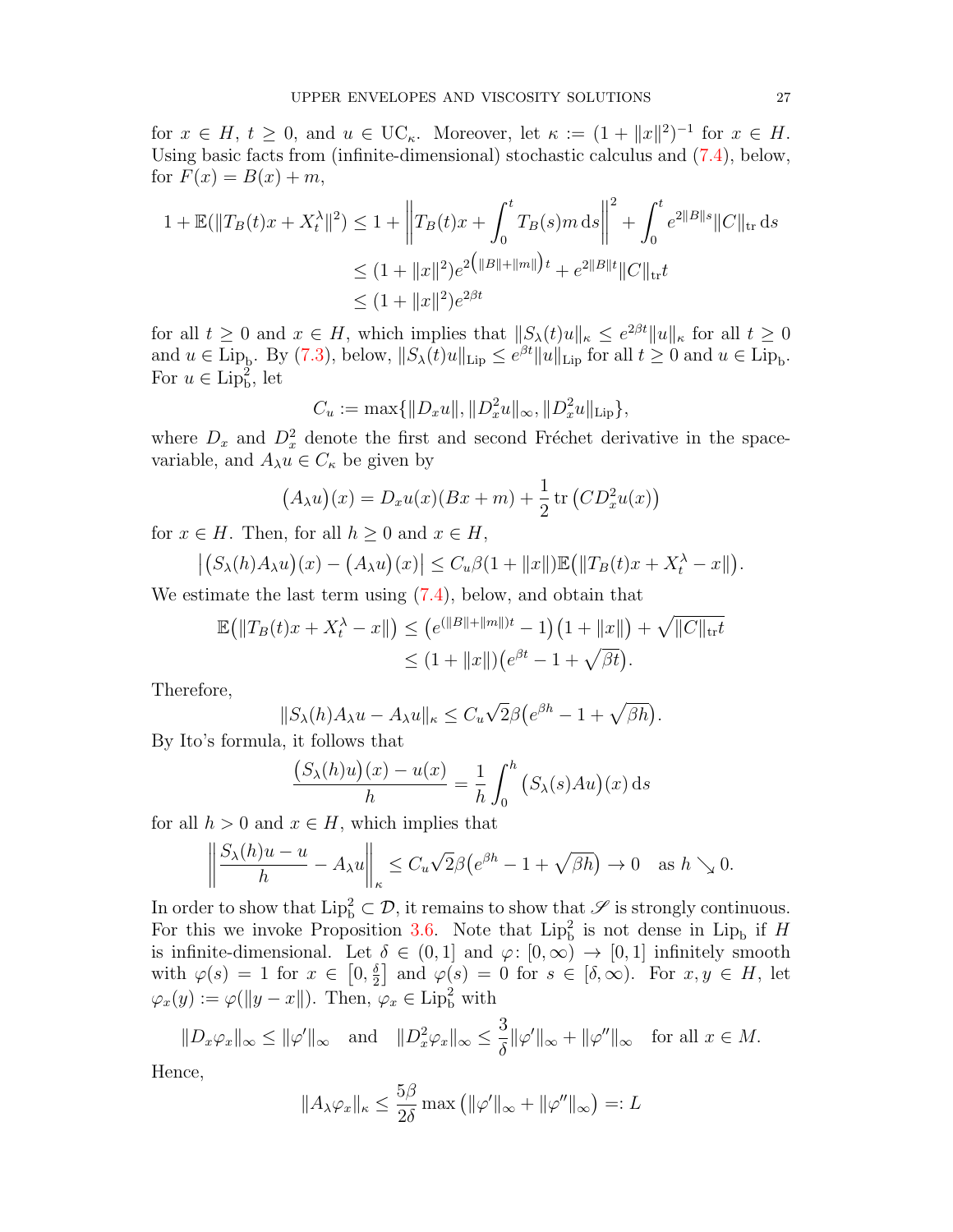for all  $x \in M$ . Therefore, by Proposition [3.6,](#page-13-0) the semigroup  $\mathscr{S}$  is strongly continuous. Altogether, we have shown that the assumptions (A1) and (A2) are satisfied, the semigroup envelope  $\mathscr S$  is strongly continuous and  $\text{Lip}_b^2 \subset \mathcal D$ . By Theorem [4.5,](#page-17-0) we thus obtain that  $u(t) := \mathscr{S}(t)u_0$ , for  $t \geq 0$ , defines a viscosity solution to the fully nonlinear PDE

$$
\partial_t u(t,x) = \sup_{(B,m,C)\in\Lambda} \left( D_x u(t,x) (Bx+m) + \frac{1}{2} \operatorname{tr} (CD_x^2 u(t,x)) \right),
$$
  

$$
u(0,x) = u_0(x), \quad x \in H.
$$
  
(t,x) \in (0,\infty) \times H,

We point out that, by Remark [4.4,](#page-16-1) the class of test functions in the definition of a viscosity solution contains the set  $\text{Lip}_{\text{b}}^{1,2}[0,\infty) \times H$ . If  $H = \mathbb{R}^d$ , the semigroup  $\mathscr S$  is continuous from above by Remark [5.3](#page-18-0) b), which implies the existence of an O-U-process under a nonlinear expectation which represents  $\mathscr{S}$  (cf. Theorem [5.5\)](#page-20-0).

# 7. Further examples

<span id="page-27-0"></span>For  $k \in \mathbb{N}_0$ , let Lip<sup>k</sup> denote the space of all k-times differentiable functions with bounded and Lipschitz continuous derivatives up to order  $k$ .

Example 7.1 (Koopman semigroups on real separable Banach spaces). We consider the case, where the state space  $M = X$  is a real separable Banach space. We denote topological dual space of X by X' and the operator norm on X' by  $\|\cdot\|_{X}$ . We consider a nonempty set  $\Lambda$  of Lipschitz continuous functions  $F: X \to X$  with

$$
\beta := \sup_{F \in \Lambda} \left( \sup_{\substack{x,y \in M \\ x \neq y}} \frac{\|F(x) - F(y)\|}{\|x - y\|} \right) < \infty \quad \text{and} \quad \alpha := \beta + \sup_{F \in \Lambda} \|F(0)\| < \infty.
$$

Let  $F \in \Lambda$ , and denote by  $\Phi_F : [0, \infty) \times X \to X$  the *continuous semiflow* related to the ODE  $x' = F(x)$ , i.e., for  $x \in X$ ,  $\Phi(\cdot, x)$  is the unique solution to the initial value problem

$$
\partial_t \Phi_F(t, x) = F(\Phi_F(t, x)), \quad \text{for } t \ge 0,
$$
\n(7.1)

$$
\Phi_F(0, x) = x. \tag{7.2}
$$

Then, by Gronwall's lemma,

<span id="page-27-2"></span>
$$
\|\Phi_F(t,x) - \Phi_F(t,y)\| \le e^{\beta t} \|x - y\| \tag{7.3}
$$

for all  $t \geq 0$  and  $x, y \in X$ . Moreover,

$$
1 + ||x|| + ||\Phi_F(t, x) - x|| \le 1 + ||x|| + \alpha \int_0^t 1 + ||x|| + ||\Phi_F(s, x) - x|| \, ds
$$

for all  $t > 0$  and  $x \in X$ . Again, by Gronwall's lemma, it follows that

<span id="page-27-1"></span>
$$
1 + \|\Phi_F(t, x)\| \le 1 + \|x\| + \|\Phi_F(t, x) - x\| \le \left(1 + \|x\|\right)e^{\alpha t} \tag{7.4}
$$

for all  $t \geq 0$  and  $x \in X$ . Let  $p \in (0, \infty)$  and  $\kappa(x) := (1 + ||x||)^{-p}$  for all  $x \in X$ . For  $u \in \mathrm{UC}_{\kappa}, t \geq 0$ , and  $x \in X$ , we define

$$
(S_F(t)u)(x) := u(\Phi_F(t,x)).
$$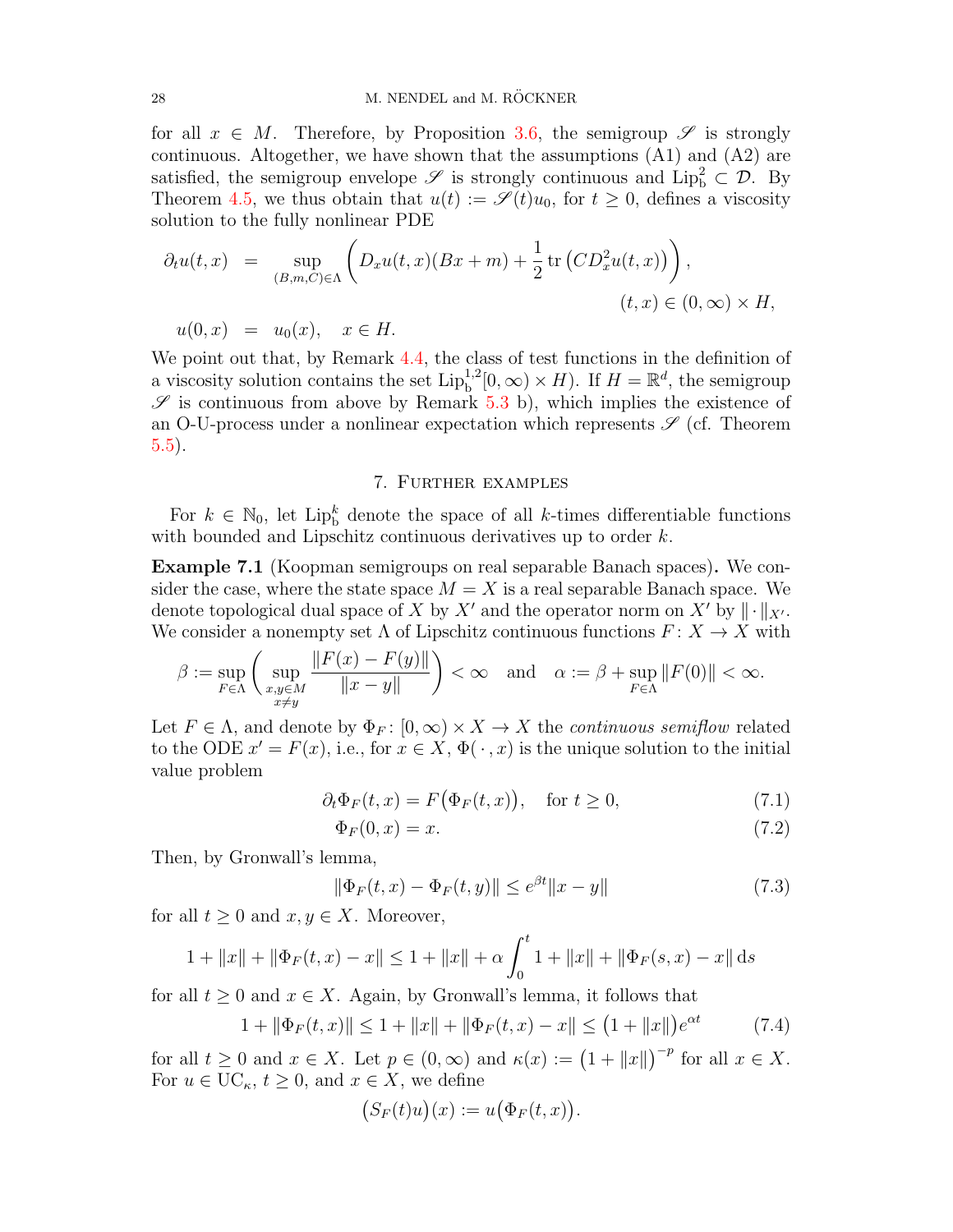Then, by [\(7.4\)](#page-27-1), for  $u \in \mathrm{UC}_{\kappa}, t \geq 0$ , and  $x \in X$ ,

$$
|(S_F(t)u)(x)| \le ||u||_{\kappa} (1 + ||\Phi_F(t,x)||)^p \le ||u||_{\kappa} (1 + ||x||)^p e^{\alpha pt},
$$

which implies that  $||S_F(t)u||_{\kappa} \leq e^{\alpha pt}||u||_{\kappa}$ . Moreover, Equation [\(7.3\)](#page-27-2) yields that  $||S_F(t)u||_{\text{Lip}} \leq e^{\beta t}||u||_{\text{Lip}}$  for all  $u \in \text{Lip}_b$ . We have therefore shown that the family of semigroups  $(S_F)_{F \in \Lambda}$  satisfies the assumptions (A1) and (A2), so that the semigroup envelope of the family  $(S_F)_{F \in \Lambda}$  exists. We continue by showing that the semigroup envelope  $\mathscr S$  is strongly continuous. Let  $\theta := \min\{1, p\}$  and  $u \in \mathrm{UC}_b$  with

$$
C_{u,\theta} := \sup_{x,y \in M} \frac{|u(x) - u(y)|}{|x - y|^{\theta}} < \infty.
$$

Again, by [\(7.4\)](#page-27-1),

$$
\left| (S_F(t)u)(x) - u(x) \right| \le C_{u,\theta} \|\Phi_F(t,x) - x\|^{\theta} \le C_{u,\theta} \left( 1 + C + \|x\| \right)^{\theta} \left( e^{\alpha t} - 1 \right)^{\theta}.
$$

Therefore,

<span id="page-28-0"></span>
$$
||S_F(t)u - u||_{\kappa} \le C_{u,\theta} \left(e^{\alpha t} - 1\right)^{\theta}.
$$
\n(7.5)

Since the set of all Hölder continuous functions of degree  $\theta$  is dense in UC<sub>b</sub> w.r.t.  $\|\cdot\|_{\infty}$  (and consequently w.r.t.  $\|\cdot\|_{\kappa}$ ), and UC<sub>b</sub> is dense in UC<sub>k</sub> w.r.t.  $\|\cdot\|_{\kappa}$ , Proposition [3.5](#page-12-0) implies that the semigroup envelope  $\mathscr S$  is strongly continuous. Let  $u \in \text{Lip}_b^1$  with bounded support  $\text{supp}(u) := \overline{\{x \in X \mid u(x) \neq 0\}} \subset X$ , i.e.  $\text{supp}(u) \subset B(0, R)$  for some  $R > 0$ , and let  $A_F u \in \text{Lip}_b$  be given by

$$
(A_F u)(x) := u'(x)F(x) \text{ for } x \in X,
$$

where  $u' : X \to X'$  denotes the (first) Fréchet derivative of u. Since supp(u) is bounded,

$$
\sup_{F \in \Lambda} \|A_F u\|_{\infty} < \infty \quad \text{and} \quad C_u := \sup_{F \in \Lambda} \|A_F u\|_{\text{Lip}} < \infty.
$$

By the chain rule and the fundamental theorem of infinitesimal calculus, it follows that

$$
\frac{(S_F(h)u)(x) - u(x)}{h} = \frac{1}{h} \int_0^h (S_F(s)A_F u)(x) \, ds
$$

for all  $h > 0$  and  $x \in X$ , which, together with  $(7.5)$ , implies that

$$
\left\|\frac{S_F(h)u - u}{h} - A_F u\right\|_{\kappa} \le C_u \left(e^{\alpha h} - 1\right) \to 0 \quad \text{as } h \searrow 0.
$$

Hence,  $\mathcal D$  contains the set of all  $u \in \text{Lip}_b^1$  with bounded support supp $(u)$ . By Theorem [4.5,](#page-17-0) we thus obtain that  $u(t) := \mathscr{S}(t)u_0$ , for  $t \geq 0$ , defines a viscosity solution to the fully nonlinear PDE

$$
\partial_t u(t, x) = \sup_{F \in \Lambda} D_x u(t, x) F(x), \quad (t, x) \in (0, \infty) \times X,
$$
  

$$
u(0, x) = u_0(x), \quad x \in X,
$$

where  $D_x$  denotes the (first) Fréchet derivative in the space-variable. If  $X = \mathbb{R}^d$ , the semigroup envelope  $\mathscr S$  is continuous from above by Remark [5.3](#page-18-0) b). In this case, Theorem [5.5](#page-20-0) implies the existence of a Markov process under a nonlinear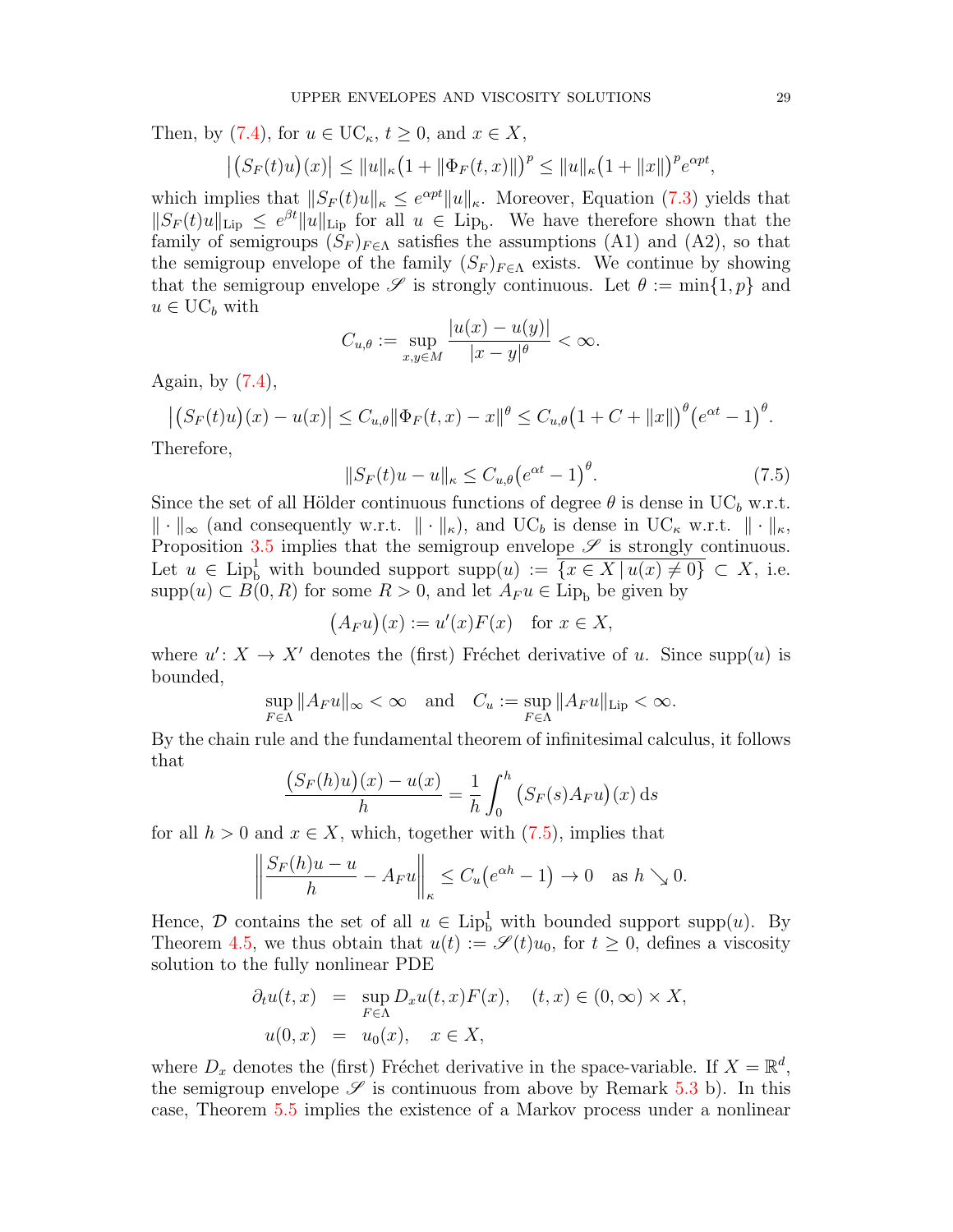expectation related to  $\mathscr{S}$ . This Markov process can be viewed as a nonlinear drift process.

**Example 7.2** (Lévy Processes on abelian groups). Let  $M = G$  be an abelian group with a translation invariant metric d and  $\kappa(x) := 1$  for all  $x \in M$ . Let  $(S(t))_{t\geq0}$  be a Markovian convolution semigroup, i.e. a semigroup arising from a Lévy process. Then,  $(S(t))_{t\geq0}$  is a strongly continuous Feller semigroup of linear contractions (cf. [\[10\]](#page-31-1)). Moreover, due to the translation invariance,  $||S(t)u||_{\text{Lip}} \leq$  $||u||_{\text{Lip}}$  for all  $t \geq 0$  and  $u \in \text{Lip}_b$ . Now, let  $(S_{\lambda})_{\lambda \in \Lambda}$  be a family of Markovian convolution semigroups with generators  $(A_{\lambda})_{\lambda \in \Lambda}$ . Then, the assumptions  $(A1)$  - $(A2)$  are satisfied. We refer to  $[10]$  for examples, where the semigroup envelope is strongly continuous. In particular, all examples from [\[10\]](#page-31-1) fall into our theory. In the case, where  $G = H$  is a real separable Hilbert space, we can improve the result obtained in  $[10, \text{Example } 3.3]$  $[10, \text{Example } 3.3]$ . In this case, by the Lévy-Khintchine formula (see e.g. [\[23,](#page-32-19) Theorem 5.7.3]), every generator A of a Markovian convolution semigroup is characterized by a Lévy triplet  $(b, \Sigma, \mu)$ , where  $b \in H$ ,  $\Sigma \in L(H)$  is a self-adjoint positive semidefinite trace-class operator and  $\mu$  is a Lévy measure on H. For  $u \in \text{Lip}_{b}^{2}(H)$  and a Lévy triplet  $(b, \Sigma, \mu)$ , the generator  $A_{b,\Sigma,\mu}$  is given by

$$
(A_{b,\Sigma,\mu}u)(x) = \langle b, D_xu(x) \rangle + \frac{1}{2} \text{tr}(\Sigma D_x^2 u(x))
$$

$$
+ \int_H u(x+y) - u(x) - \langle D_xu(x), h(y) \rangle d\mu(y)
$$

for  $x \in H$ . Here,  $D_x$  and  $D_x^2$  denote the first and second Fréchet derivative in the space-variable, respectively, and the function  $h: H \to H$  is defined by  $h(y) = y$ for  $||y|| \leq 1$  and  $h(y) = 0$  whenever  $||y|| > 1$ . Let  $\Lambda$  be a nonempty set of Lévy triplets. We assume that

<span id="page-29-0"></span>
$$
C := \sup_{(b,\Sigma,\mu)\in\Lambda} \left( \|b\| + \|\Sigma\|_{\text{tr}} + \int_H 1 \wedge \|y\|^2 \, \mathrm{d}\mu(y) \right) < \infty. \tag{7.6}
$$

Note that  $(7.6)$  does not exclude any Lévy triplet a priori. Under  $(7.6)$ , the semigroup envelope  $\mathscr S$  is strongly continuous on  $\text{Lip}_b^2$ . In order to show that  $\text{Lip}_b^2 \subset \mathcal{D}$ , by the computations in [\[10\]](#page-31-1), it suffices to show that  $\mathscr{S}$  is strongly continuous. For this we invoke Proposition [3.4.](#page-11-0) For  $\delta > 0$ , we choose the family  $(\varphi_x)_{x\in H}$  as in the previous example. Since  $(\mathscr{S}(t)v)(x) = (\mathscr{S}(t)v(x + \cdot))(0)$  for all  $v \in \mathrm{UC}_{\kappa}, x \in H$  and  $t \geq 0$ , it follows that

$$
(\mathscr{S}(t)(1-\varphi_x))(x) = (\mathscr{S}(t)(1-\varphi_0))(0)
$$

for all  $x \in H$  and  $t \geq 0$ . Defining  $f(t) := (\mathscr{S}(t)(1 - \varphi_0))(0)$  for  $t \geq 0$ , it follows that f is continuous with  $f(0) = 0$ . Therefore, by Proposition [3.4,](#page-11-0) the semigroup  $\mathscr S$  is strongly continuous. Altogether, we have shown that under the condition  $(7.6)$ , the assumptions (A1) and (A2) are satisfied, the semigroup envelope  $\mathscr S$ is strongly continuous and  $\text{Lip}_b^2 \subset \mathcal{D}$ . By Theorem [4.5,](#page-17-0) we thus obtain that  $u(t) := \mathscr{S}(t)u_0$ , for  $t \geq 0$ , defines a viscosity solution to the fully nonlinear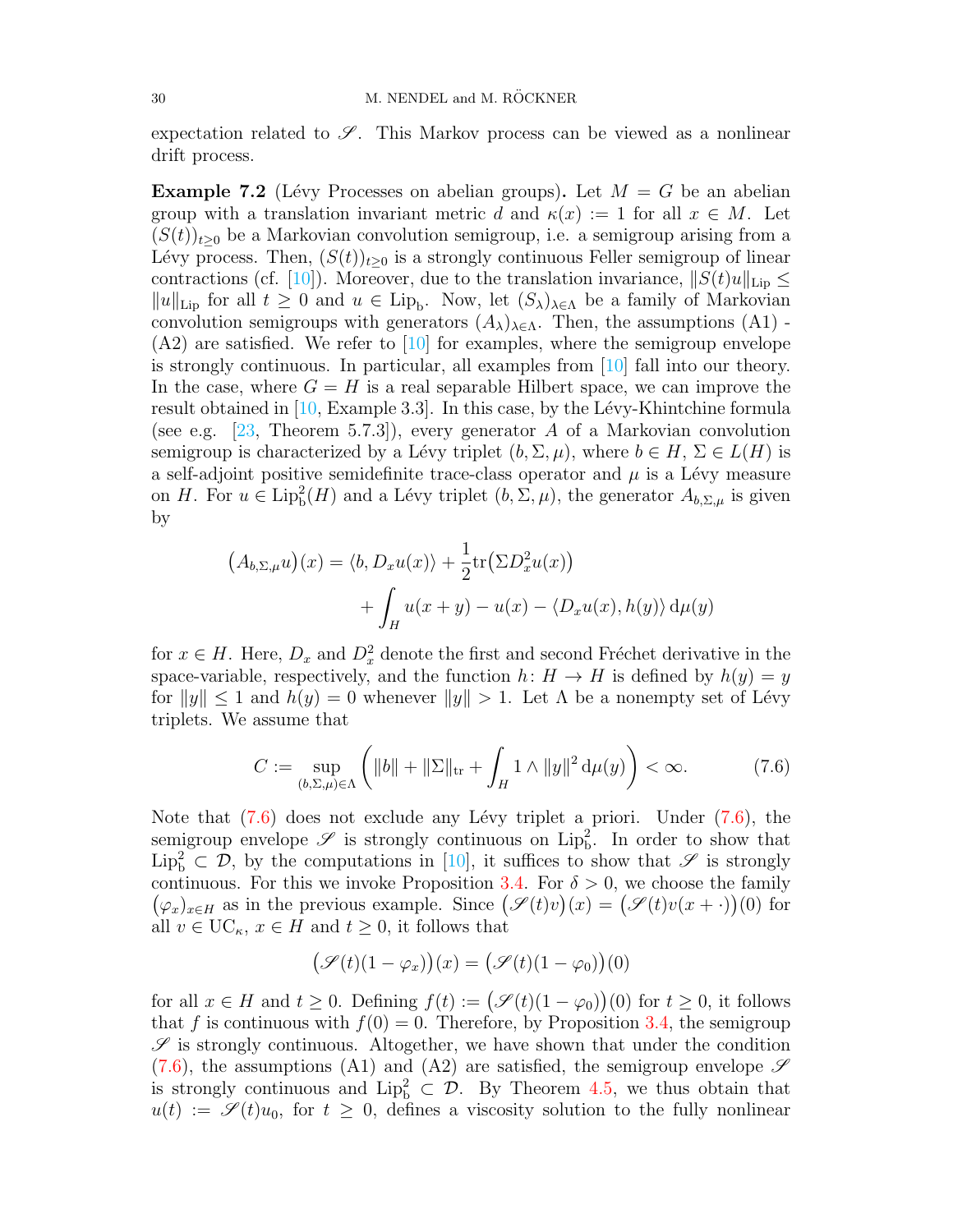Cauchy problem

$$
u_t(t, x) = \sup_{(b, \Sigma, \mu) \in \Lambda} (A_{b, \Sigma, \mu} u(t))(x), \quad (t, x) \in (0, \infty) \times H,
$$
  

$$
u(0, x) = u_0(x), \quad x \in H.
$$

If  $H = \mathbb{R}^d$  and the set of Lévy measures within the set of Lévy triplets  $\Lambda$  is tight, Proposition [5.4](#page-19-0) implies that the semigroup envelope  $\mathscr S$  is continuous from above, leading to the existence of a nonlinear Lévy process related to  $\mathscr{S}$ . However, due to the translation invariance of the semigroups, the continuity from above is actually not necessary in order to obtain the existence of a Lévy process under a nonlinear expectation. The nonlinear Lévy process can be explicitly constructed via space-time discrete stochastic integrals w.r.t. Lévy processes with Lévy triplet contained in Λ. We refer to  $[10,$  Proposition 5.12] for the details of the construction.

**Example 7.3** ( $\alpha$ -stable Lévy processes). Consider the setup of the previous example, with  $G = \mathbb{R}^d$  for some  $d \in \mathbb{N}$  and let  $A_\alpha := -(-\Delta)^\alpha$  be fractional Laplacian for  $0 < \alpha < 1$ . Then, for any compact subset  $\Lambda \subset (0,1)$ , condition  $(7.6)$  is satisfied. Hence, the assumptions  $(A1)$  and  $(A2)$  are satisfied and the semigroup envelope  $\mathscr S$  is strongly continuous with  $\text{Lip}_b^2 \subset \mathcal D$ . By Theorem [4.5,](#page-17-0) we thus obtain that  $u(t) := \mathscr{S}(t)u_0$ , for  $t \geq 0$ , defines a viscosity solution to the nonlinear Cauchy problem

$$
u_t(t,x) = \sup_{\alpha \in \Lambda} -(-\Delta)^{\alpha} u(t,x), \quad (t,x) \in (0,\infty) \times \mathbb{R}^d,
$$
  

$$
u(0,x) = u_0(x), \quad x \in \mathbb{R}^d.
$$

The related nonlinear Lévy process can be interpreted as a  $\Lambda$ -stable Lévy process.

Example 7.4 (Mehler semigroups). Consider the case, where the state space  $M = H$  is a real separable Hilbert space and  $\kappa = 1$ . Let  $(T, \mu)$  be a tuple consisting of a  $C_0$ -semigroup  $T = (T(t))_{t>0}$  of linear operators on H with  $||T(t)|| \le$  $e^{\alpha t}$  for all  $t \geq 0$  and some  $\alpha \in \mathbb{R}$  and a family  $\mu = (\mu_t)_{t \geq 0}$  of probability measures on  $H$  such that

$$
\mu_0 = \delta_0
$$
 and  $\mu_{t+s} = \mu_s * \mu_t \circ T(s)^{-1}$  for all  $s, t \ge 0$ .

We then define the generalized Mehler semigroup  $S = S_{(T,\mu)}$  by

$$
(S(t)u)(x) := \int_H u(T(t)x + y) d\mu_t(y)
$$

for  $u \in \mathrm{UC}_b$ ,  $t \geq 0$  and  $x \in H$ , see e.g. [\[5\]](#page-31-10),[\[16\]](#page-32-20). Then,  $||S(t)u||_{\infty} \leq ||u||_{\infty}$  for all  $u \in C_b$  and  $||S(t)u||_{\text{Lip}} \leq e^{\alpha t}||u||_{\text{Lip}}$  for  $u \in \text{Lip}_b$ . Hence, for any nonempty family  $Λ$  of tuples  $(T, μ)$  with  $||T(t)|| ≤ e<sup>αt</sup>$  for all  $t ≥ 0$  the assumptions (A1) and (A2) are satisfied.

**Example 7.5** (Bounded generators on  $\ell^{\infty}$ ). Let  $M = \mathbb{N}$  and  $\kappa(i) = 1$  for all  $i \in \mathbb{N}$ . Let  $(A_{\lambda})_{\lambda \in \Lambda} \subset L(\ell^{\infty})$  be a family of operators satisfying the positive maximum principle and

$$
\sup_{\lambda \in \Lambda} \|A_{\lambda}\|_{L(\ell^{\infty})} < \infty.
$$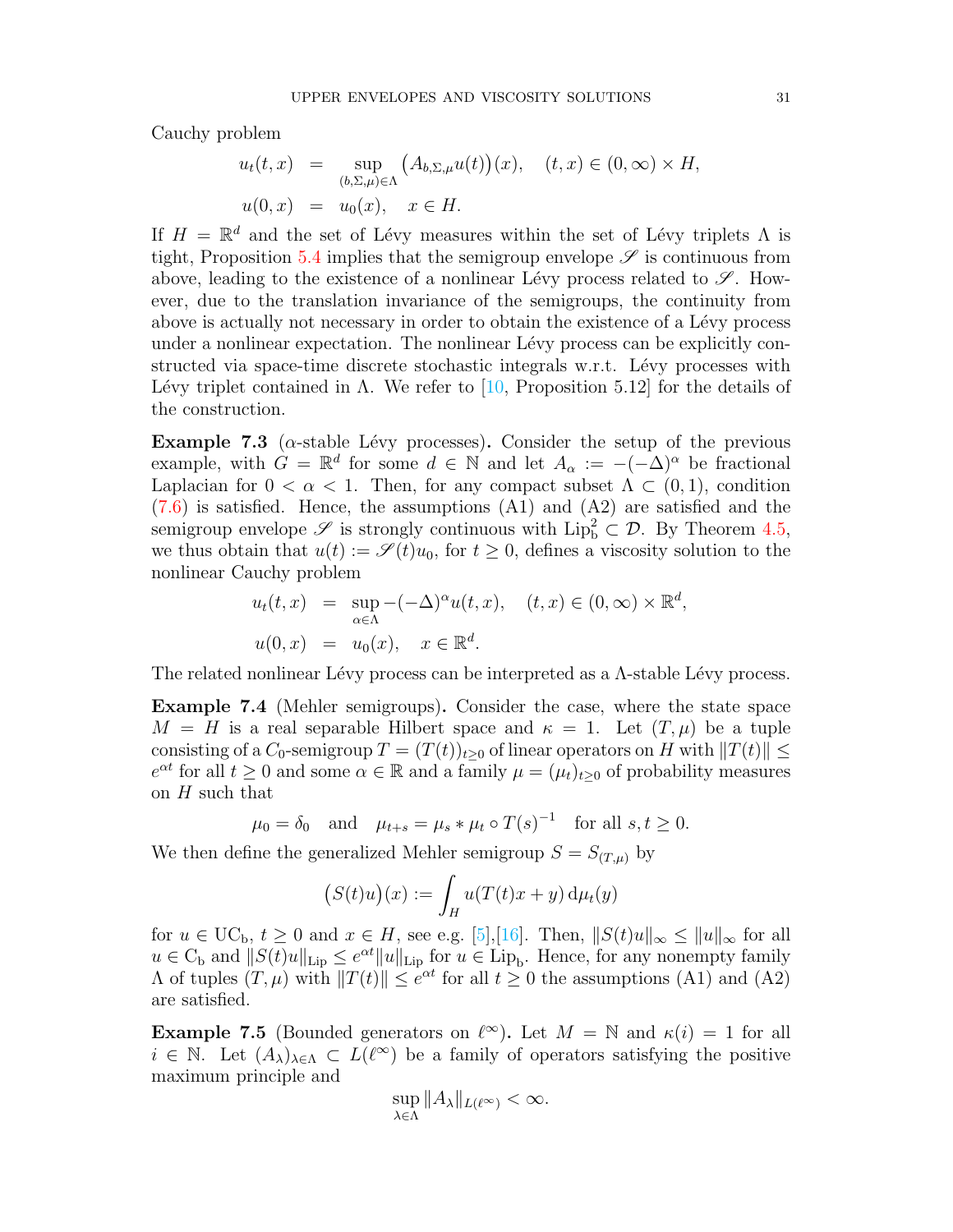Here, we say that an operator  $A \in L(\ell^{\infty})$  satisfies the positive maximum principle if  $A_{ii}$  < 0 for all  $i \in \mathbb{N}$  and  $A_{ij} \ge 0$  for all  $i, j \in \mathbb{N}$  with  $i \ne j$ . Then, the family  $(A_{\lambda})_{\lambda \in \Lambda}$  satisfies the assumptions (A1) and (A2) with  $\mathcal{D} = \ell^{\infty}$ . In particular, the semigroup envelope is strongly continuous. If  $A_{\lambda}1 = 0$  for all  $\lambda \in \Lambda$ , then the semigroup envelope admits a stochastic representation. This representation can be seen as a nonlinear Markov chain with state space N.

Example 7.6 (Multiples of generators of Feller semigroups). Let A be the generator of a strongly continuous Feller semigroup  $(S(t))_{t\geq0}$  of linear operators. Assume that there exist constants  $\alpha, \beta \in \mathbb{R}$  such that

$$
||S(t)u||_{\kappa} \leq e^{\alpha t}||u||_{\kappa}
$$
 and  $||S(t)u||_{\text{Lip}} \leq e^{\beta t}||u||_{\text{Lip}}$ 

for all  $u \in \text{Lip}_{b}$  and  $t \geq 0$ . For  $\lambda \geq 0$  let  $A_{\lambda} := \lambda A$  for all  $\lambda$ . Then,  $A_{\lambda}$  generates the semigroup  $S_{\lambda}$  given by  $S_{\lambda}(t) := S(\lambda t)$  for all  $t \geq 0$  and  $\lambda \geq 0$ . Then, for any compact set  $\Lambda \subset [0,\infty)$  the family  $(S_{\lambda})_{\lambda \in \Lambda}$  satisfies the assumptions (A1) and  $(A2)$  with  $D(A) \subset \mathcal{D}$  and the semigroup envelope is strongly continuous. Hence, by Theorem [4.5,](#page-17-0) we obtain that  $u(t) := \mathscr{S}(t)u_0$ , for  $t \geq 0$ , defines a viscosity solution to the abstract Cauchy problem

$$
u'(t) = \sup_{\lambda \in \Lambda} \lambda A u(t), \quad \text{for } t > 0,
$$
  

$$
u(0) = u_0.
$$

#### **REFERENCES**

- <span id="page-31-6"></span>[1] V. Barbu and G. Da Prato. Global existence for the Hamilton-Jacobi equations in Hilbert space. Ann. Scuola Norm. Sup. Pisa Cl. Sci. (4), 8(2):257–284, 1981.
- <span id="page-31-7"></span>[2] V. Barbu and G. Da Prato. A direct method for studying the dynamic programming equation for controlled diffusion processes in Hilbert spaces. Numer. Funct. Anal. Optim., 4(1):23–43, 1981/82.
- <span id="page-31-8"></span>[3] V. Barbu and G. Da Prato. Hamilton-Jacobi equations in Hilbert spaces, volume 86 of Research Notes in Mathematics. Pitman (Advanced Publishing Program), Boston, MA, 1983.
- <span id="page-31-9"></span>[4] V. Barbu and G. Da Prato. Hamilton-Jacobi equations in Hilbert spaces: variational and semigroup approach. Ann. Mat. Pura Appl. (4), 142:303–349 (1986), 1985.
- <span id="page-31-10"></span>[5] V. I. Bogachev, M. Röckner, and B. Schmuland. Generalized Mehler semigroups and applications. Probab. Theory Related Fields, 105(2):193–225, 1996.
- <span id="page-31-5"></span>[6] P. Cheridito, H. M. Soner, N. Touzi, and N. Victoir. Second-order backward stochastic differential equations and fully nonlinear parabolic PDEs. Comm. Pure Appl. Math., 60(7):1081–1110, 2007.
- <span id="page-31-0"></span>[7] F. Coquet, Y. Hu, J. M´emin, and S. Peng. Filtration-consistent nonlinear expectations and related g-expectations. Probab. Theory Related Fields, 123(1):1–27, 2002.
- <span id="page-31-2"></span>[8] L. Denis, M. Hu, and S. Peng. Function spaces and capacity related to a sublinear expectation: application to G-Brownian motion paths. Potential Anal., 34(2):139–161, 2011.
- <span id="page-31-3"></span>[9] R. Denk, M. Kupper, and M. Nendel. Kolmogorov-type and general extension results for nonlinear expectations. Banach J. Math. Anal., 12(3):515–540, 2018.
- <span id="page-31-1"></span>[10] R. Denk, M. Kupper, and M. Nendel. A semigroup approach to nonlinear Lévy processes. Stochastic Process. Appl., 130(3):1616–1642, 2020.
- <span id="page-31-4"></span>[11] N. El Karoui, S. Peng, and M. C. Quenez. Backward stochastic differential equations in finance. Math. Finance, 7(1):1–71, 1997.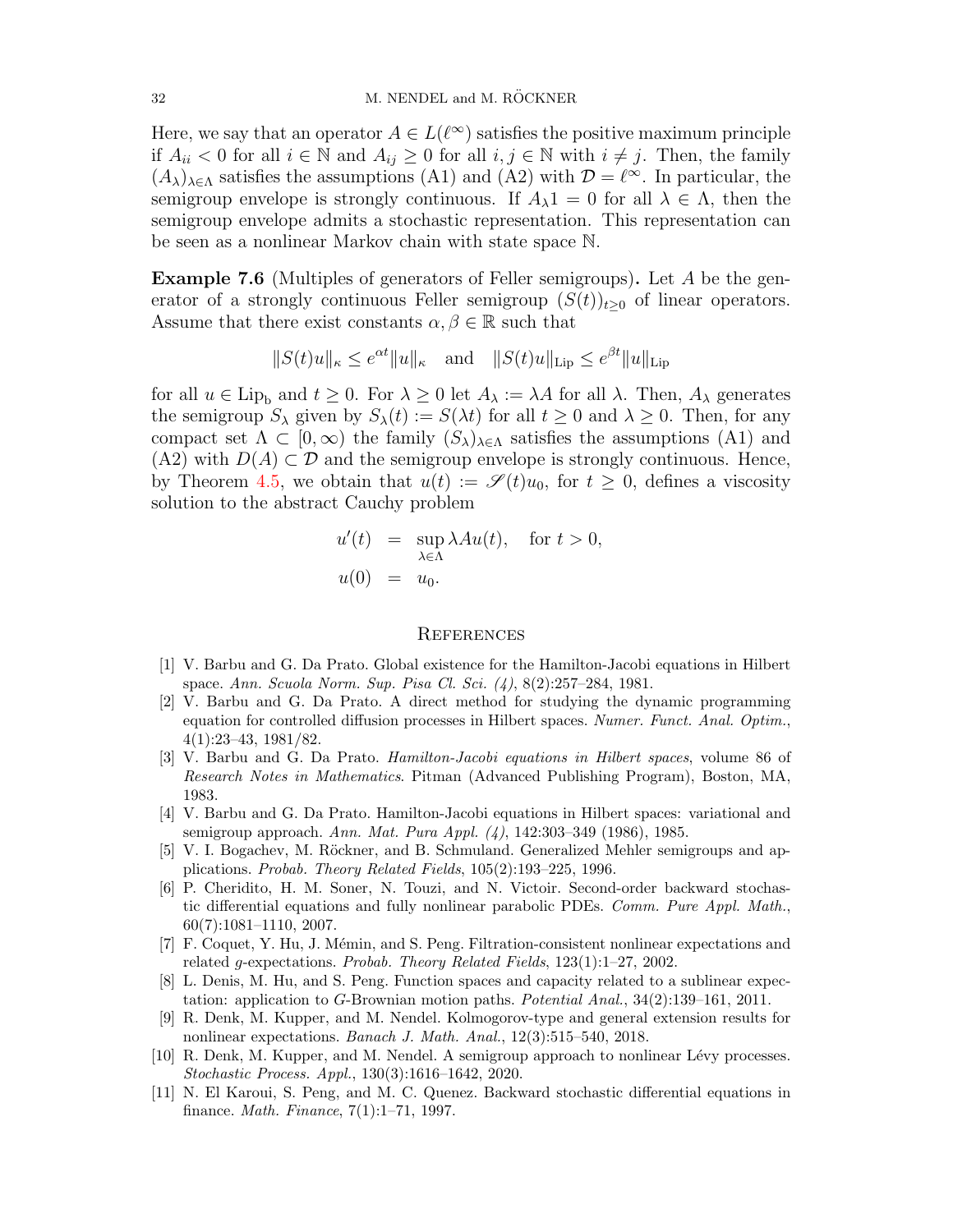- <span id="page-32-7"></span>[12] K.-J. Engel and R. Nagel. One-parameter semigroups for linear evolution equations, volume 194 of Graduate Texts in Mathematics. Springer-Verlag, New York, 2000. With contributions by S. Brendle, M. Campiti, T. Hahn, G. Metafune, G. Nickel, D. Pallara, C. Perazzoli, A. Rhandi, S. Romanelli and R. Schnaubelt.
- <span id="page-32-2"></span>[13] L. G. Epstein and S. Ji. Ambiguous Volatility and Asset Pricing in Continuous Time. Rev. Financ. Stud., 26(7):1740–1786, 2013.
- <span id="page-32-16"></span>[14] G. Fabbri, F. Gozzi, and A. Święch. Stochastic optimal control in infinite dimension, volume 82 of Probability Theory and Stochastic Modelling. Springer, Cham, 2017. Dynamic programming and HJB equations, With a contribution by Marco Fuhrman and Gianmario Tessitore.
- <span id="page-32-17"></span>[15] S. Federico and F. Gozzi. Verification theorems for stochastic optimal control problems in Hilbert spaces by means of a generalized Dynkin formula. Ann. Appl. Probab., 28(6):3558– 3599, 2018.
- <span id="page-32-20"></span>[16] M. Fuhrman and M. Röckner. Generalized Mehler semigroups: the non-Gaussian case. Potential Anal., 12(1):1–47, 2000.
- <span id="page-32-5"></span>[17] J. Hollender. Lévy-Type Processes under Uncertainty and Related Nonlocal Equations. PhD thesis, TU Dresden, 2016.
- <span id="page-32-3"></span>[18] M. Hu and S. Peng. G-lévy processes under sublinear expectations. Preprint, 2009.
- <span id="page-32-18"></span>[19] H. Ishii. A short introduction to viscosity solutions and the large time behavior of solutions of Hamilton-Jacobi equations. In Hamilton-Jacobi equations: approximations, numerical analysis and applications, volume 2074 of Lecture Notes in Math., pages  $111-249$ . Springer, Heidelberg, 2013.
- <span id="page-32-13"></span>[20] N. Kazi-Tani, D. Possamaï, and C. Zhou. Second order BSDEs with jumps: existence and probabilistic representation for fully-nonlinear PIDEs. Electron. J. Probab., 20:no. 65, 31, 2015.
- <span id="page-32-14"></span>[21] N. Kazi-Tani, D. Possamaï, and C. Zhou. Second-order BSDEs with jumps: formulation and uniqueness. Ann. Appl. Probab., 25(5):2867–2908, 2015.
- <span id="page-32-6"></span>[22] F. Kühn. Viscosity solutions to Hamilton-Jacobi-Bellman equations associated with sublinear Lévy(-type) processes.  $ALEA$  Lat. Am. J. Probab. Math. Stat.,  $16(1):531-559$ , 2019.
- <span id="page-32-19"></span>[23] W. Linde. Probability in Banach spaces—stable and infinitely divisible distributions. A Wiley-Interscience Publication. John Wiley & Sons, Ltd., Chichester, second edition, 1986.
- <span id="page-32-15"></span>[24] H. P. Lotz. Uniform convergence of operators on  $L^{\infty}$  and similar spaces. Math. Z., 190(2):207–220, 1985.
- <span id="page-32-4"></span>[25] A. Neufeld and M. Nutz. Nonlinear Lévy processes and their characteristics. Trans. Amer. Math. Soc., 369(1):69-95, 2017.
- <span id="page-32-9"></span>[26] M. Nisio. On a non-linear semi-group attached to stochastic optimal control. Publ. Res. Inst. Math. Sci., 12(2):513–537, 1976/77.
- <span id="page-32-10"></span>[27] E. Pardoux and S. Peng. Backward stochastic differential equations and quasilinear parabolic partial differential equations. In Stochastic partial differential equations and their applications (Charlotte, NC, 1991), volume 176 of Lect. Notes Control Inf. Sci., pages 200–217. Springer, Berlin, 1992.
- <span id="page-32-11"></span>[28] E. Pardoux and S. G. Peng. Adapted solution of a backward stochastic differential equation. Systems Control Lett., 14(1):55–61, 1990.
- <span id="page-32-8"></span>[29] A. Pazy. Semigroups of linear operators and applications to partial differential equations, volume 44 of Applied Mathematical Sciences. Springer-Verlag, New York, 1983.
- <span id="page-32-0"></span>[30] S. Peng. G-expectation, G-Brownian motion and related stochastic calculus of Itô type. In Stochastic analysis and applications, volume 2 of Abel Symp., pages 541–567. Springer, Berlin, 2007.
- <span id="page-32-1"></span>[31] S. Peng. Multi-dimensional G-Brownian motion and related stochastic calculus under Gexpectation. Stochastic Process. Appl., 118(12):2223–2253, 2008.
- <span id="page-32-12"></span>[32] H. M. Soner, N. Touzi, and J. Zhang. Martingale representation theorem for the Gexpectation. Stochastic Process. Appl., 121(2):265–287, 2011.